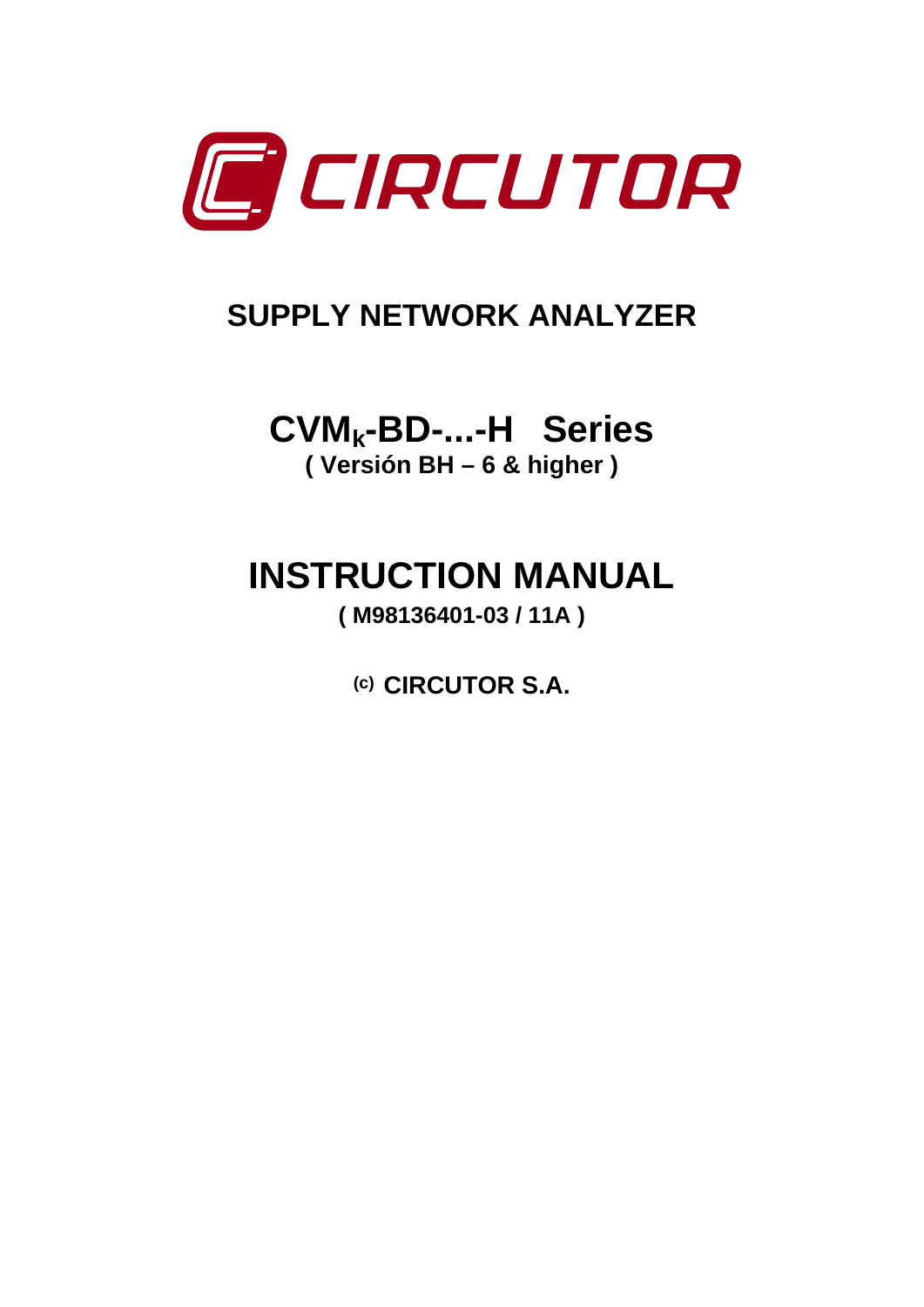### **CVM-BD-...-H SUPPLY NETWORK**

### page

| $2 -$ |  |
|-------|--|
| $3 -$ |  |
| $4 -$ |  |
|       |  |
| $6 -$ |  |
| $7 -$ |  |
| $8 -$ |  |
| $9 -$ |  |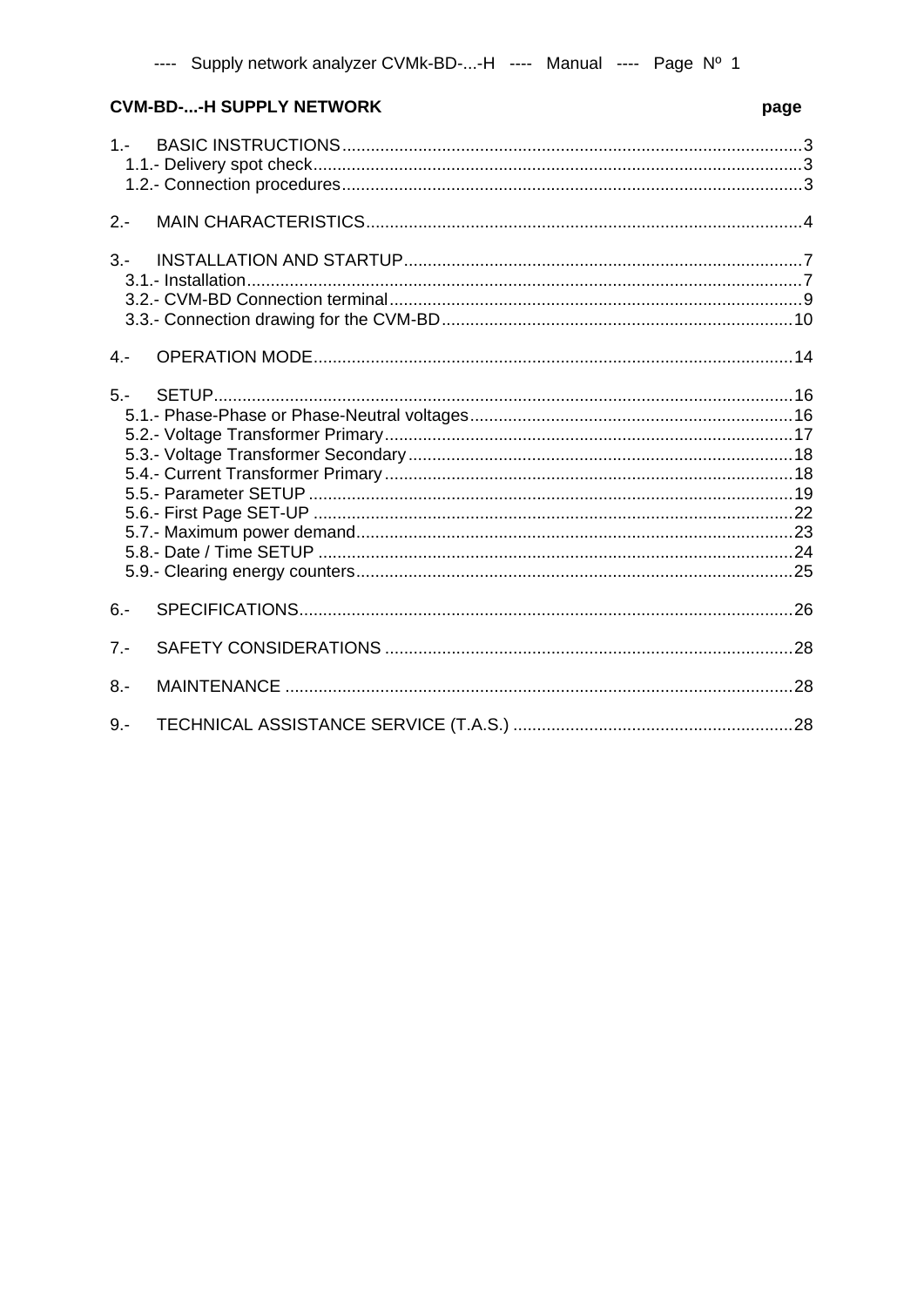| 11.2.7.- Commands for the configuration of the 4 - 20 mA Outputs 46 |  |
|---------------------------------------------------------------------|--|
|                                                                     |  |
|                                                                     |  |
|                                                                     |  |
|                                                                     |  |
|                                                                     |  |
|                                                                     |  |
|                                                                     |  |
|                                                                     |  |
|                                                                     |  |
|                                                                     |  |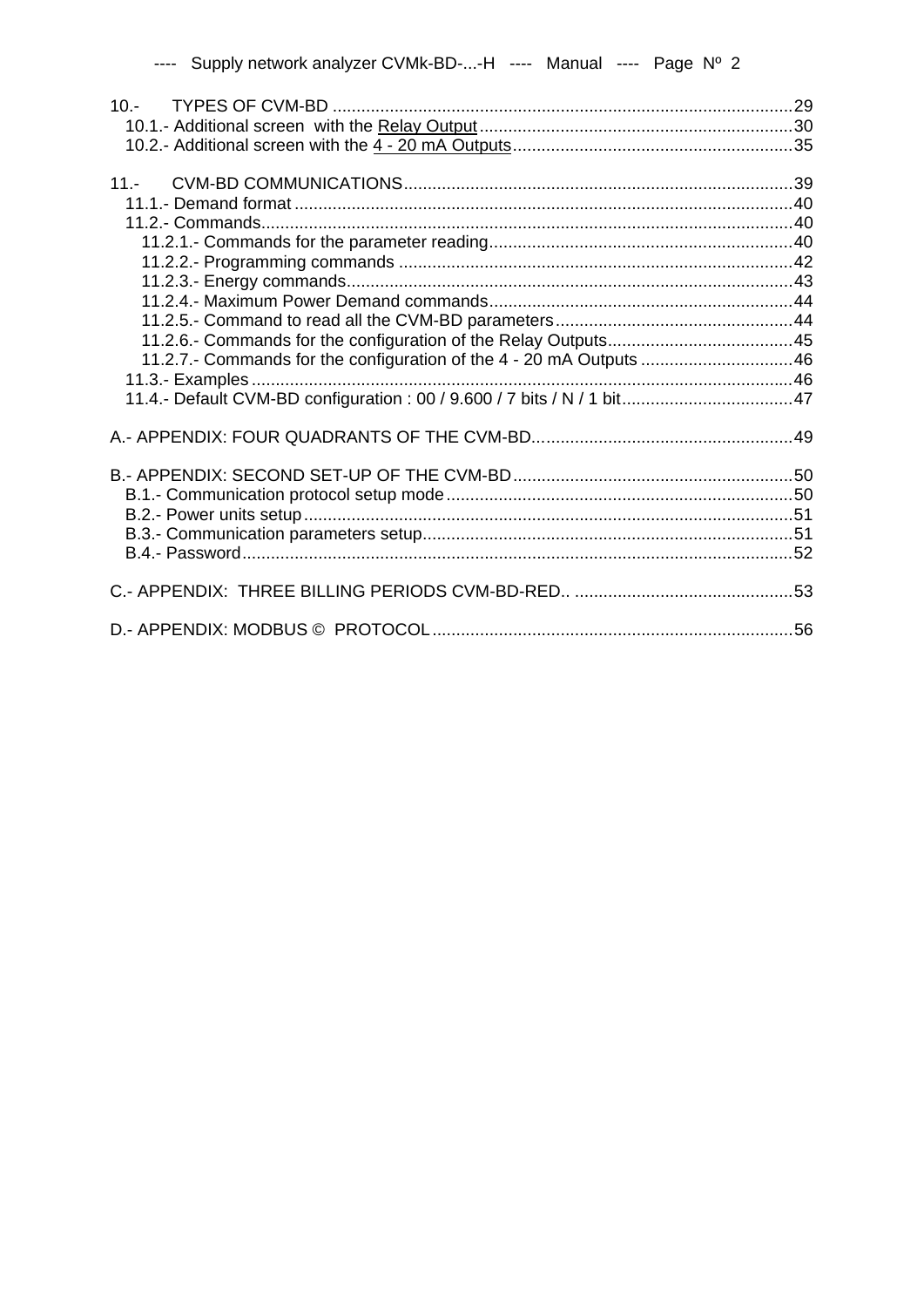### **1.- BASIC INSTRUCTIONS**

### **1.1.- Delivery spot check**

This manual is issued to help all the **CVM-BD** (version BH-6 and later) users to install and use it in order to get the best from it. After receiving the unit please check the following points:

- (a) Does this device corresponds to your order specifications?
- (b) Check if any damage was done during the shipment process.
- (c) Verify that it includes \*One instruction manual .

### **1.2.- Connection procedures**



The manual you hold in your hands contains information and warnings about the **CVM-BD** that the user should respect in order to guarantee a proper operation of all the instrument functions and keep its safety conditions.

Before connecting the instrument to the mains verify the following:

### (a) **Power supply :**

 **230 V a.c.** Power supply Va.c. ( Single phase ) 50 ... 60 Hz

(b) Maximum measuring voltage:

- **Standard : 500 V a.c. phase-neutral / 866 V a.c. between phases**
- *A special model for 110 V measuring is available: 100 V a.c. phase-neutral / 173 V a.c. between phases*
- (c) Maximum measuring current: Transformer of In / 5 A a.c.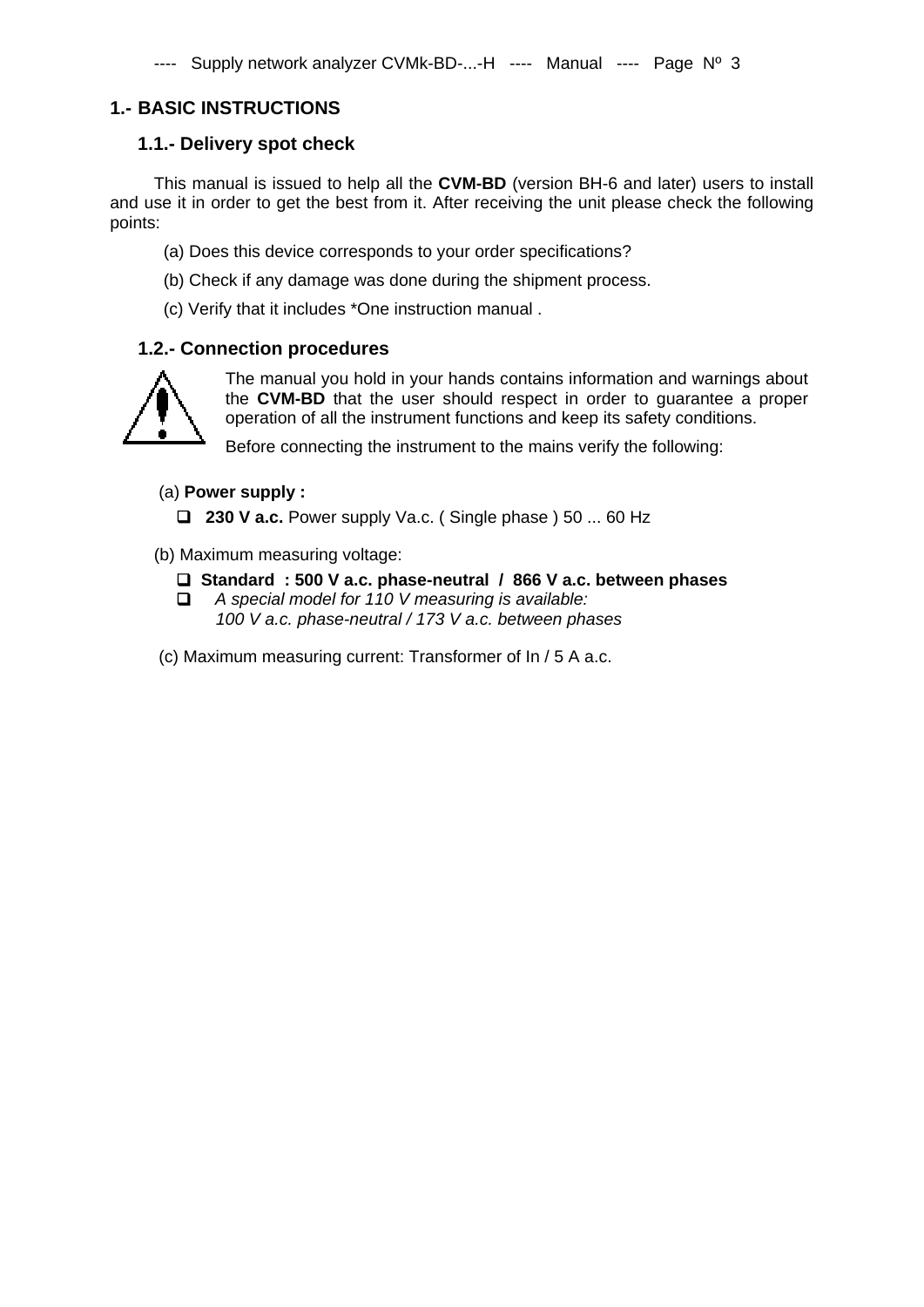### **2.- MAIN CHARACTERISTICS**



 The **CVM-BD** power meter is a programmable measuring instrument, offering several operation possibilities selectable in its SETUP option. Before power supplying the instrument, read the **CONNECTIONS and SETUP** sections and choose the most suitable operation mode for getting your desired data.

The **CVM-BD** is an instrument which measures, calculates and displays all the main electrical parameters at any electrical network (balanced or not). The measuring is true RMS value, through three a.c. Voltage inputs and three a.c. Current inputs (from Current Transformers .../ 5A).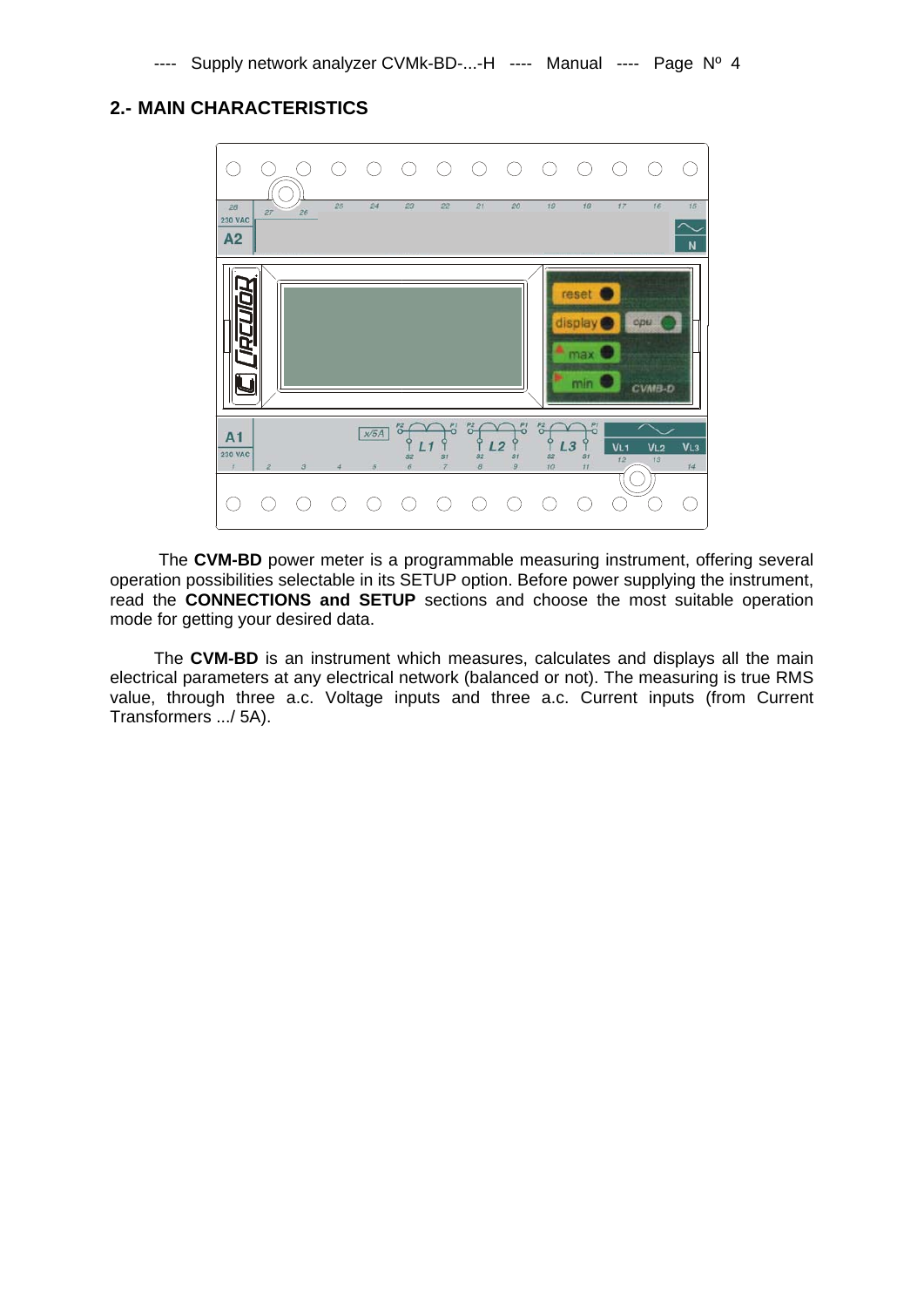By means of an internal microprocessor it simultaneously measures:

| <b>Parameter</b>        |   | l 2 | L3 | Average | <b>Addition</b> |
|-------------------------|---|-----|----|---------|-----------------|
| Voltage (phase-neutral) | x | X   | x  | x       |                 |
| Voltage (phase-phase)   | x | x   | x  | x       |                 |
| Current                 | X | X   | x  | x       |                 |
| Active power            | X | X   | x  |         | x               |
| Reactive power L        | x | X   | x  |         | х               |
| Reactive power C        | X | X   | X  |         | x               |
| Power factor            | X | x   | x  |         |                 |
| Apparent power          |   |     |    |         |                 |
| Frequency               | x |     |    |         |                 |

and connecting the Energy + Clock module, besides:

| <b>Parameter</b>                                          | <b>CVM-BD</b>           |
|-----------------------------------------------------------|-------------------------|
| Date/Time dd/mm/yy hh:mm:ss                               | TIME                    |
| Active energy (two indep. meters: demanded energy (+) and | $kWh (+)$ and $(-)$     |
| generated energy (--))                                    |                         |
| Reactive energy (inductive), two indep. meters            | kvarh.L $(+)$ and $(-)$ |
| Reactive energy (capacitive), two indep. meters           | kvarh. $C$ (+) and (--) |

| Parameter          |  |  |
|--------------------|--|--|
| Voltage THD        |  |  |
| <b>Current THD</b> |  |  |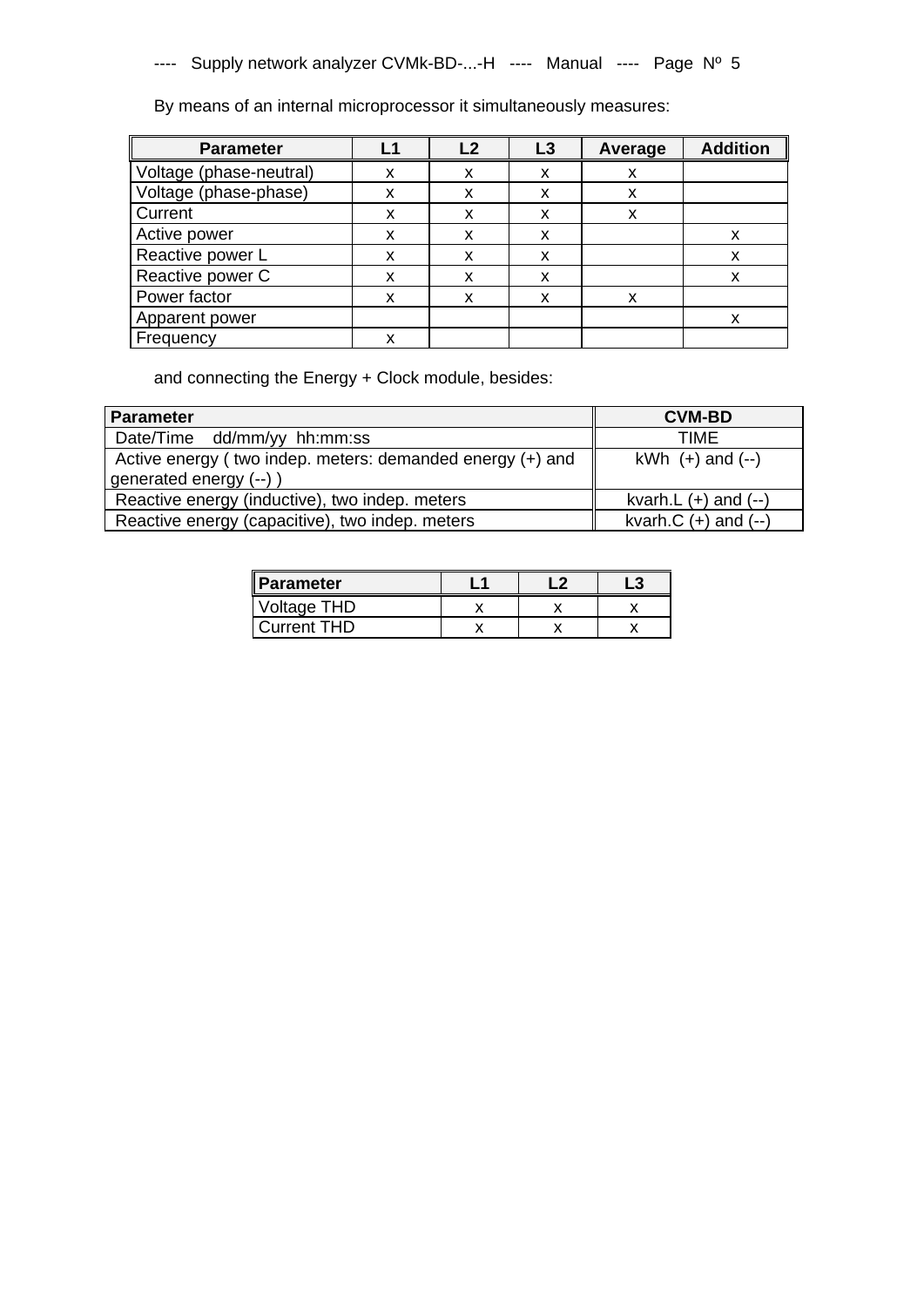The **CVM-BD** allows reading up to 60 electrical parameters in 20 screens shown in a three line numerical display , where you can see:

(a) Phase-phase or phase-neutral voltage of the three phases

(b) 57 user-selectable parameters according to the model (see attached table)

-------------------------------------------------------------------------------------------

And also the **MAXIMUM POWER DEMAND**: The power demand is integrated during a prefixed period.

You can select:

- a) The parameter to be controlled (it can measure active power **kW**, apparent power **kVA** or three phase average current **AIII**).
- b) The demand period (1 to 60 min.).

This power demand function works with sliding window : shows the accumulated demand over the last period from "now".

### **Other Characteristics**

- DIN rail mounting device with low dimensions.
- True RMS value measurements.
- Measurements in all four quadrants (equivalent to CVMk-4C).
- Power demand
- Memorizes Maximum and Minimum values.
- Autoscaling during data reading.
- Bubble keyboard, with 4 keys, for control and programming functions.
- RED type communication.
- The CVM-BD....H incorporates the calculation of the harmonic distortion.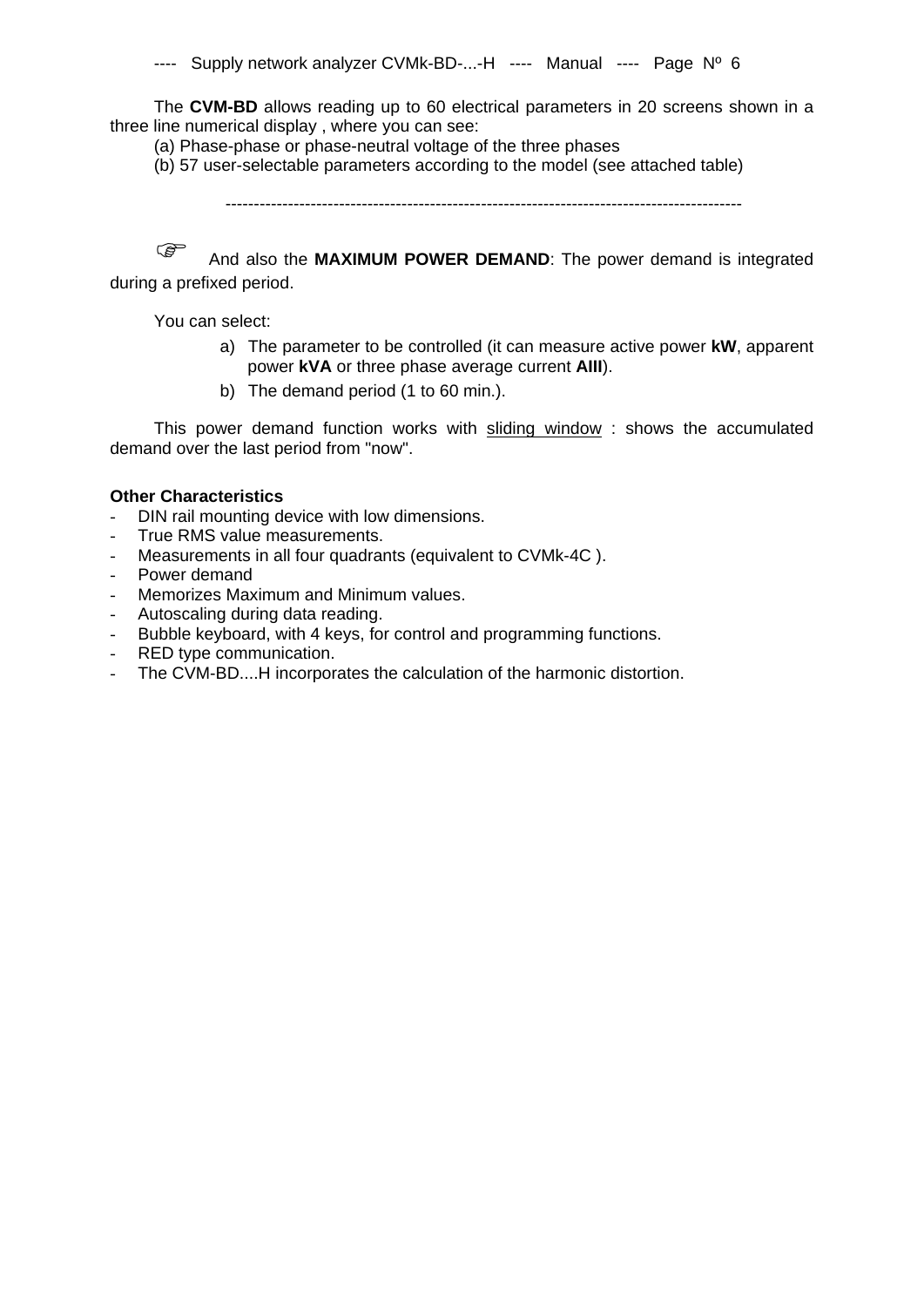### **3.- INSTALLATION AND STARTUP**



The manual you hold in your hands contains information and warnings that the user should respect in order to guarantee a proper operation of all the instrument functions and keep its safety conditions.

 The instrument must not be powered and used until its definitive assembly on the cabinet's door.

### **Whether the instrument is not used as manufacturer's specifications, the protection of the instrument can be damaged.**

When any protection failure is suspected to exist (for example, it presents external visible damages), the instrument must be immediately powered off. In this case contact a qualified service representative.

### **3.1.- Installation**

Before applying AC power to the, check following points :

### a.- **Supply voltage :**

- Power supply Va.c. (Single phase) 50 ...60 Hz

### **230 V a.c.**

|  | 50  60 Hz        |
|--|------------------|
|  | $+10\%$ / --15 % |
|  | Terminals 1 - 28 |
|  | 6 VA             |
|  |                  |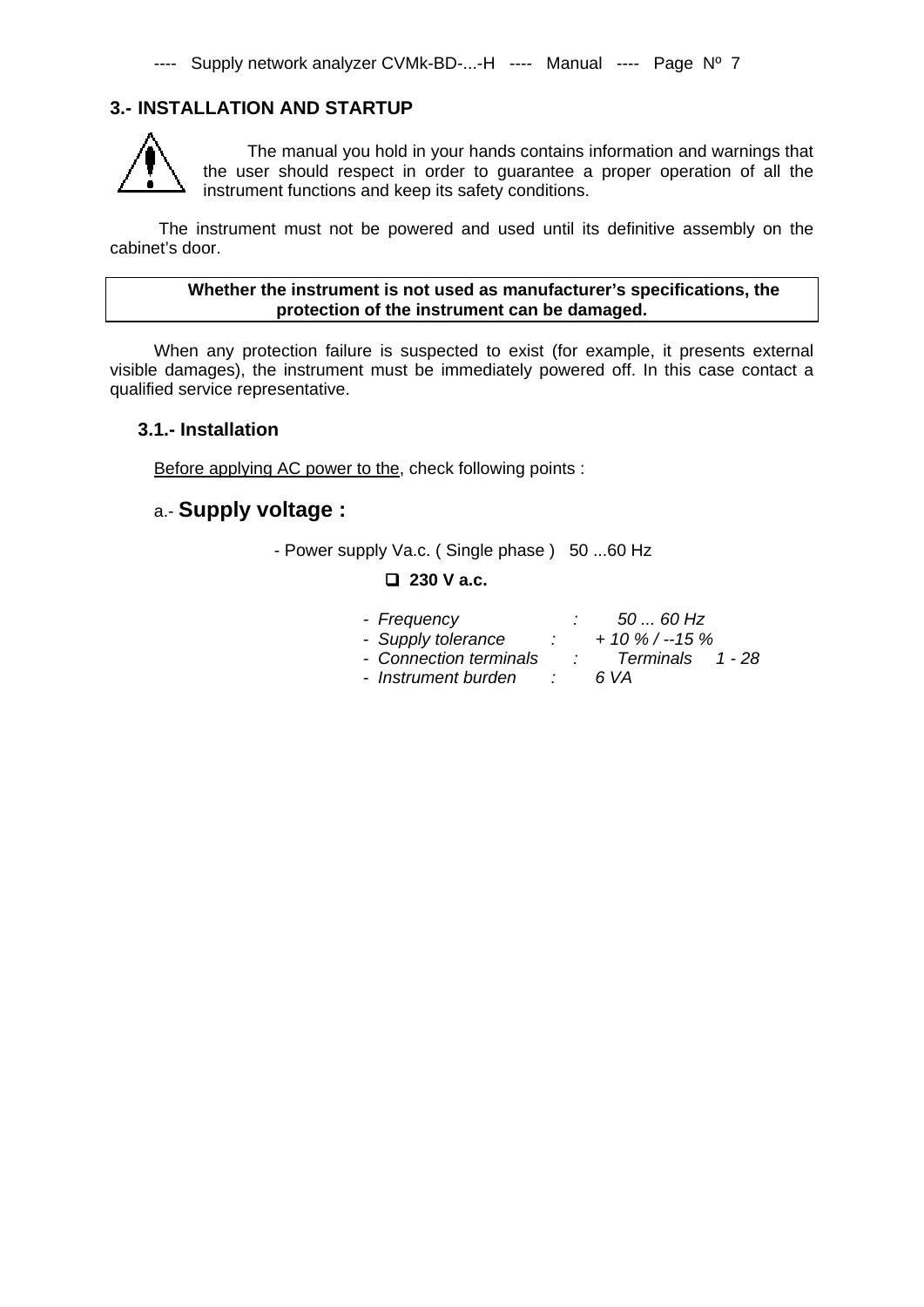b.- Maximum voltage at the voltage measuring circuit:

 **Standard : 500 V a.c. phase-neutral / 866 V c.a. between phases**   *A special model CVM-BD for 110 V measurement is also available: 100 V a.c. phase-neutral / 173 V a.c. between phases* 

c.- Maximum admissible current : Transformer of In / 5 A a.c.

d.- Operation conditions :

- Operating temperature : 0 to 50ºC

- Humidity : 25 to 80 % R.H. noncondensing
- e.- Safety : Designed to meet protection class II as per EN 61010.

Mounting:

Instrument is to be mounted on DIN rail mounting device with low dimensions. All connections keep inside the cabinet.

Note that with the instrument powered on, the terminals could be dangerous to touching and cover opening actions or elements removal may allow accessing dangerous parts. Therefore, the instrument must not be used until this is completely installed.

The instrument must be connected to a power supply circuit protected with gl type (IEC 269 ) or M type fuses rated between 0.5 and 2 A. This circuit should be provided with an automatic switch or any equivalent element to disconnect the instrument from the power supply network. The supply and measuring voltage circuits will be both connected through a wire with a minimum cross-section of 1 mm<sup>2</sup>. The line of the current transformer secondary will have a minimum cross-section of 2.5  $\text{mm}^2$ . .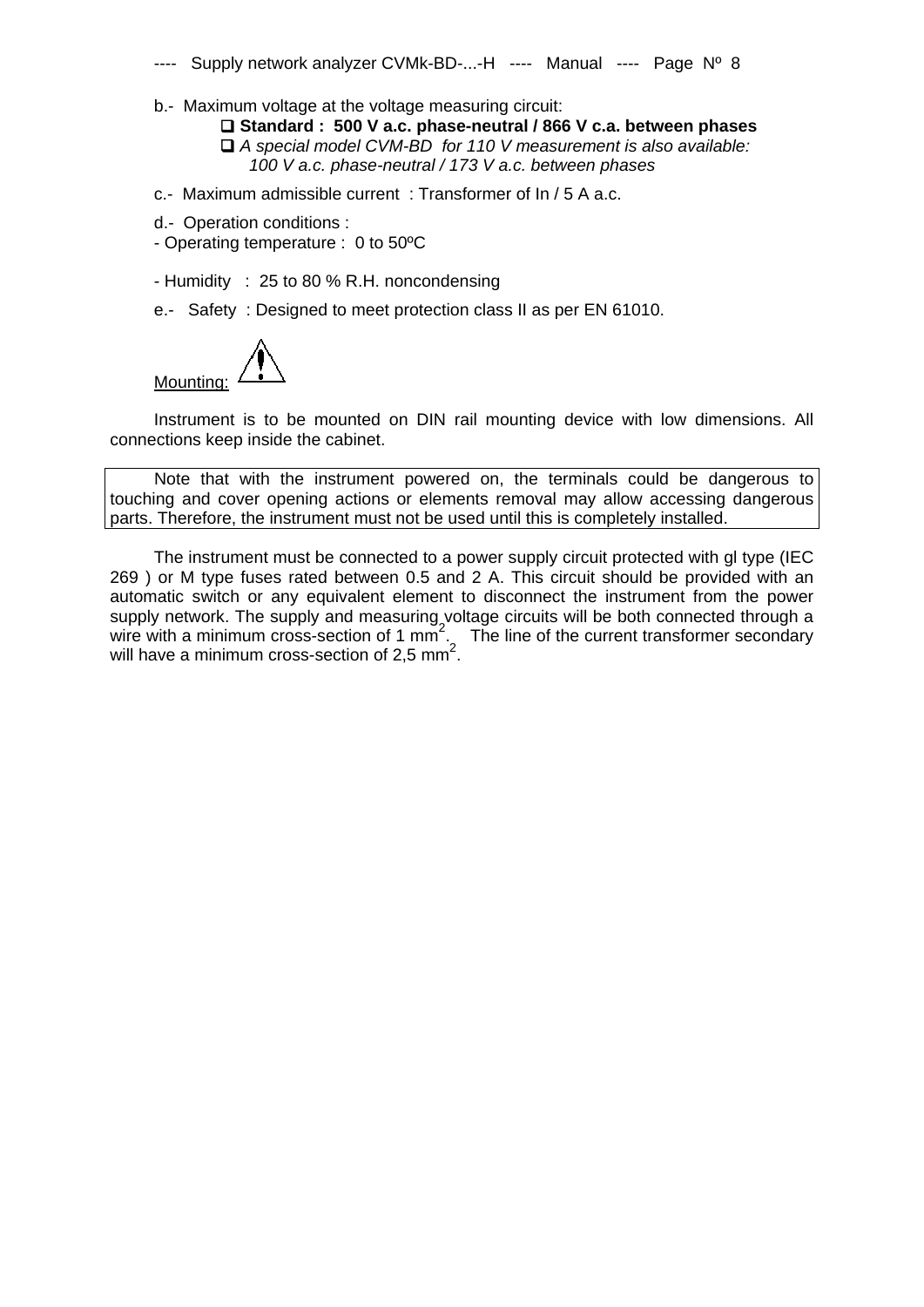| <b>Terminal Nr</b> | <b>Designation</b>           | <b>Concept</b>                                                                                 |  |  |
|--------------------|------------------------------|------------------------------------------------------------------------------------------------|--|--|
| $1 - 28$           | A1 - A2                      | supply voltage : 230 V a.c.                                                                    |  |  |
| $27 - 26$          | dep. model                   | Relay output $N^{\circ}$ 1 / 1 output of 4-20 mA                                               |  |  |
| $25 - 24$          | dep. model                   | Relay output $N^{\circ}$ 2 / 2 output of 4-20 mA                                               |  |  |
| $23 - 19$          | Termination<br>resistor (RT) | 240 $\Omega$ resistor: adaptation of the line final<br>impedance (bridge 23 - 22 and 19 -- 20) |  |  |
|                    |                              | COM1 CVM-B: RS-485 connection to the PC                                                        |  |  |
| 22                 | $+$                          | $22 +$ -------------> 1 (+)                                                                    |  |  |
| 21                 | GND                          | GND --------------> 5 converter<br>21                                                          |  |  |
| 20                 |                              | -- ---------------> 2 (--) RS-485/RS-232<br>20                                                 |  |  |
|                    |                              | COM2: connection RS-485 to PERIPHERALS                                                         |  |  |
| 16                 |                              | 16<br>-- ---------------> (-- )                                                                |  |  |
| 17                 | <b>GND</b>                   | 17 GND ---------------> GND "network"                                                          |  |  |
| 18                 | $\ddot{}$                    | $+$ ---------------> $(+)$<br>18                                                               |  |  |
| 15                 | N                            | <b>NEUTRAL</b>                                                                                 |  |  |
| 14                 | VL <sub>3</sub>              | Voltage phase 3                                                                                |  |  |
| 13                 | VL <sub>2</sub>              | Voltage phase 2                                                                                |  |  |
| 12                 | VL <sub>1</sub>              | Voltage phase 1                                                                                |  |  |
| $11 - 10$          | $1L3: s1 - s2$               | Current phase L3<br>$\ldots/5A$                                                                |  |  |
| $9 - 8$            | $IL2: s1 - s2$               | Current phase L2<br>$\ldots/5$ A                                                               |  |  |
| $7 - 6$            | $IL1: s1 - s2$               | / 5A<br>Current phase L1                                                                       |  |  |

### **3.2.- CVM-BD Connection terminal**

**NOTE:** Current inputs are isolated in the CVM-BD model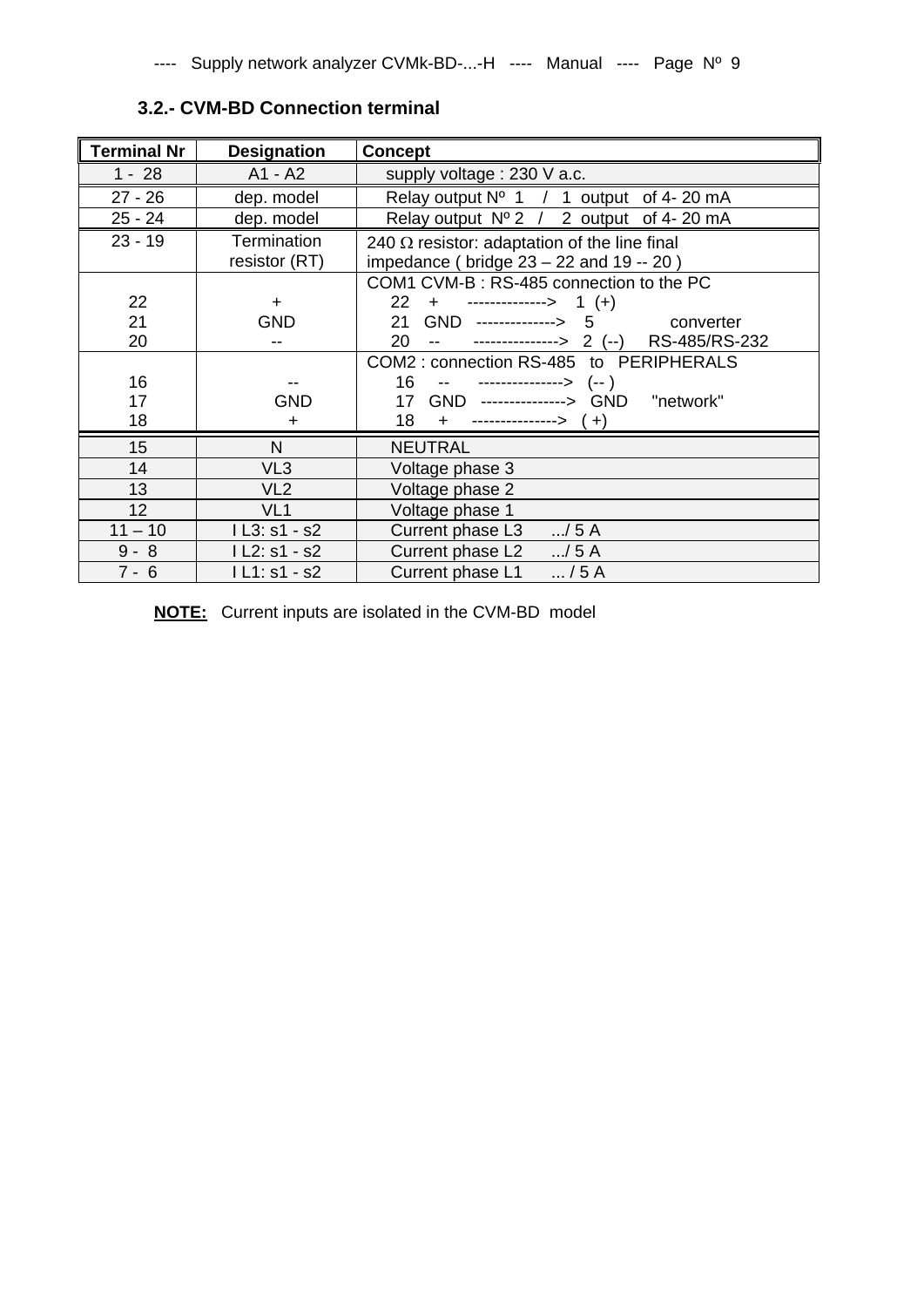### **3.3.- Connection drawing for the CVM-BD**

a.- Connection diagram of the **CVM-BD** for a low voltage, three phase network.

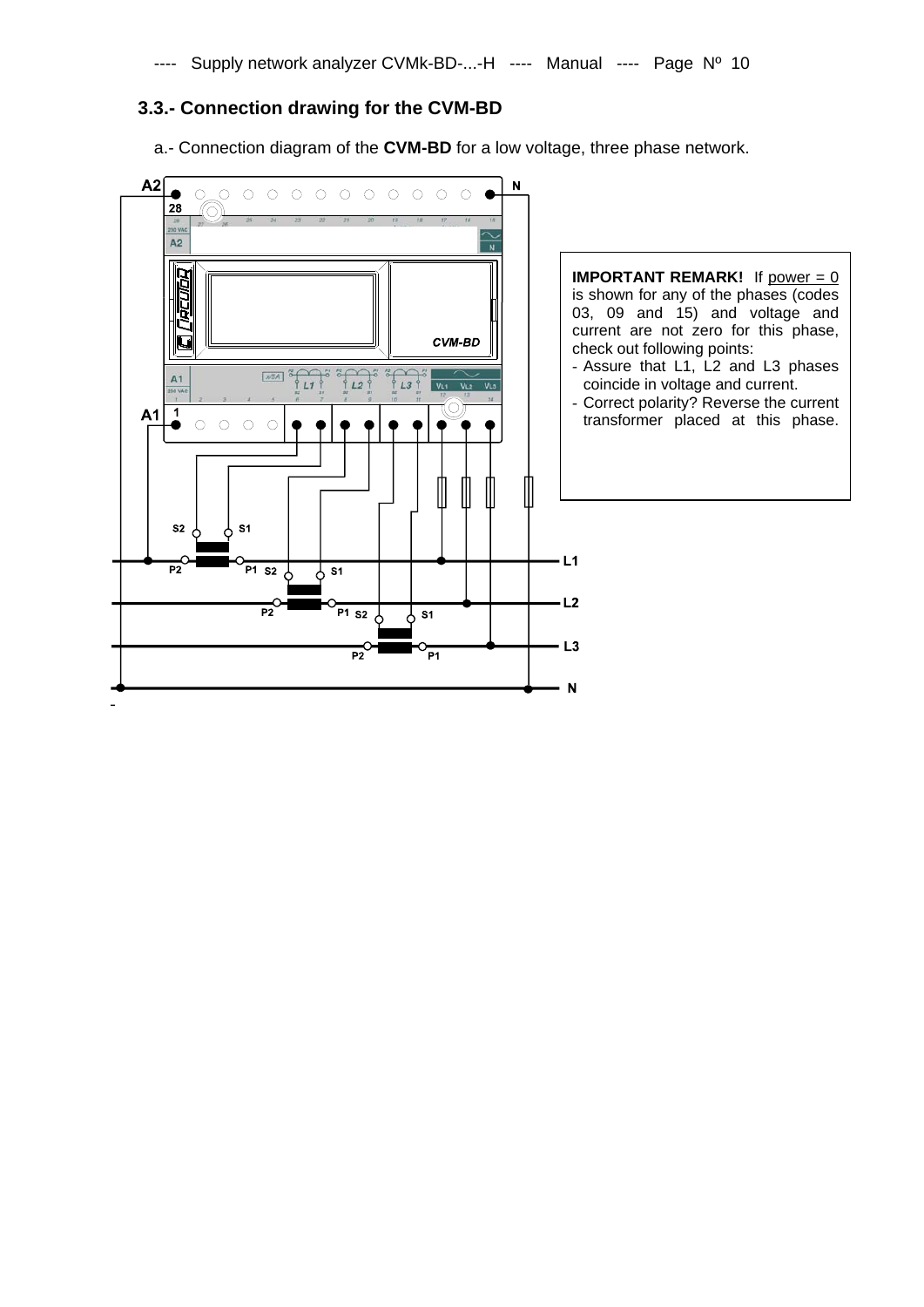

b.- **CVM-BD**: 3 current transformers + two voltage transformer :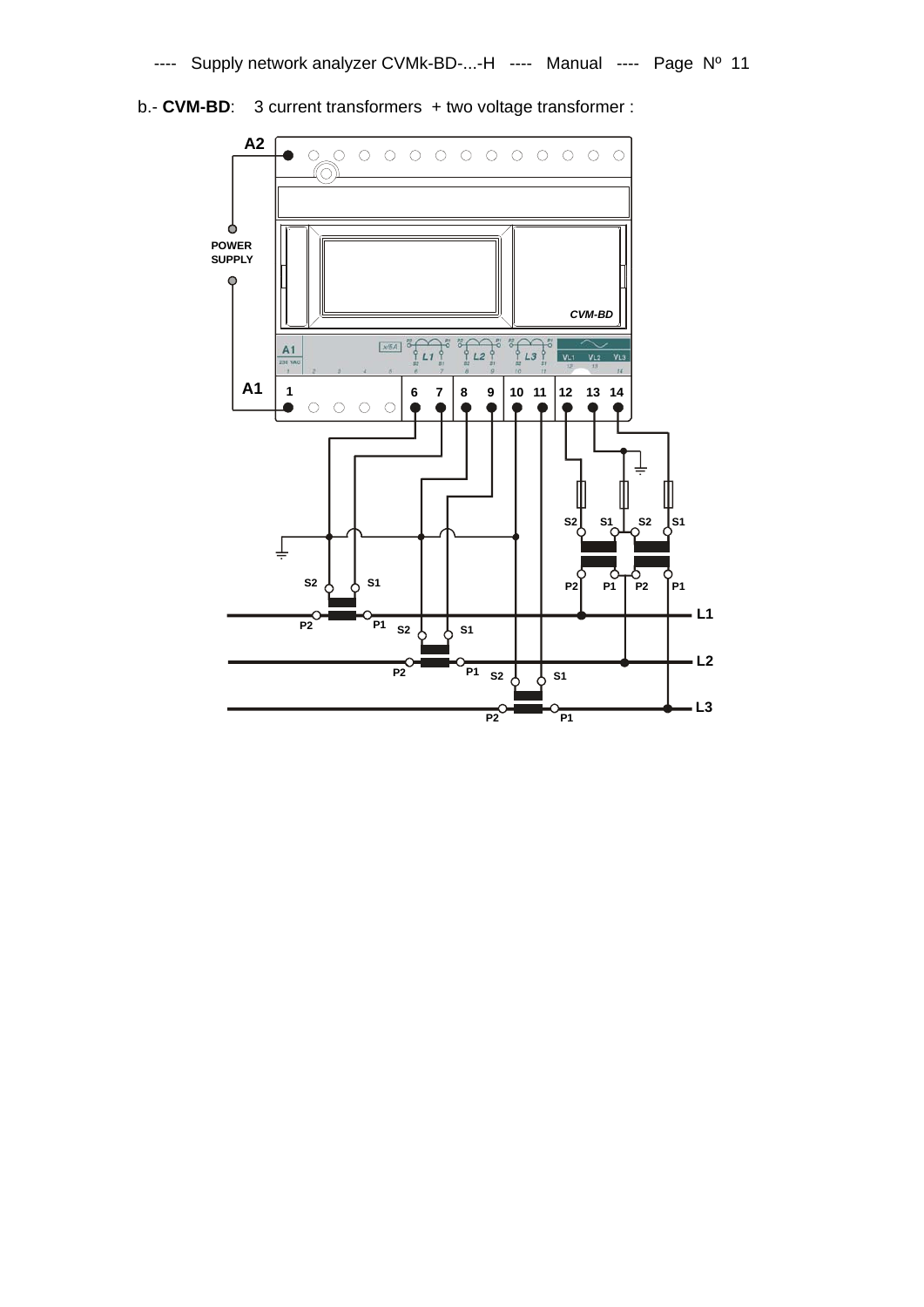c.- **CVM-BD** : Two current transformers + 2 voltage transformers.



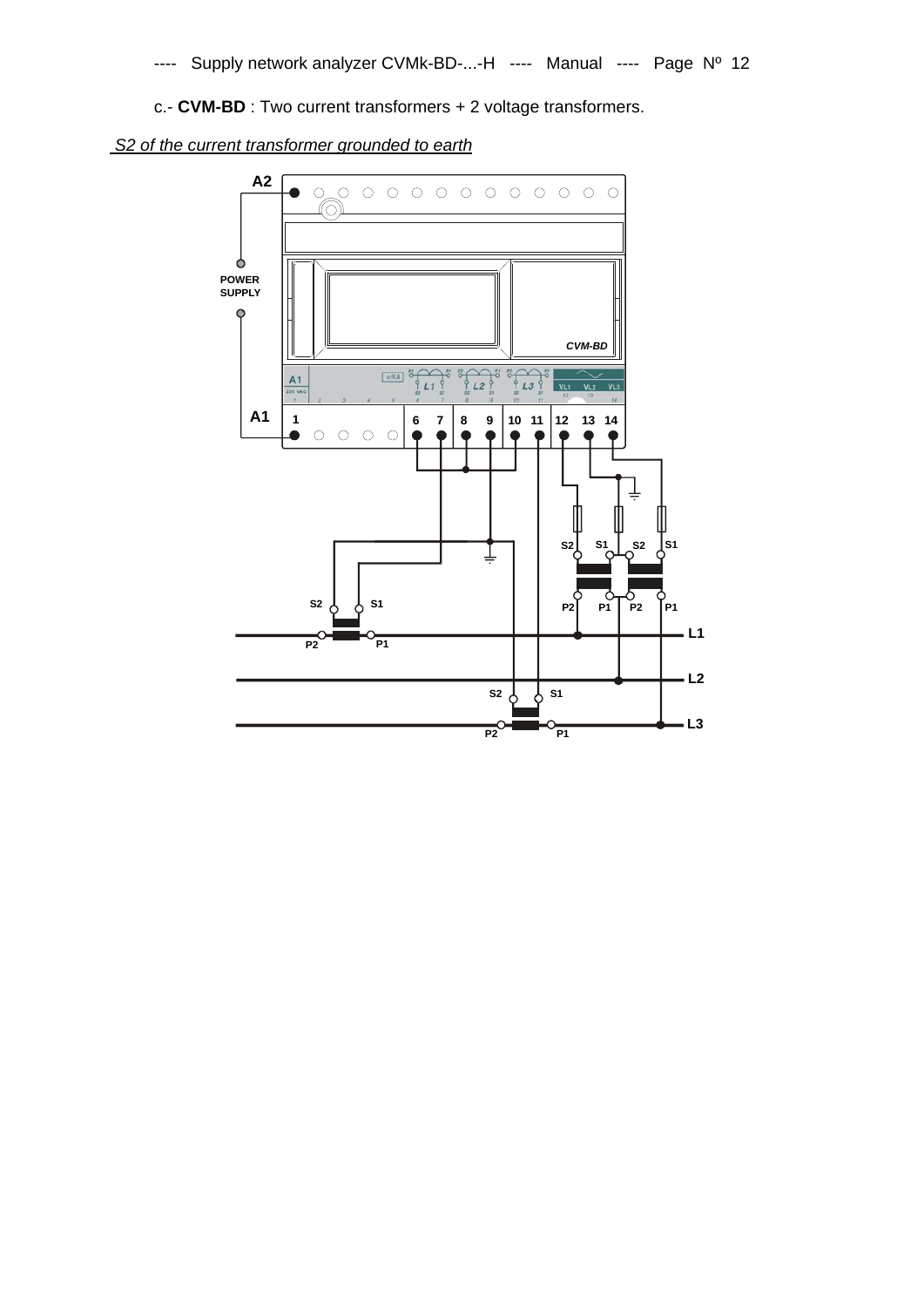

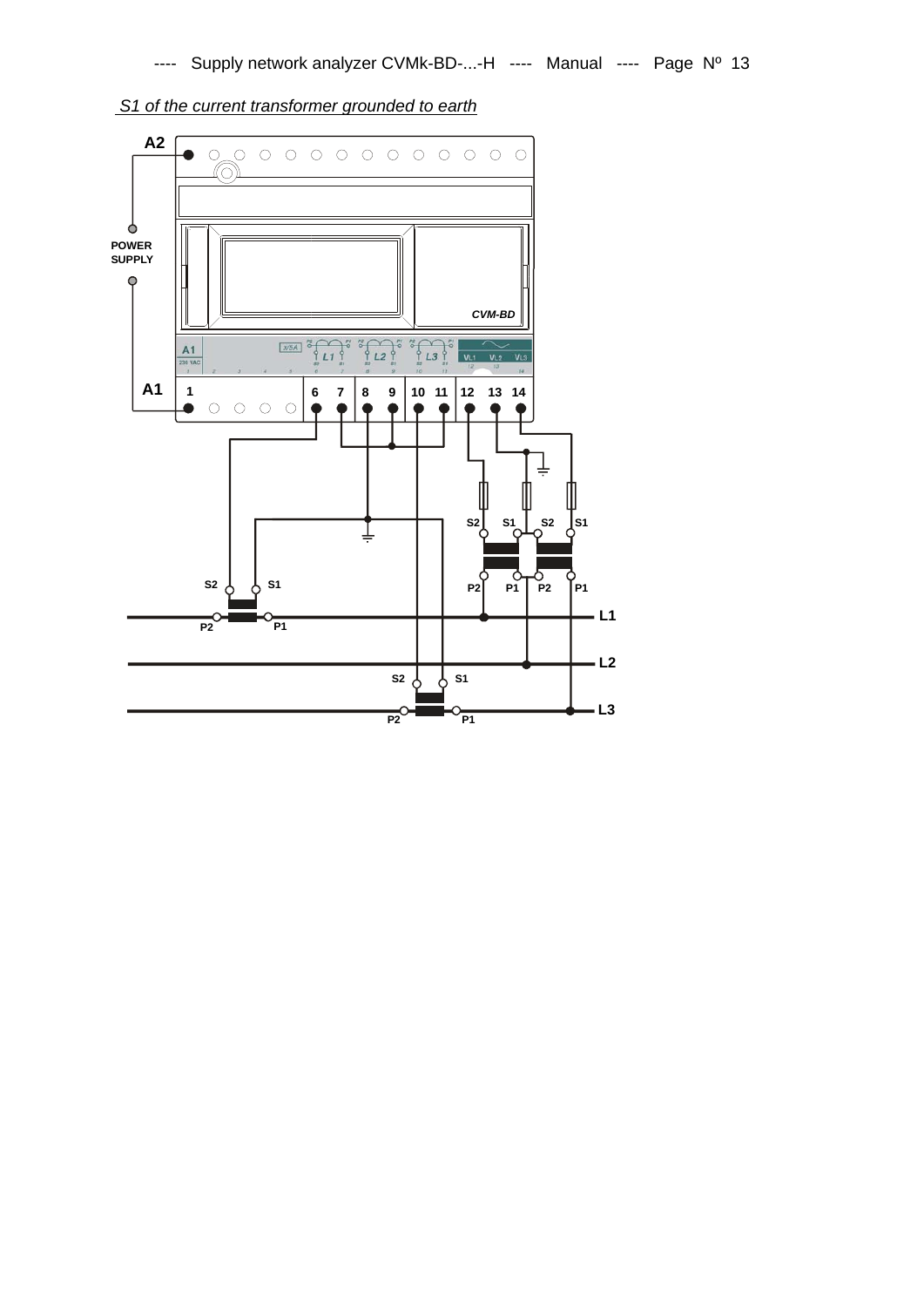### **4.- OPERATION MODE**

The instrument has a display with three lines (10 characters every line).

When you switch on the power supply of the CVM-BD you will see on the display "Circ CVM-BD ..." (program version) and following you will read "CARD TYPE xxxx" (identification of the output options). After some seconds the instrument is ready to work, showing one of the possible screens.

The display indicates the parameter presently shown.

### **display**

 The first display shows the voltage of phase L1 (V1), the voltage of phase L2 (V2) and the voltage of phase L3 (V3).

| 220 | V12 |
|-----|-----|
| 220 | V23 |
| 220 | V31 |

If you press the "**display**" key, we are now reading the CURRENT values for each phase (A1, A2, A3). However, this screen can be configured in order to display other different parameters.

When pressing again the "**display**" key, we will see on display the three previously programmed parameters (see point 5.5.- in the SET-UP section). If you press the "**display**" key again you repeat the above mentioned process ( you can see 1 to 20 displays for the CVM-BD depending of the previous set-up ).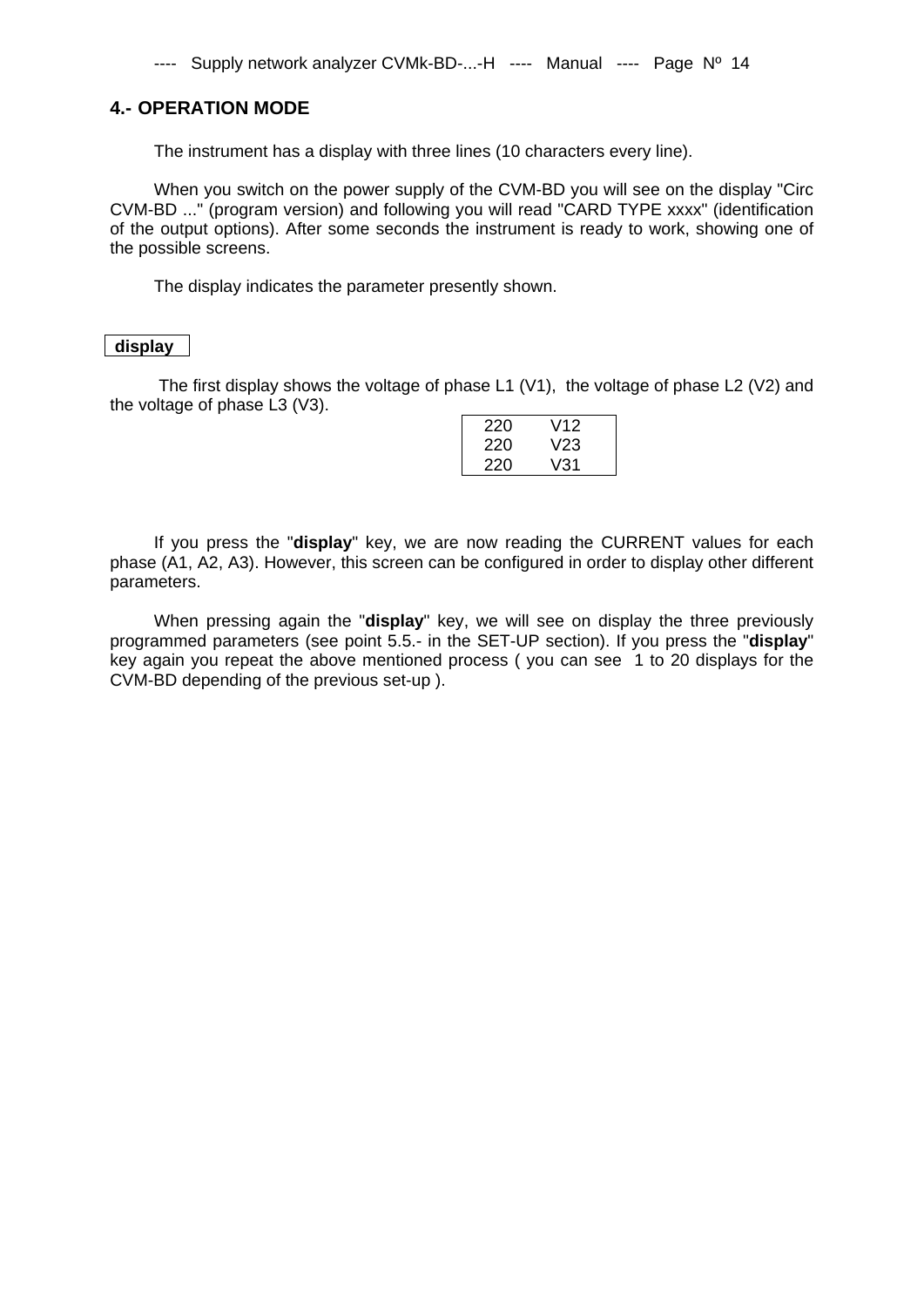### **max**

 Pressing the "**max**" key, the maximum values for the parameters being shown appear in the displays.

| <b>XXXX</b> | MAX |
|-------------|-----|
| <b>XXXX</b> | MAX |
| <b>XXXX</b> | MAX |

 This function is only valid while you keep pressing the "**max**" key. If you stop pressing the key the instantaneous values appear again.

### **min**

Pressing the "**min**" key, the minimum values for the parameters being shown appear in the displays.

| <b>XXXX</b> | MIN |
|-------------|-----|
| <b>XXXX</b> | MIN |
| <b>XXXX</b> | MIN |

 This function is only valid while you keep pressing the "**min**" key. If you stop pressing the key the instantaneous values appear again.

### **Reset**

 Pressing the "**reset**" key the system is reset. This is equivalent to switch off the power supply of the instrument. The stored maximum and minimum values will be automatically deleted from the internal memory.

 If you are in the setup process and press the "**reset**" key, you exit it without saving any modification that you have done and making a reset of the system.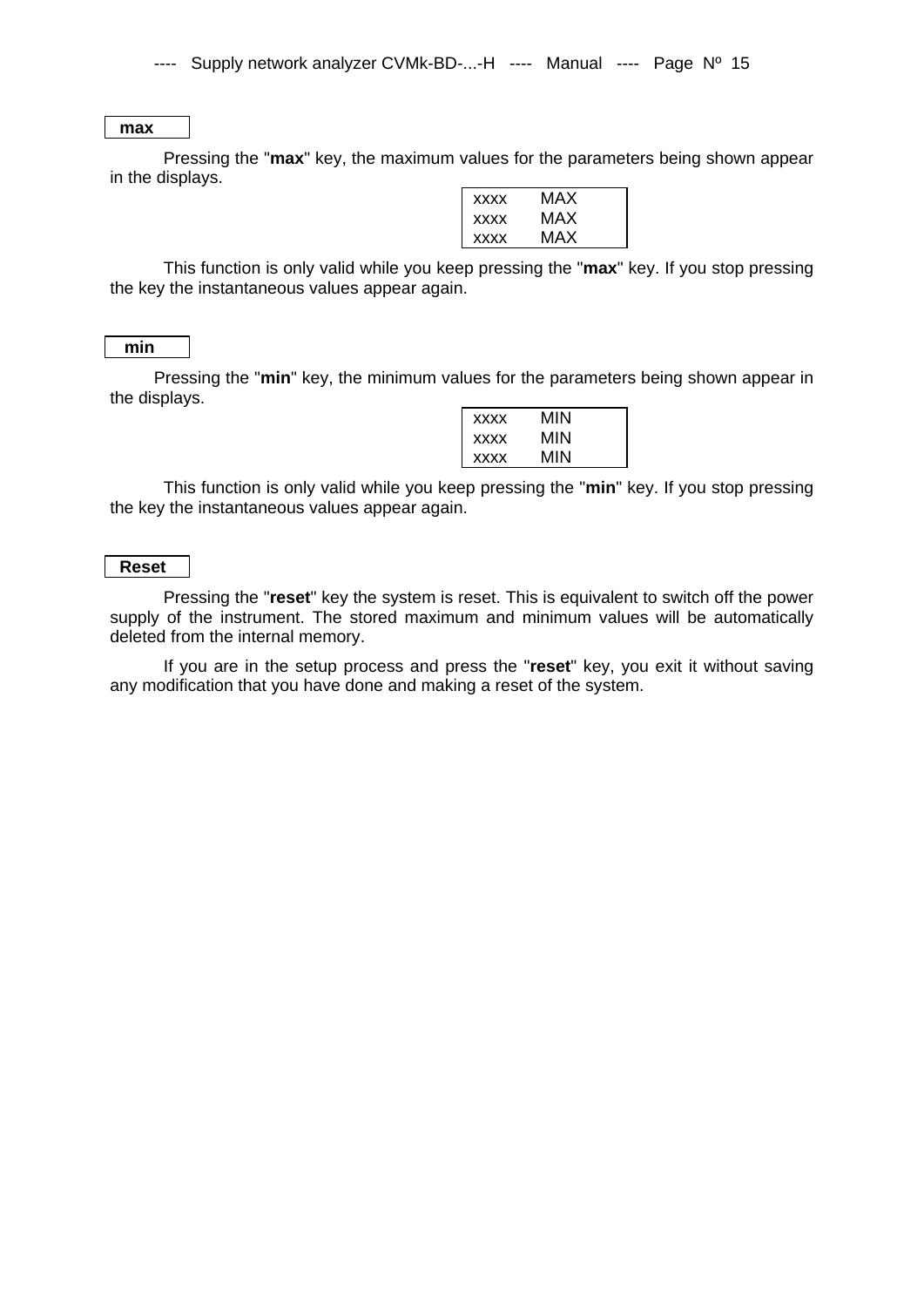### **5.- SETUP**

To access into the **setup menu** just follow these steps:

(a) Connect (supply) the instrument.

(b) Press the two green buttons **(max, min**) simultaneously.

 You will see during a few seconds the word "**set**". It means that we are in the setup process. Then we go along the different options, step by step:

### **5.1.- Phase-Phase or Phase-Neutral voltages**

 After the word "**set**" you will see on the three displays the voltages of the phases L1, L2, L3.

|            |    | U12  |
|------------|----|------|
| l 19<br>৴∠ | or | U23  |
| । । २      |    | 1.34 |

Phase to Neutral Voltages: U1 , U2 , U3

Phase to Phase Voltages : U12 , U23 , U31

 a.- To select one of the voltage options just press the green key "**max**" and both options will appear alternately.

 b.- When you get in the display the wished option just press the "**display**" key to validate it and access to the next setup option.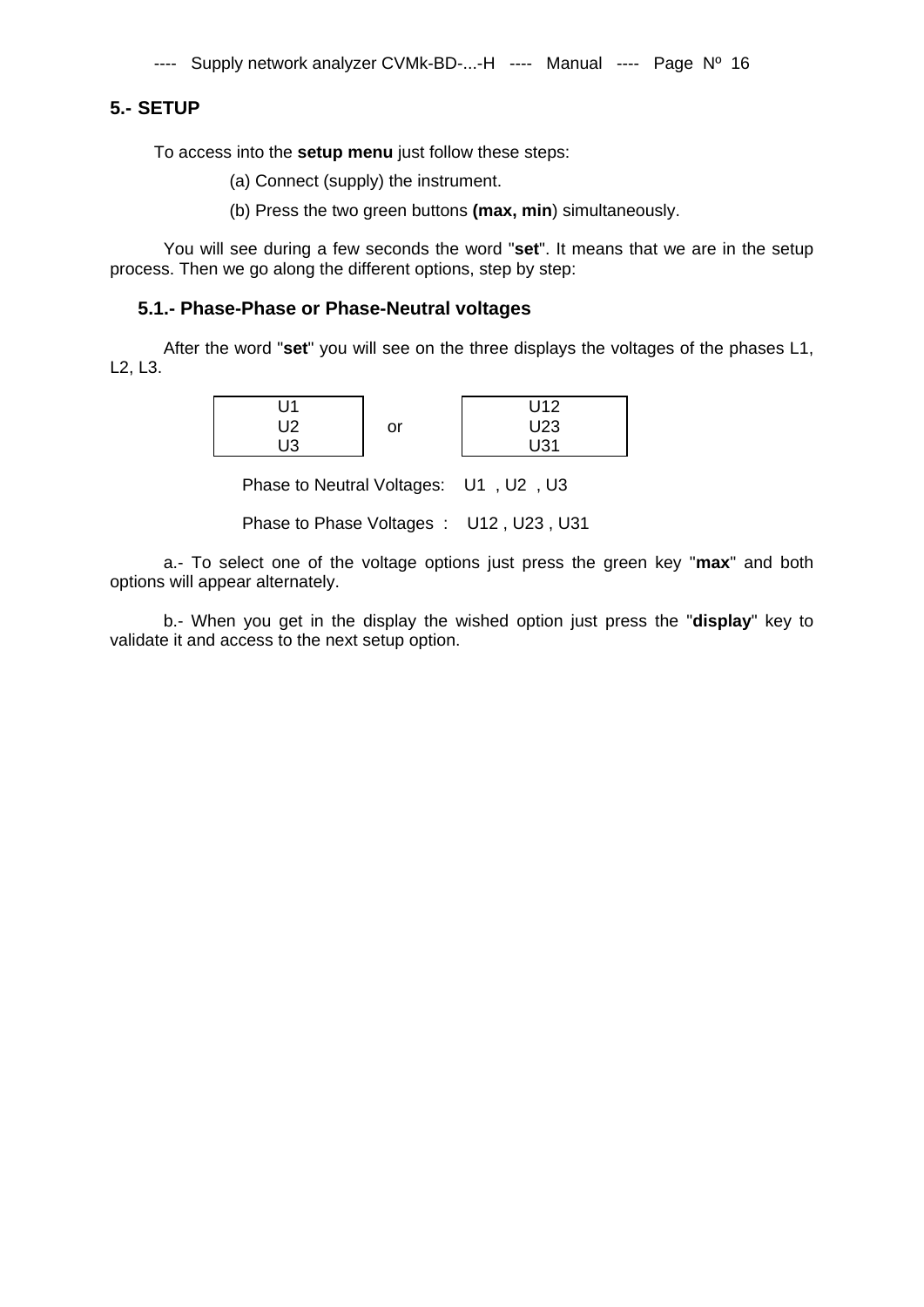### **5.2.- Voltage Transformer Primary**

On the screen we read the word "SET U P" followed by 6 digits. They allow us setting the primary of the voltage transformer.

| <b>SET U</b> |  |
|--------------|--|
| P - - -      |  |
| - - -        |  |

 Last digit of the first display indicates "U" (Voltage) and first digit of the second display indicates "P" (Primary). It means that we can set the primary of the voltage transformer. To avoid mistakes the Voltage red LEDs remain lit on.

 a.- To write or modify the value just repeatedly press the "**max**" key and the blinking digit value will be increased.

 b.- When the value on screen is the proper one, we can pass to the next digit by pressing the "**min**" key in order to modify the other values.

 c.- When the blinking digit is the last one, pressing the "**min**" key we go back to the initial value: set values can be again modified.

d.- Press "**display**" to pass to the next setup option.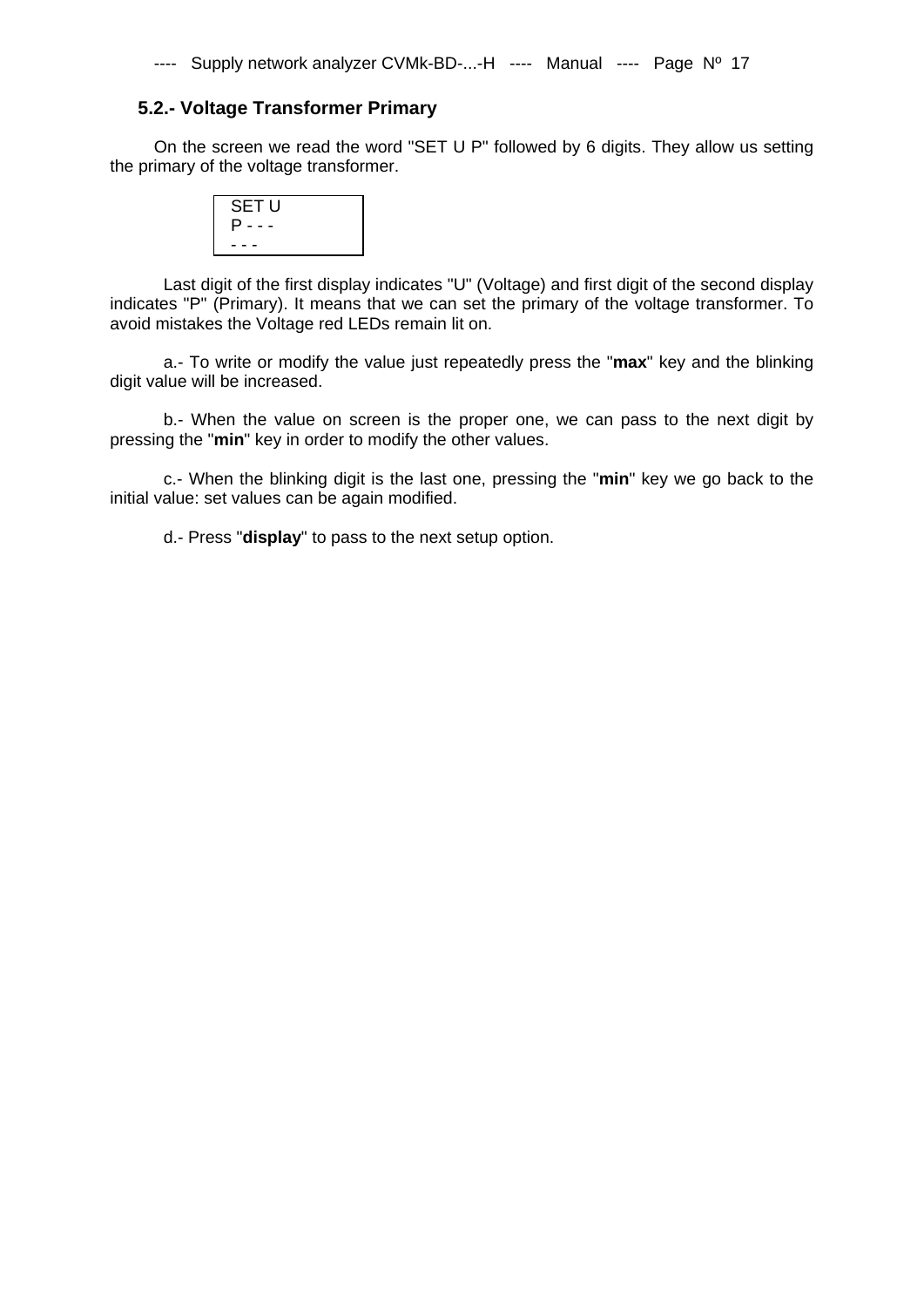### **5.3.- Voltage Transformer Secondary**

We can now set the value of the secondary of the voltage transformer. Only three digits are available:

| S | <b>SET U</b> |  |
|---|--------------|--|
|   | --           |  |

Same process than in point 5.2.-:

 - "**max**" key: Allows us modifying the value of the blinking digit. Each time it is pressed the value is increased.

- "**min**" key: Allows us the validation of the blinking digit and going to the next one.

- Press "**display**" to pass to the next setup option.

 If the CVM-BD is directly connected to the mains (without voltage transformer) the values of primary and secondary must be the same, for instance 000001/001.

### **5.4.- Current Transformer Primary**

 "SET A P" and five digits appear on screen allowing us to set the primary of the current transformer. The current green LEDs light on to avoid mistakes.

| <b>SET A</b> |  |
|--------------|--|
| P            |  |
|              |  |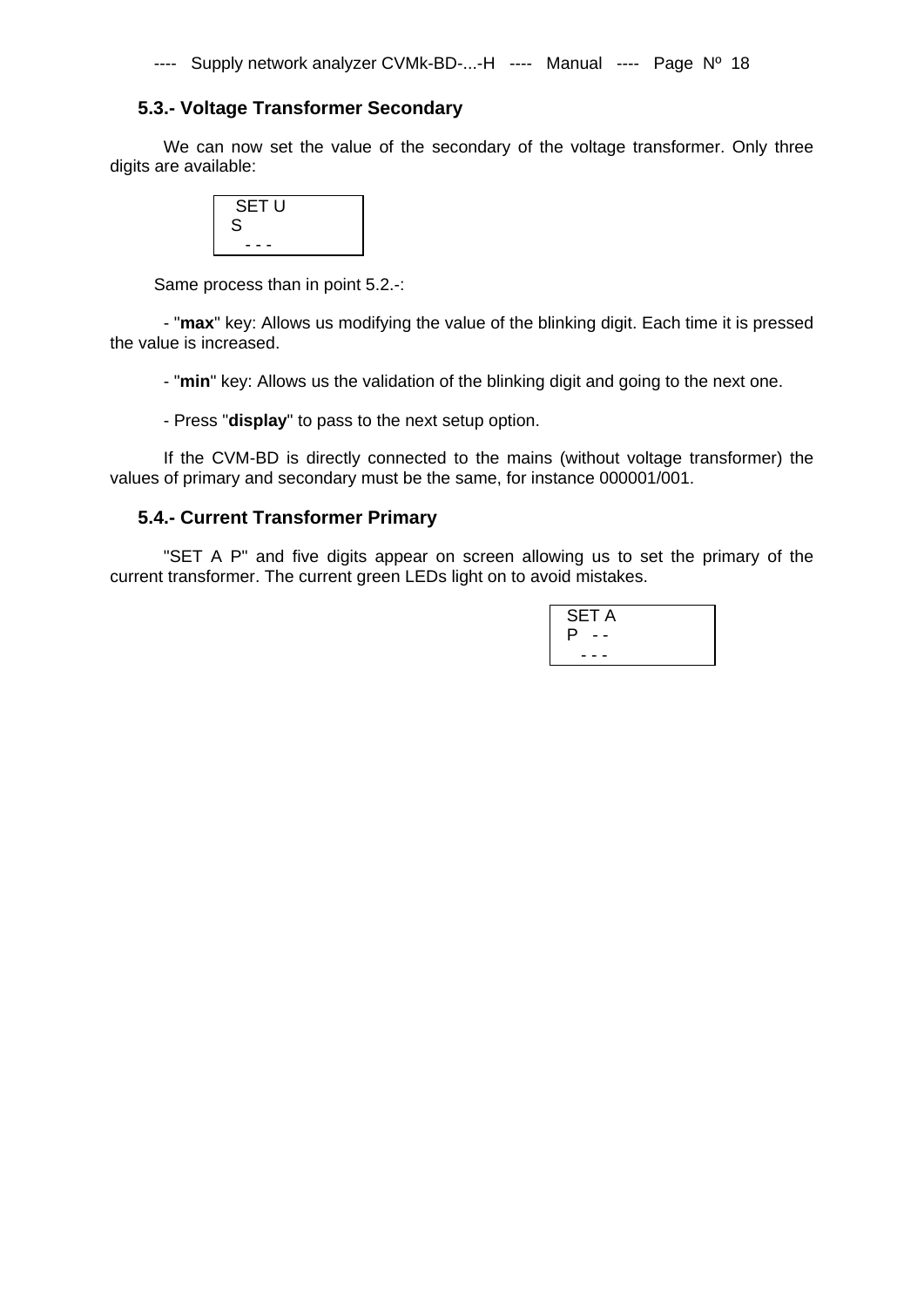The procedure is the same one done at the previous sections with the "**max**", "**min**" and "**display**" keys.

### **NOTES:**

- The maximum programmable value is 10.000

- The secondary of the current transformers is not programmable. It is automatically taken as 5 A (... / 5 A ac)

### **5.5.- Parameter SETUP**

This option allows to program until 60 optional parameters that you can see on the display ; 19 possible programmable pages are available (3 parameters every page). The CVM-BD asks first if you want to programme the default parameters.

 *"max" key : you can select YES or NO. The "display" key allows the validation of the selected option.* 

| dEF         |  |
|-------------|--|
| <b>PAGE</b> |  |
| YES         |  |
|             |  |

 **Select "YES"** to programme the default parameters. In this case , it pass to the next option (5.6.-First Page SET-UP )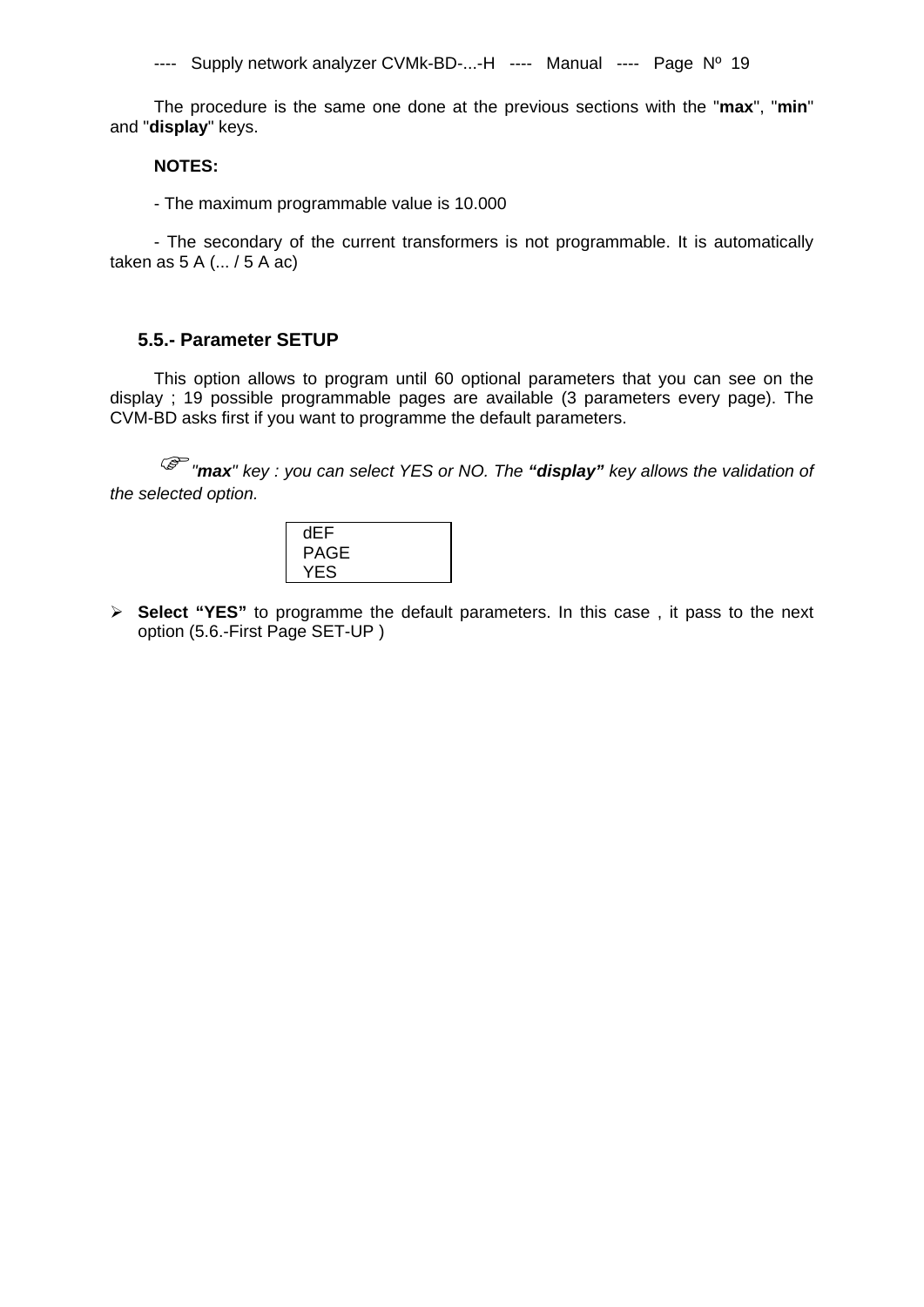**If you select "NO"** , it allows programming the parameters that you want to see on the display. Every new page, it asks if you want to continue this set-up .

| <b>SET</b> |                    |                                  |
|------------|--------------------|----------------------------------|
|            | <b>PAGE NUMBER</b> |                                  |
|            |                    |                                  |
| YFS        | xх.                | $\leftarrow$ -- page $N^{\circ}$ |
|            |                    |                                  |

- If you select "SET PAGE YES" , you can programme the desired parameters in this page :

| ХX | A1 |  |
|----|----|--|
| ХX | A2 |  |
| ХX | A3 |  |

 *Parameter code ( set-up ) / Parameter symbol* 

### SET-UP :

- "max" key: Allows us modifying the value of the blinking digit. Each time it is pressed the value is increased.

- "**min**" key : Allows us the validation of the blinking digit and going to the next one.

Each display has two digits to select the desired parameters among the ones in the attached code chart.

| <b>Parameter</b> | <b>Symbol</b><br>phase L1 | Code | <b>Symbol</b><br>phase L2 | Code | <b>Symbol</b><br>phase L3 | Code |
|------------------|---------------------------|------|---------------------------|------|---------------------------|------|
| Single voltage   |                           | 01   | V <sub>2</sub>            | 07   | V <sub>3</sub>            | 13   |
| Current          | A                         | 02   | A <sub>2</sub>            | 08   | A <sub>3</sub>            | 14   |
| Active power     | kW <sub>1</sub>           | 03   | kW <sub>2</sub>           | 09   | kW <sub>3</sub>           | 15   |
| Inductive power  | kvarL 1                   | 04   | kvarL <sub>2</sub>        | 10   | kvarL <sub>3</sub>        | 16   |
| Capacitiva power | kvar <sub>C</sub> 1       | 05   | kvar <sub>C</sub> 2       | 11   | kvar <sub>C</sub> 3       | 17   |
| Power factor     | PF <sub>1</sub>           | 06   | PF <sub>2</sub>           | 12   | PF <sub>3</sub>           | 18   |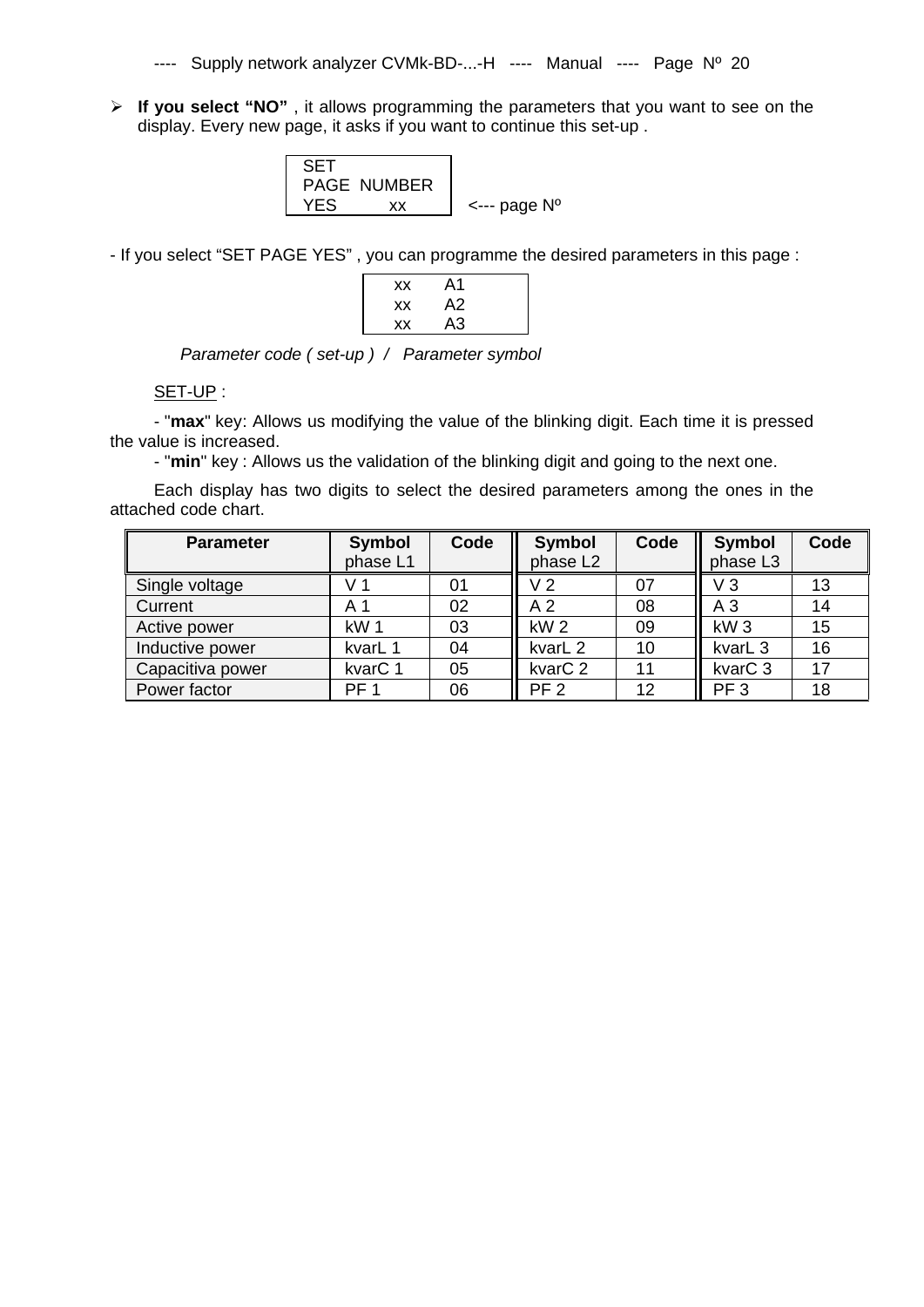| <b>Parameter</b>            | <b>Symbol</b> |    | Code Parameter           | <b>Symbol</b>   | Code |
|-----------------------------|---------------|----|--------------------------|-----------------|------|
| Three phase single voltage  | Vav III       | 19 | Frequency                | Hz              | 25   |
| Three phase current         | Aav III       | 20 | Three ph. apparent power | kVA III         | 26   |
| Three phase active power    | kW III        | 21 | Ph-Ph voltage L1-L2      | V <sub>12</sub> | 27   |
| Three. ph. inductive power. | kvarL III     | 22 | Ph-Ph voltage L2 - L3    | V <sub>23</sub> | 28   |
| Three ph. capacitive power  | kvarC III     | 23 | Ph-Ph voltage L3 - L1    | V <sub>31</sub> | 29   |
| Three ph. power factor.     | PF III        | 24 | Three ph. Ph-Ph voltage  | Vc III          | 30   |

Date/ TIME dd/mm/yy hh:mm:ss | TIME 31

|                                   |                           | tariff 1 | tariff $2^*$ | tariff $3^*$ | Accumulated* |
|-----------------------------------|---------------------------|----------|--------------|--------------|--------------|
| Active energy                     | kW.h                      | 32       | 39           | 46           | 60           |
| Reactive energy (inductive)       | kvarh.L                   | 33       | 40           | 47           | 61           |
| Reactive energy (capacitive)      | kvarh.C                   | 34       | 41           | 48           | 62           |
| Demand power ( kW, kVA, AIII)     | Pd                        | 35       | 42           | 49           |              |
| Active energy generated           | kW.h                      | 36       | 43           | 50           | 63           |
| Reactive energy (inductive) gen.  | kvarh.L                   | 37       | 44           | 51           | 64           |
| Reactive energy (capacitive) gen. | kvarh.C<br>$\blacksquare$ | 38       | 45           | 52           | 65           |

**(\* )** Change of the billing periods : The type of tariff can be selected by programming the CVM-BD through its serial port by means of a PC .

**NOTE:** Accumulated energy<sub>n</sub>=∆Tariff1+∆Tariff2+∆Tariff3+Accumulated energy<sub>n-1</sub>

| <b>Parameter</b> | <b>Symbol</b><br>phase L1 | Code | <b>Symbol</b><br>phase L <sub>2</sub> | Code | <b>Symbol</b><br>phase L3 | Code |
|------------------|---------------------------|------|---------------------------------------|------|---------------------------|------|
| Single voltage   | THD V1                    | 54   | THD V <sub>2</sub>                    | 55   | THD V3                    | 56   |
| Current          | THD A1                    | 57   | THD A2                                | 58   | THD A3                    | 59   |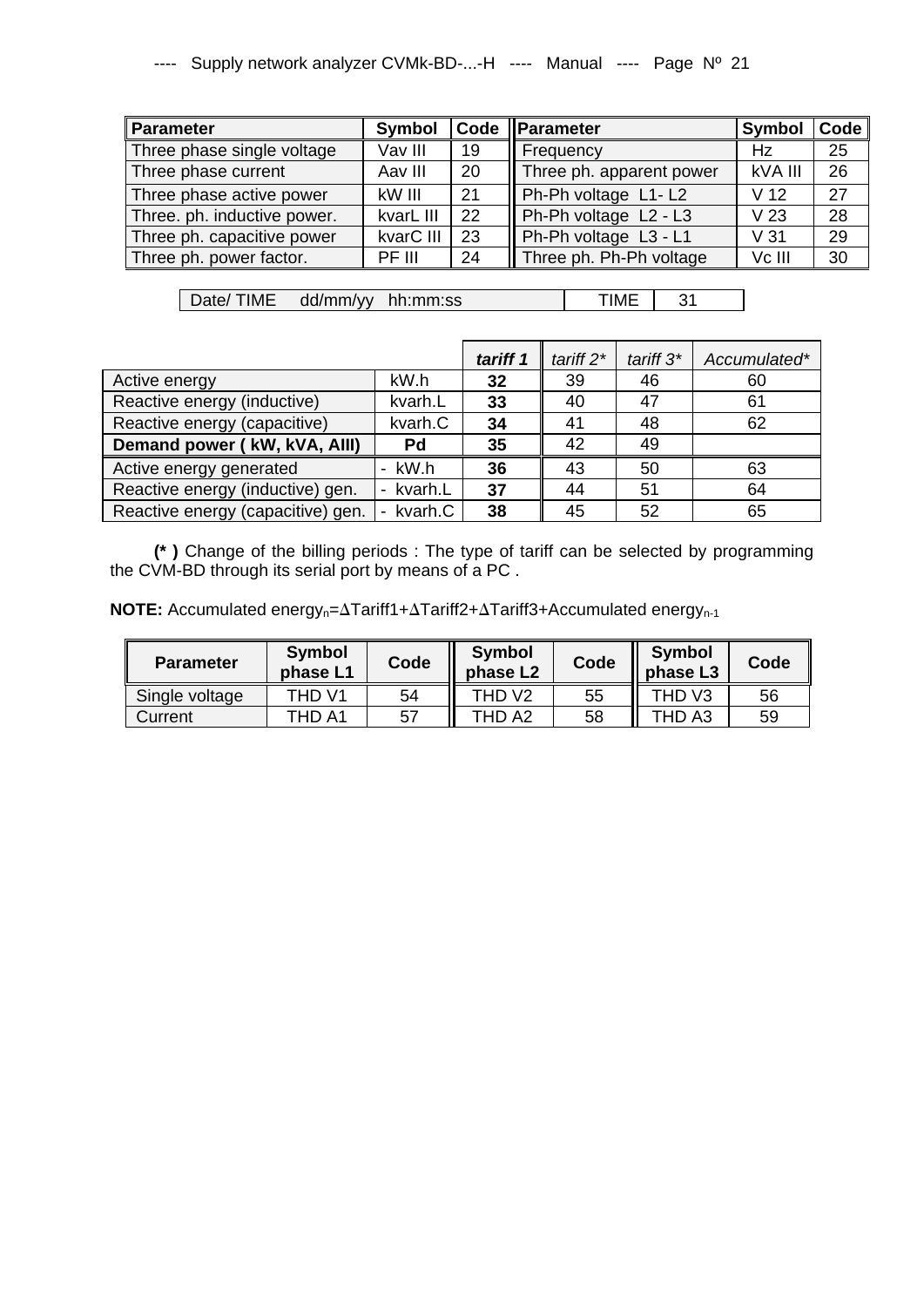- For passing to the next page , press "**display**". In this case the **CVM-BD** ask again (19 PAGES maximum : since page 2 until page 20 ) :

| SET. |             |
|------|-------------|
|      | PAGE NUMBER |
| YES  | <b>XX</b>   |

- If you select "SET PAGE YES" , you can set-up a next page.

- If you don't want to set-up more pages**, select "SET PAGE No",** and it pass to the next set-up option (5.6.-First Page SET-UP ). You can see the first page of voltages and all the programmed pages .

### **5.6.- First Page SET-UP**

This option allows selecting among **fixed or rotary page:** 

a.- **Fixed page :** the page is changed pressing the "**display**" key. The page among the available ones that we want to see when the CVM-BD is supplied (or a reset is made) can be selected.

b.- **Rotary pages :** the page changes to the next one automatically every 5 seconds. (*"SET AUTO PAGE : Rotate page select* " option).

### Set-up :

- The "**max**" key allows modifying the selected page. The display shows the different possible pages.

| SET  | xх |                       |
|------|----|-----------------------|
| AUTO | xх |                       |
| PAGE | xх | <-- set-up parameters |

- The "**display**" key allows the validation of the chosen option.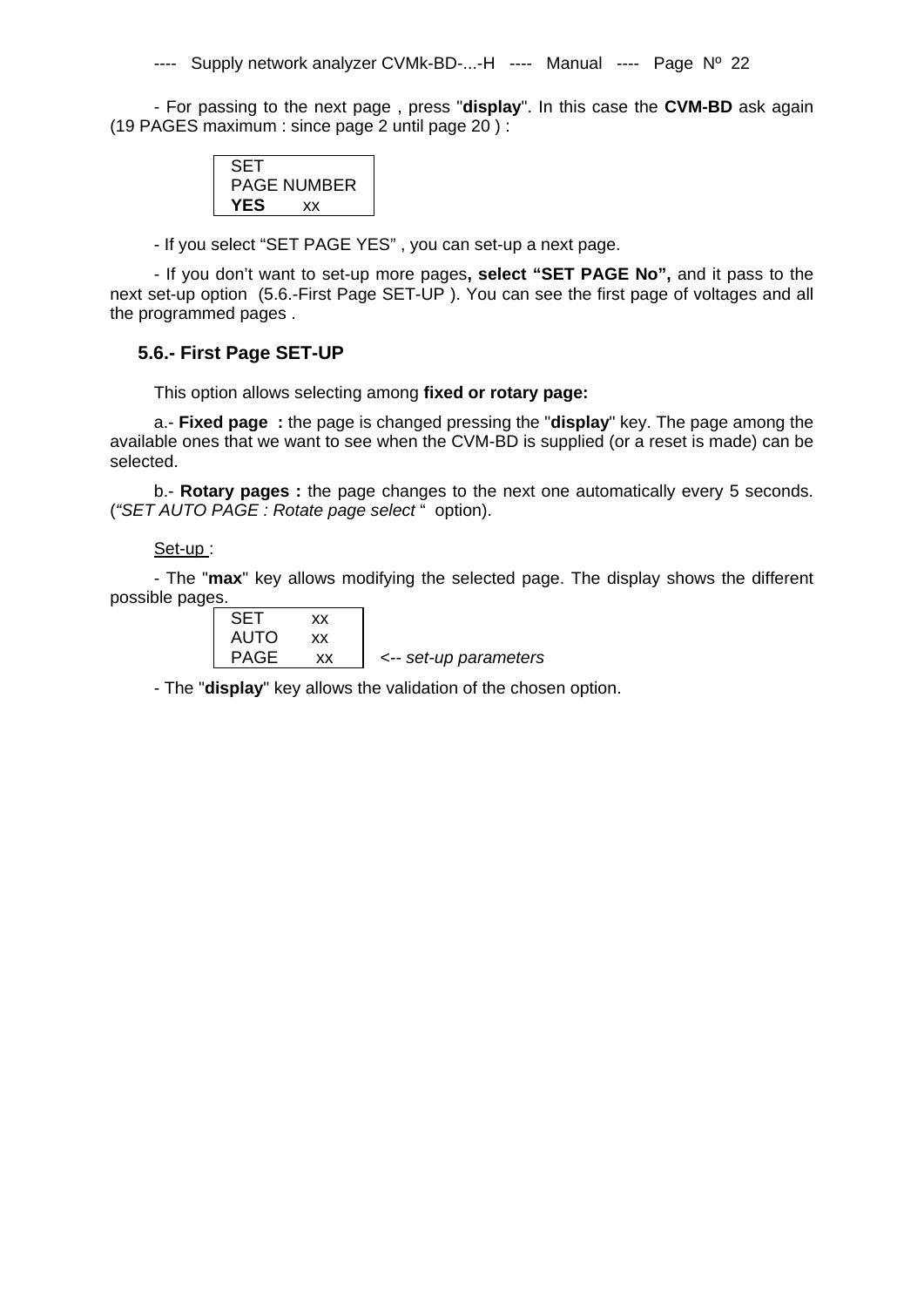### **5.7.- Maximum power demand**

Push the key "**display**" and the following screens will appear by display:

 1.- DEMAND PERIOD ( **1 to 60 min**.) ("SET Per xx") 2.- PARAMETER TO CONTROL ("SET Pd xx")

| Three phase active power    | kW III  | 21 |
|-----------------------------|---------|----|
| Three phase apparent power  | kVA III | 26 |
| Three phase average current | AavIII  | 20 |

Value of power integrated during the programmed demand period.

 3.- CLEAR MAXIMUM VALUE IN MEMORY ("CLr Pd xx") **no** or **YES**

PROGRAMMING MODE:

- "**max**" key: allows choosing the different available options.
- "**min**" key: allows the validation of the blinking digit and go forward to the next digit (only for the "SET Per xx" option).
- To pass to the next option press "**display**".

 If you don't want to modify anything, just press the "**display**" key three times without modifying any value.

**Display:** If you program the MAXIMUM POWER DEMAND option, **parameter 35**, the following appears by display (depending on the pressed key):

|     | display Present value of the demand power meter (Sliding Window,<br>according to the set demand period) updated every second. |  |  |
|-----|-------------------------------------------------------------------------------------------------------------------------------|--|--|
| max | MAXIMUM integrated value (since last reset)                                                                                   |  |  |
| min | HOUR : MINUTE DAY : MONTH (""HH.MM DD/MM")                                                                                    |  |  |
|     | when this maximum has occurred                                                                                                |  |  |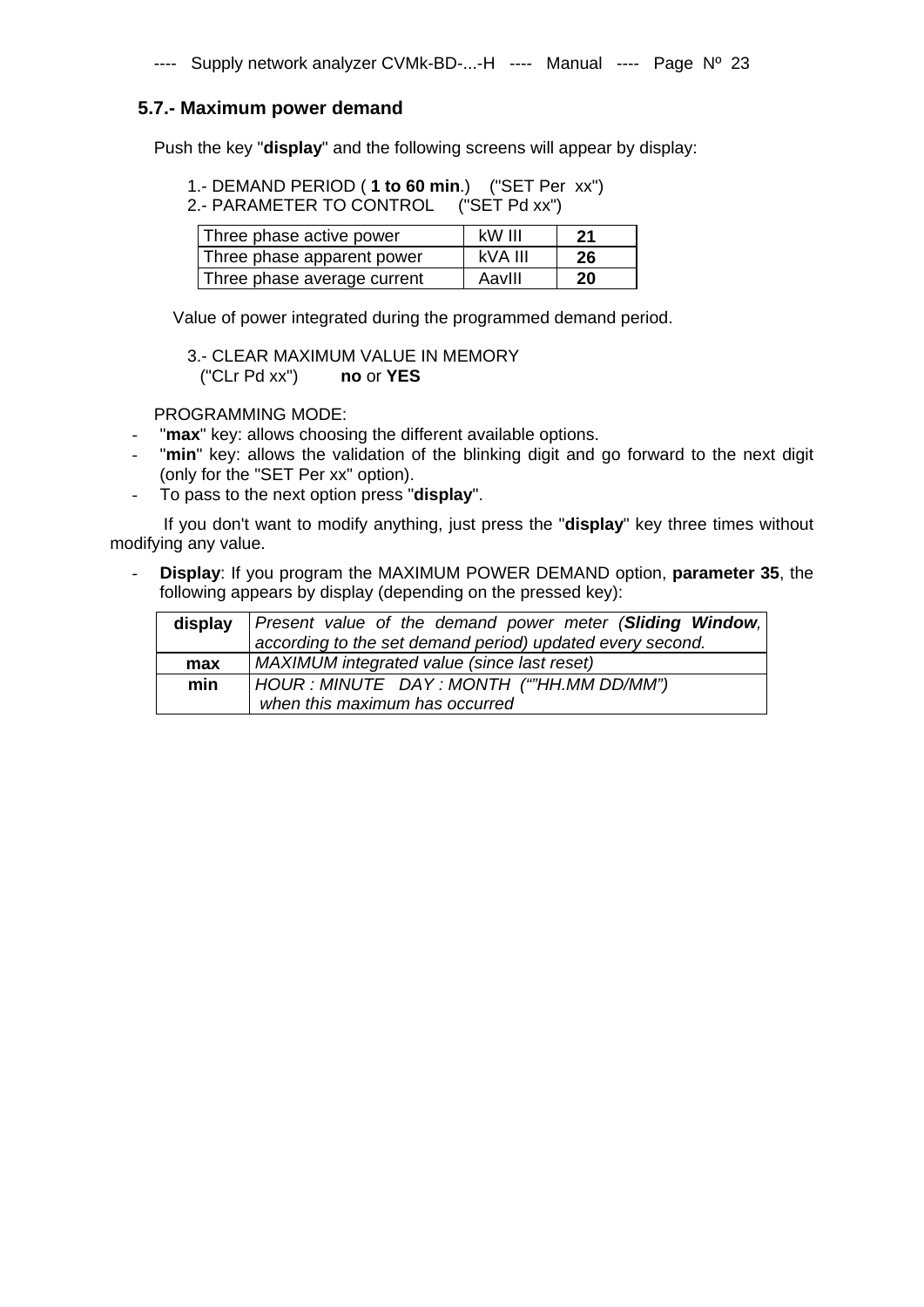### **5.8.- Date / Time SETUP**

Pressing the "**display**" key we will see in the CVM-BD screen the following:

- 1.- DAY : MONTH ("SET day dd:mm")
- 2.- YEAR ("SET YEAR xxxx") 4 digits
- 3.- HOURS : MINUTES ("SET HOUR hh:mm")

For their setup:

- "**max**" key: Allows modifying the value of the blinking digit.
- "**min**" key: Allows the validation of the blinking digits and go to the next one.
- To pass to the next option press "**display**".

 If you don't want to modify the time, just press three times "**display**" without making any modification.

- **Display**: If you select the parameter 31, following appears by display:

| display | <b>HOUR MINUTES</b> |
|---------|---------------------|
| max     | DAY. MONTH          |
| min     | MINUTES . SEC.      |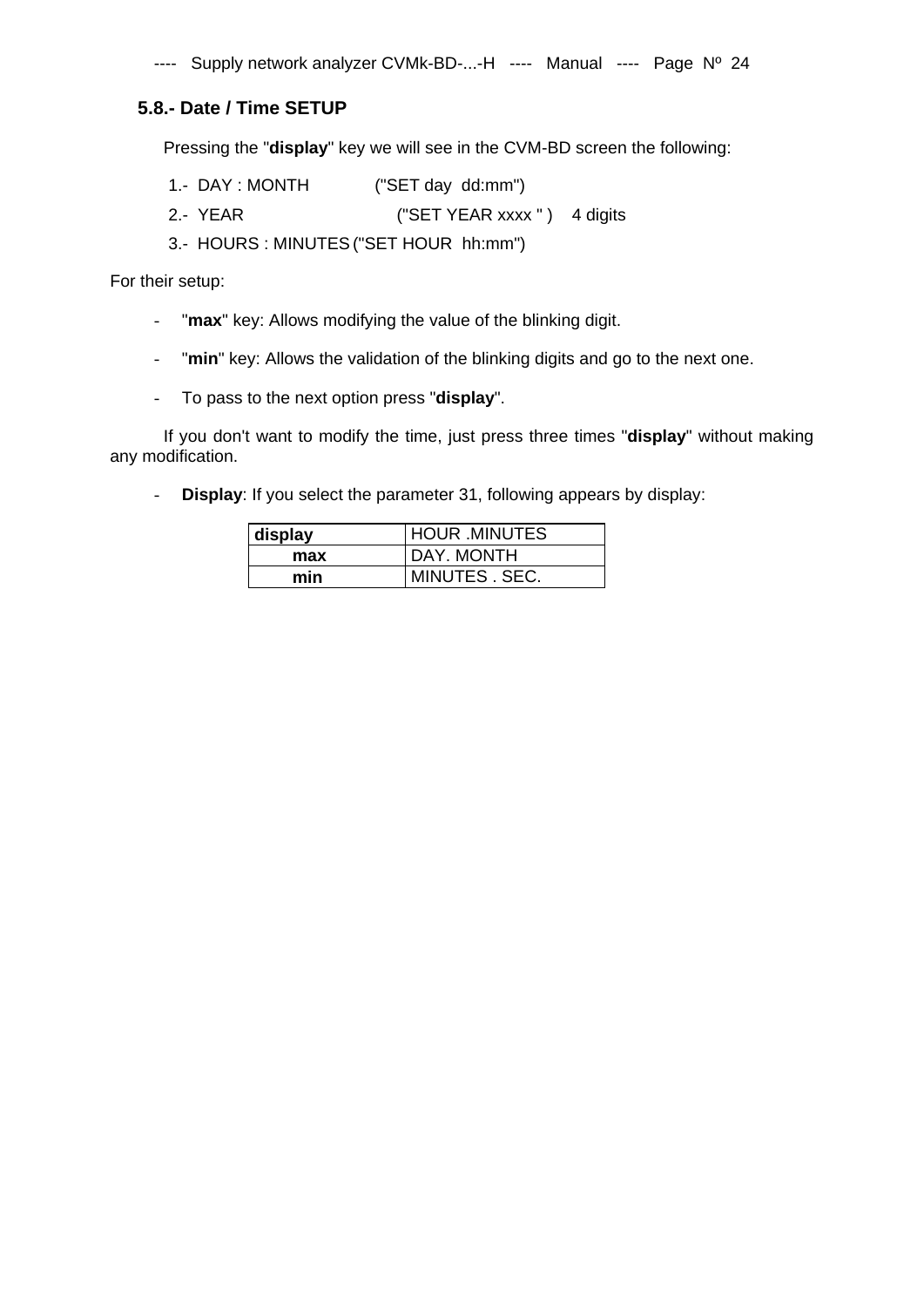### **5.9.- Clearing energy counters**

On display we see "CLR ENER no" (Clear energy counters).

- **"max"** : To select "YES" or "no"
- "**display**" : To validate the selected option. Once finishing this option, all the modifications that we have done are saved in memory and the setup process is finished.
- **Display** : If any of the energies is programmed (kWh, kvarhL or kvarhC), it is displayed as follows:

| [display] | XXXX kW.h    | 4 counter digits (more significant) / units |
|-----------|--------------|---------------------------------------------|
| [max]     | XXX XXX. XXX | complete counter                            |
| [min]     | XXXX         | 4 digits / Tariff type (1, 2 or 3)          |

Example : If the accumulated energy is 32.534,810 kWh, it will be displayed as follows:

| [display] | 2534 kW.h  |
|-----------|------------|
| [max]     | 32534, 810 |
| [min]     | 2534       |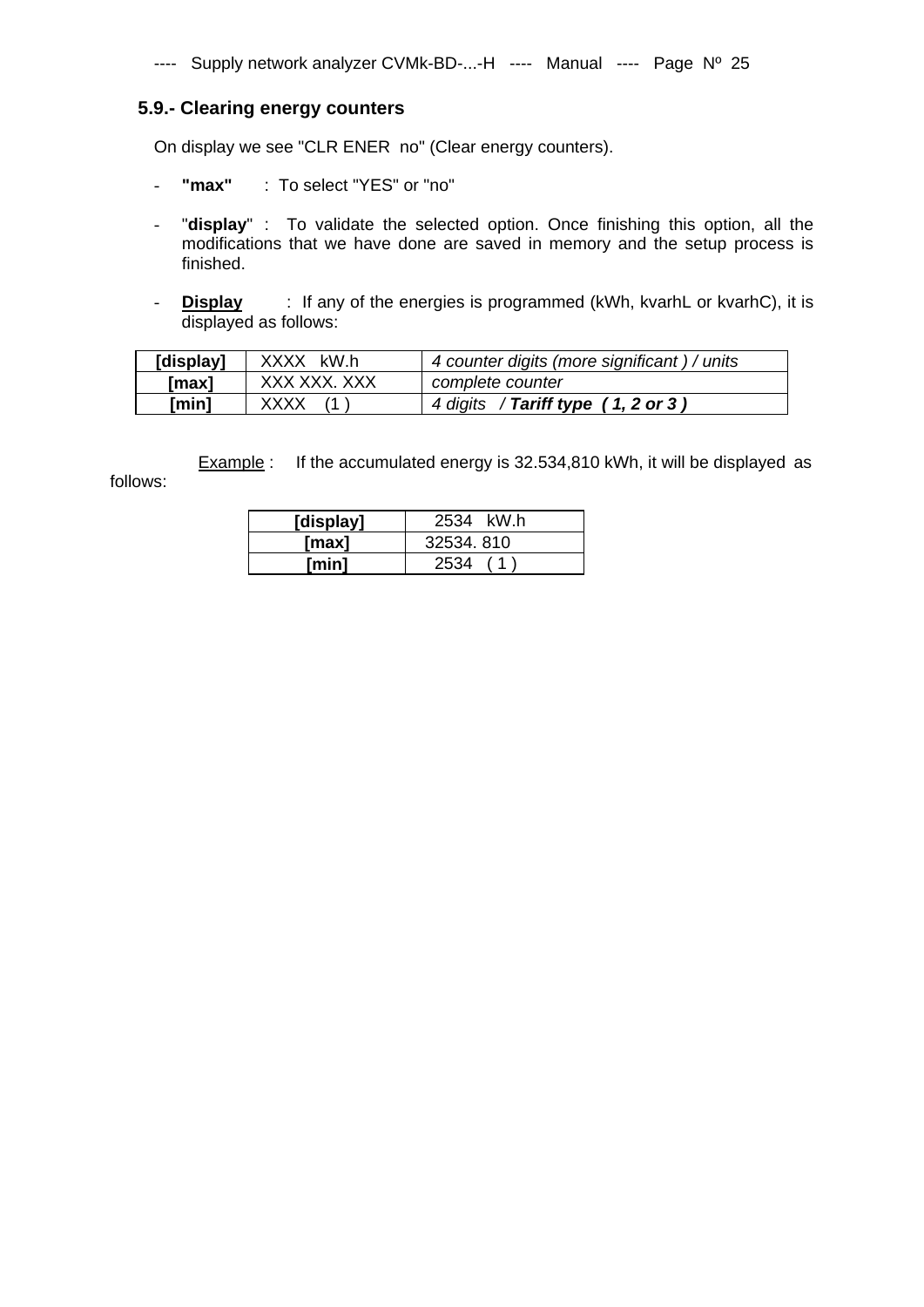### **6.- SPECIFICATIONS**

### **Power supply : see specifications on the CVM-BD**

|                                  | - $CVM-BD$ : Single phase 230 V a.c. |  |  |
|----------------------------------|--------------------------------------|--|--|
| Voltage tolerance: +10 % / -15 % |                                      |  |  |
| Frequency: 50  60 Hz             |                                      |  |  |
|                                  |                                      |  |  |
|                                  |                                      |  |  |

### **Measuring Circuits :**

Rated voltage .... 500 V a.c. Phase - Neutral / 866 V a.c. between phases Other voltages ............With Voltage Transformers Rated current ..............In / 5 A, In / 1 A by model. **(isolated input like CVMk- ITF model)**

Permanent overload .....1.2 In Current input power .....0.3 VA

### **Accuracy :**

Test conditions :

- Errors due to C.T. are not included and direct voltage measurement

- Temperature between  $+ 5$  °C and  $+ 45$  °C

- Power factor between 0.5 and 1

- Full scale measure range 5 % ... 100 %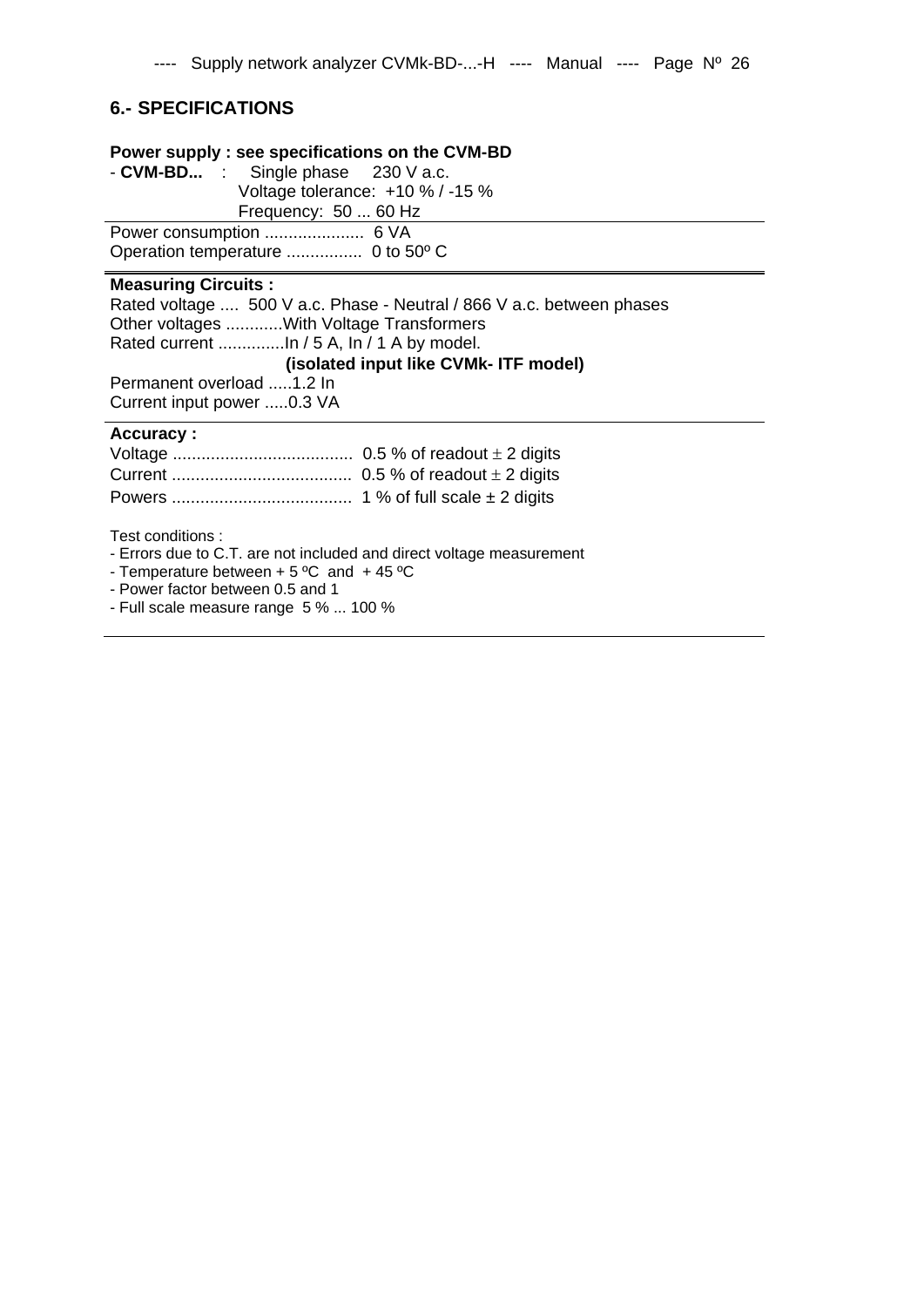### **Constructive characteristics :**

| Box type $\therefore$ | Self-extinguishing, plastic casing                    |
|-----------------------|-------------------------------------------------------|
| Connection:           | Metallic terminals with "pozidriv" screws             |
| Fixing :              | Fitted onto symmetrical DIN 46277 (EN 50022) rail     |
| Frontal cover:        | Lexan                                                 |
| Protection:           | Built-in relay : IP 41                                |
|                       | Terminals : IP 20                                     |
| <b>Dimensions</b>     | 140 x 70 x 110 mm (8 modules relay as per DIN 43 880) |
|                       |                                                       |

- Security ................................ Category II , EN-61010

**Standards :** IEC 664, VDE 0110, UL 94 , IEC 801 , IEC 348 , IEC 571-1 EN 50081-1, EN-61010-1 , EN 50082-1

### Dimensions :

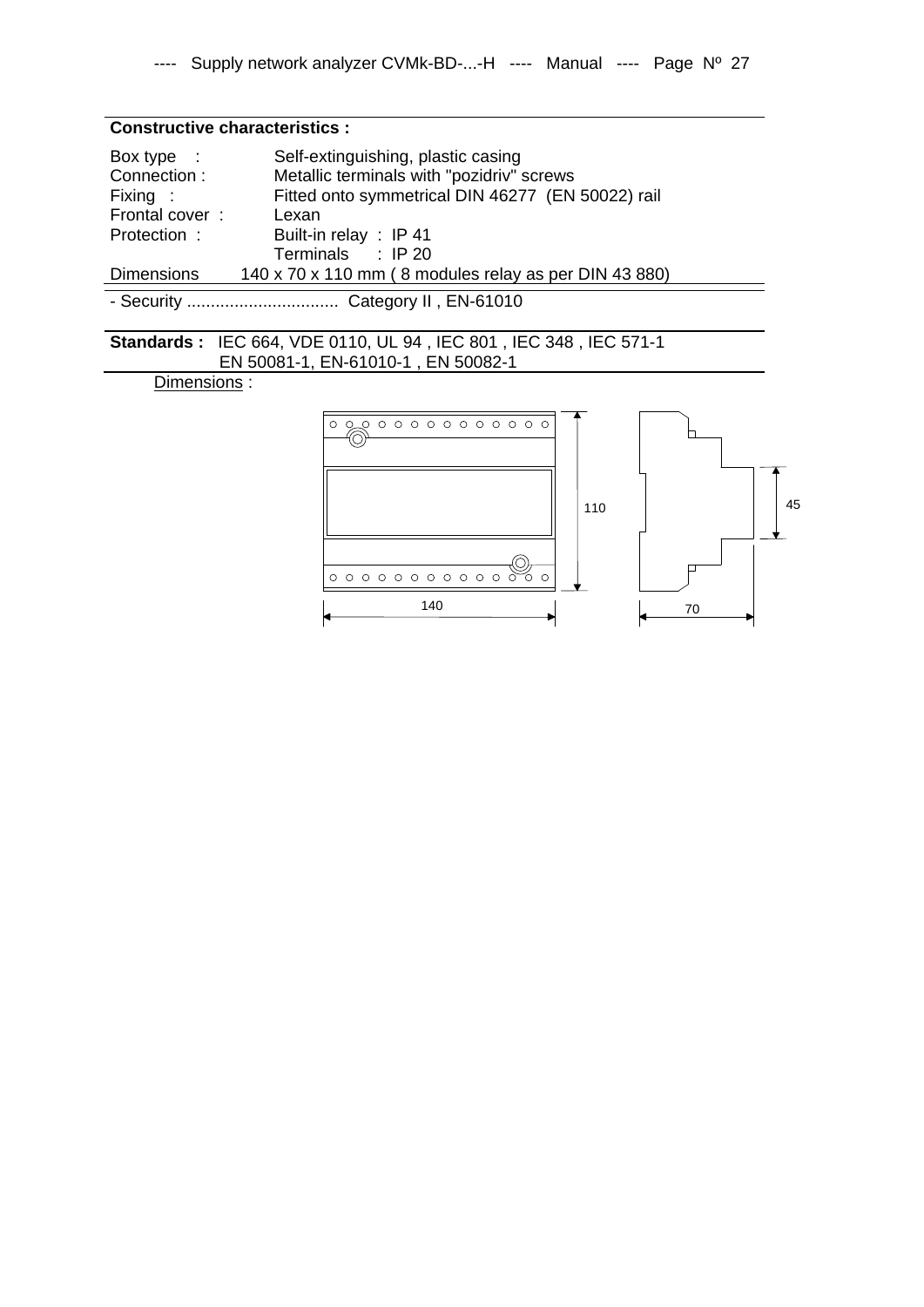### **7.- SAFETY CONSIDERATIONS**



All installation specification described at the previous chapters named INSTALLATION AND STARTUP, INSTALLATION MODES and SPECIFICATIONS.

 Note that with the instrument powered on, the terminals could be dangerous to touching and cover opening actions or elements removal may allow accessing dangerous parts. This instrument is factory-shipped at proper operation condition.

### **8.- MAINTENANCE**

 The **CVM-BD** does not require any special maintenance. No adjustment, maintenance or repairing action should be done over the instrument open and powered and, should those actions are essential, high-qualified operators must perform them.

 Before any adjustment, replacement, maintenance or repairing operation is carried out, the instrument must be disconnected from any power supply source.

 When any protection failure is suspected to exist, the instrument must be immediately put our of service. The instrument's design allow a quick replacement in case of any failure.

### **9.- TECHNICAL ASSISTANCE SERVICE (T.A.S)**

For any inquiry about the instrument performance or whether any failure happens, contact to CIRCUTOR's technical assistance service.

*Barcelona - SPAIN www.circutor.es* 

*CIRCUTOR S.A. Tel: (+34) 93 745 29 00 Vial Sant Jordi, s/n Fax: (+34) 93 745 29 14 08232 – Viladecavalls e-mail: sat@circutor.com*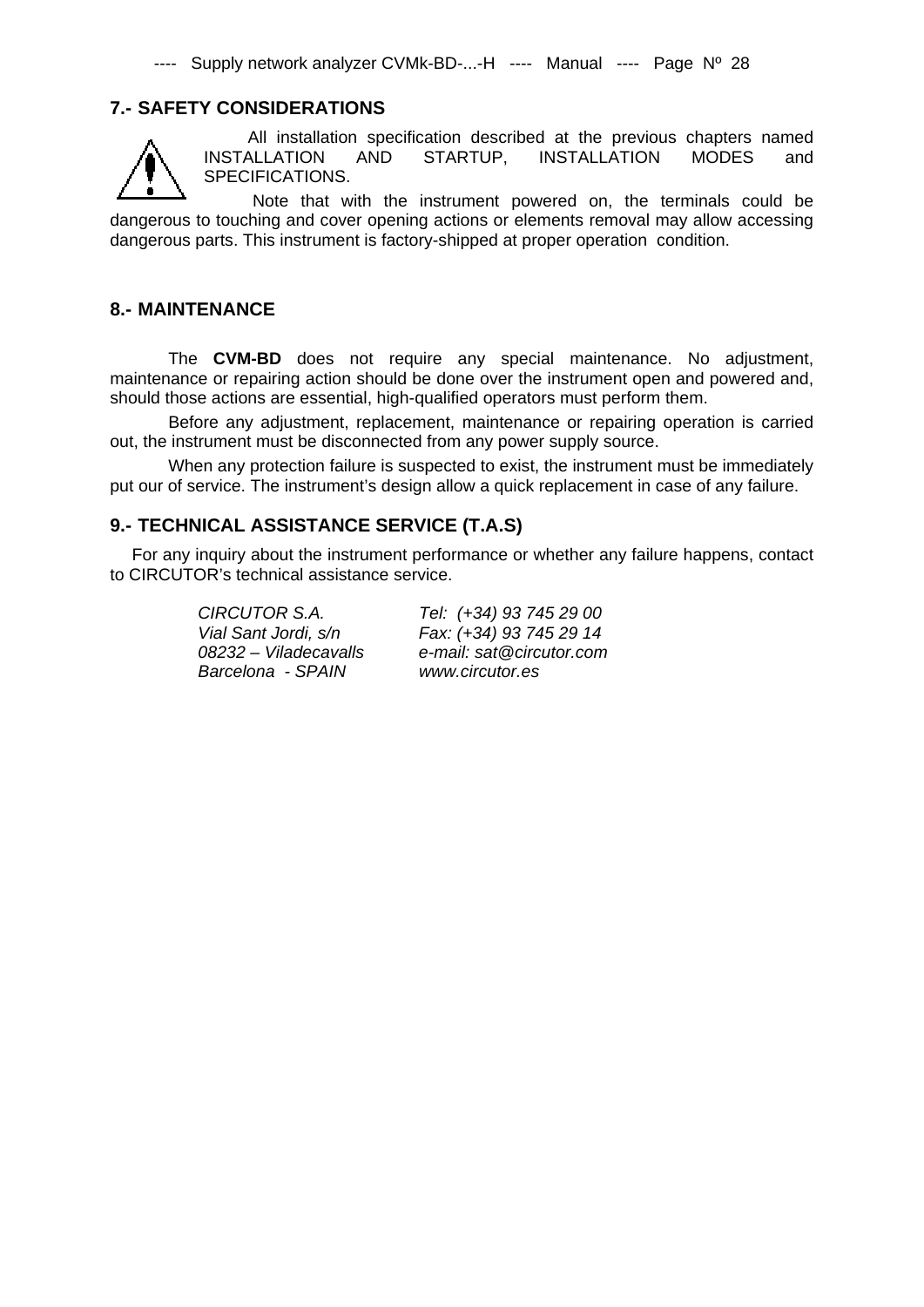### **10.- TYPES OF CVM-BD**

The standard CVM-BD are:

| CVM-BD--H | Type              | <b>Description</b>                                 |
|-----------|-------------------|----------------------------------------------------|
| 770275    | CVM-BD-H          | 4C (display                                        |
| 770276    | CVM-BD-RED-H      | 4C (RED + display                                  |
| 770279    | CVM-BD-RED-420-H  | $4C + RED + two$ 4 -20 mA output                   |
| 770277    | CVM-BD-RED-C2-H   | $4C + RED + 2$ relay outputs                       |
| 770278    | CVM-BD-RED-C420-H | $4C + RED + 1$ output relay $+$ one 4-20 mA output |

**The different CVM-BD-...-H provide more parameters to be displayed (additional SETUP).**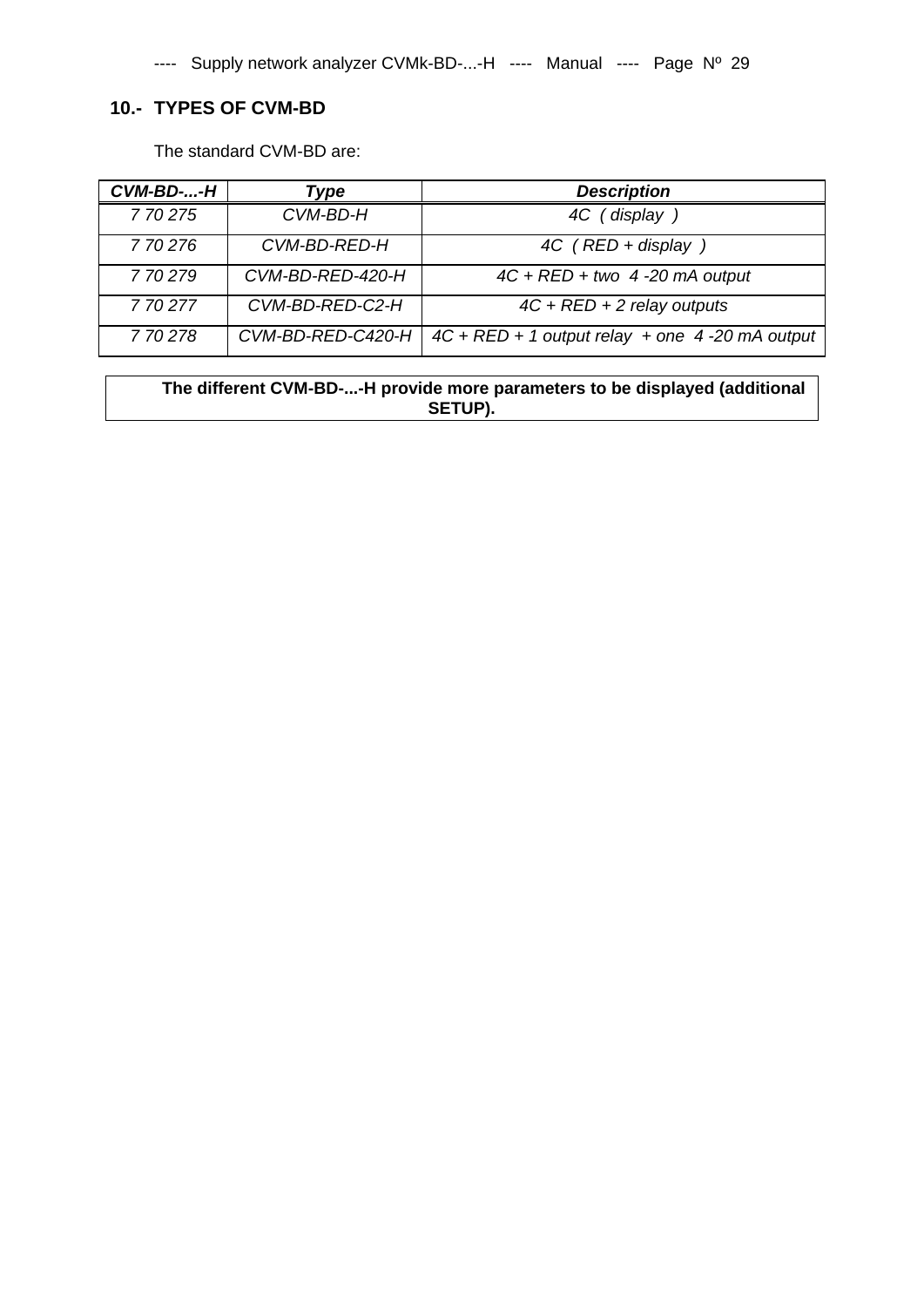### **10.1.- Additional screen with the Relay Output**

### *CVM-BD- RED-C2* (2 relays )& *CVM-BD-RED-C420* ( 1 relay )

With this outputs the CVM-BD can be configured for:

A.- **Pulse every certain kW.h or kvar.h (ENERGY).** You can define the value corresponding to the energy consumed for generating a pulse (0.5 sec. long): kW.h / 1 pulse or kvar.h / 1 pulse

B.- **ALARM conditions**: the parameter to be controlled, the maximum value, the minimum value and the "delay" are programmed for each relay output.



On the CVM-BD screen following messages appear at this SET-UP point (provided the right module is connected to the equipment):



*Depending on the selected variable we will pass to a.- or b.- sections* 

 $\boxtimes$  In case that no parameter is wanted to be programmed set *par. Nr.* = 00.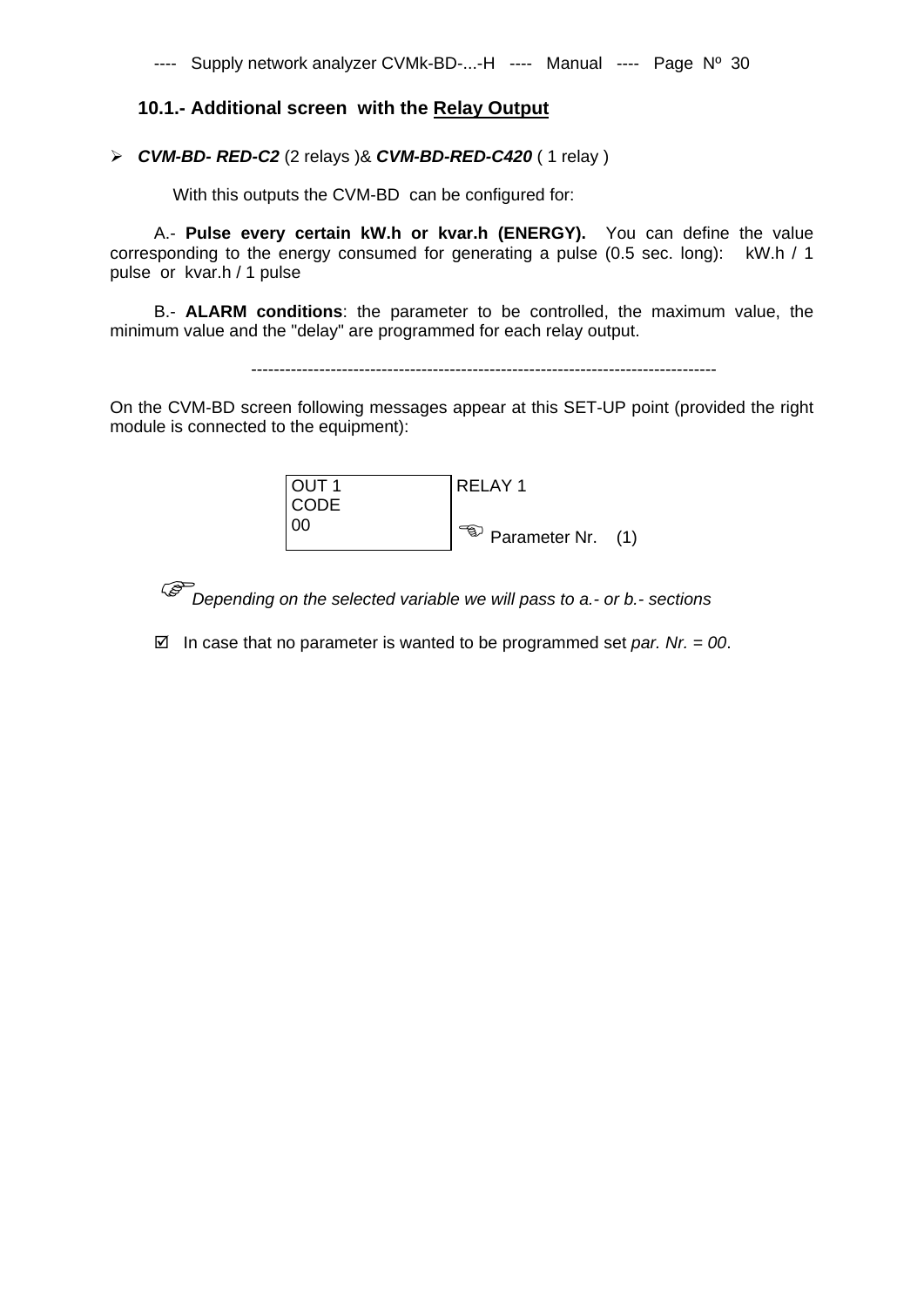### **a.- If an ENERGY parameter is chosen: 32, 33 or 34**

| OUT <sub>1</sub> | l RELAY 1                  |
|------------------|----------------------------|
| <b>PULS</b>      |                            |
| <b>XXXX</b>      | ార్తు<br>kW / pulse<br>(1) |

(1) Value of energy in kW : four digits with floating decimal point

### For programming:

- "**max**" key: it allows modifying the value of the blinking value. Every time it is pressed the number is increased.
- "**min**" key: it allows validating the blinking value and go to the next digit.

**NOTE** : When you arrive at the last digit, you can move the position of the decimal point with the "**max**" key.

Example for programming a 500 W / 1 pulse:

 Firstly we enter the value, 0500, and following we place the decimal point at the right position with the " $max$ " key  $\rightarrow$  0.500 kW.

- For passing to the next option, press "**display**": setup options for the second relay will appear (only with the CVM-BD type *CVM-BD-RED-C2* ).

| <b>OUT 2</b> | I RELAY 2                        |
|--------------|----------------------------------|
| <b>CODE</b>  |                                  |
| -00          | $\sqrt{a^2}$ Parameter value (2) |

Act as before. Pressing again "**display**" key you exit setup mode.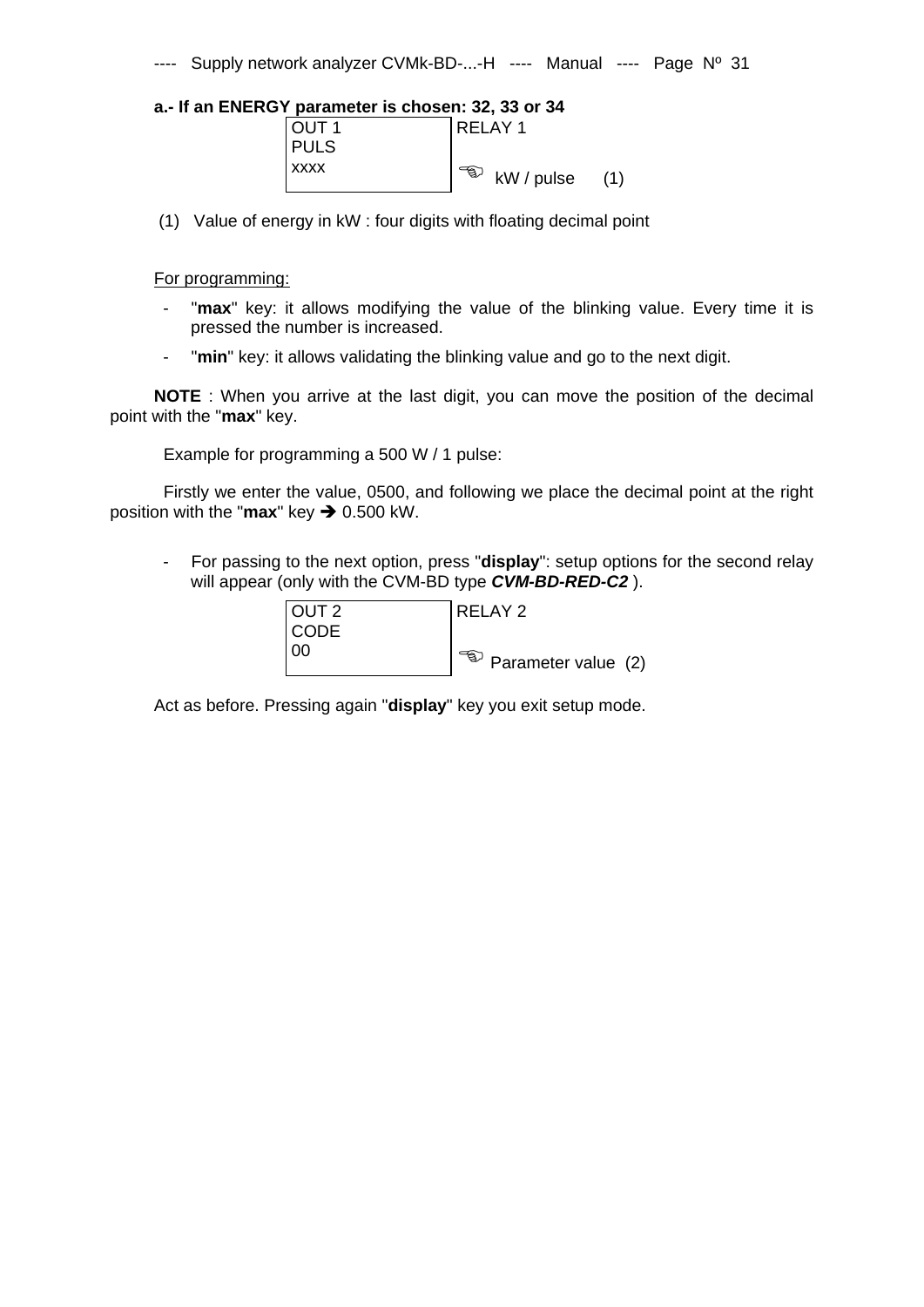**b.- ALARM conditions** (1 condition for each relay): If any other parameter (1-30, 54- 59 or 35) is selected in (1), two outputs can be configured as alarms. For each output it is possible to program:

| $\vert \circlearrowright$ Any of the parameters measured by the CVM-BD |
|------------------------------------------------------------------------|
| 2 MAXIMUM value                                                        |
| 3 MINIMUM value                                                        |
| 9 Delay for the conditions                                             |

These screens are successively displayed by the CVM-BD once the parameter has been selected ( for the setup of each option proceed as in the Section a.-):

b.1.- Programming the maximum value to be controlled:

| OUT 1 | RFI AY 1             |
|-------|----------------------|
| hl    |                      |
| 0.000 | Fg.<br>Maximum value |

b.2.- Programming the minimum value to be controlled:

| ∩I IT 1 | RFI AY 1             |
|---------|----------------------|
| AL LO   |                      |
| 0.000   | ె§్<br>Minimum value |

b.3.- Programming the "delay":

-

 OUT 1 RELAY 1 SEC Delay in seconds 0.000 maximum 9999 sec.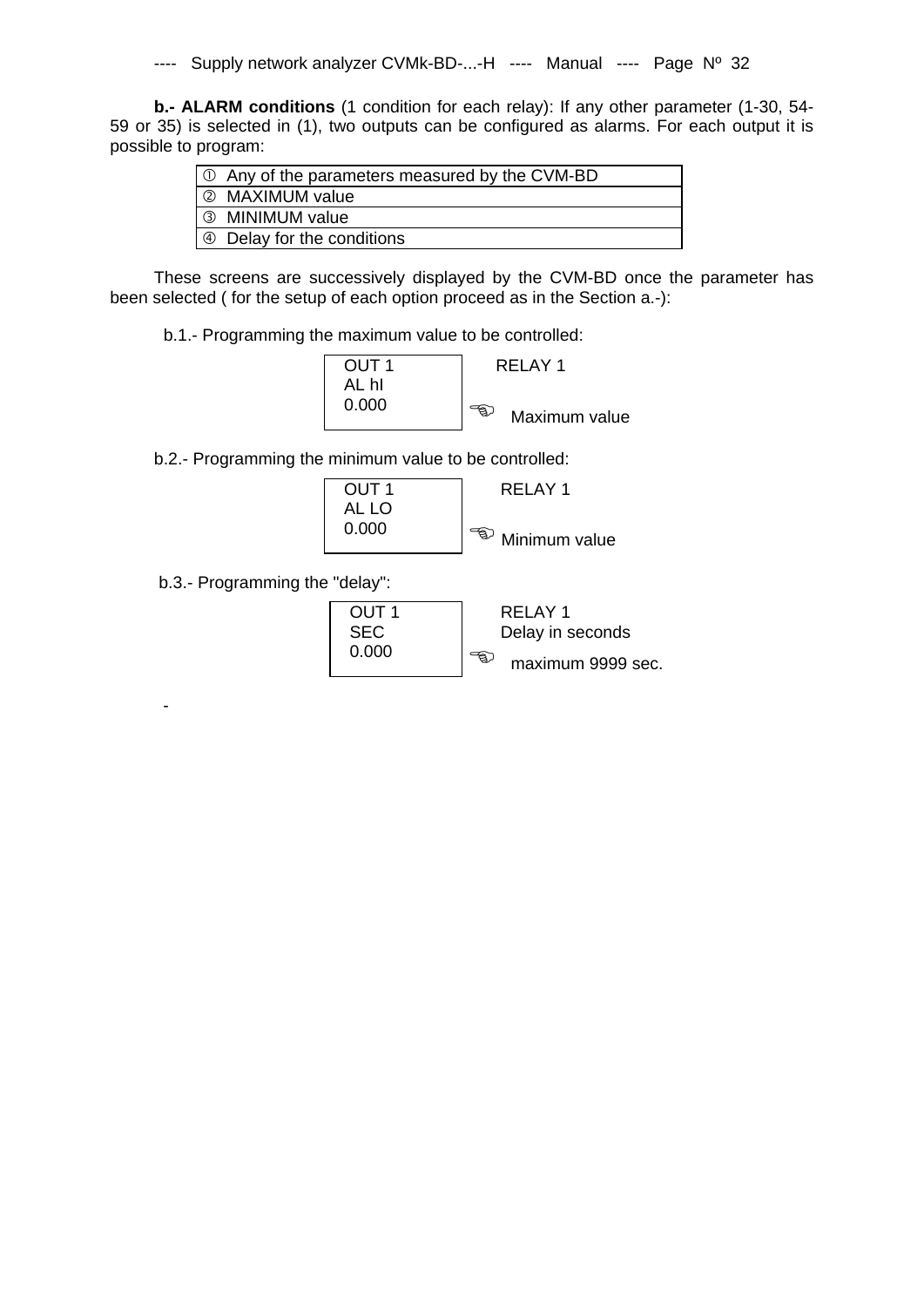- ---- Supply network analyzer CVMk-BD-...-H ---- Manual ---- Page Nº 33
- Press "**display**" to pass to the next option: the setup for the second relay appears (only with CVM-BD type *CVM-BD-RED-C2* ).



Proceed as before. Pressing again "**display**" we exit the setup option.

 **---------------------------------------------------------------------------** 

  **ALARM ACTIVATION:** The alarms depend on the programmed values of MAXIMUM and MINIMUM.

| $MIN +$ | MAX+      | ON<br>ON<br><b>OFF</b>                |
|---------|-----------|---------------------------------------|
|         | max > min | _______1                              |
|         |           | <b>Max</b><br>Min<br>0                |
| $MIN +$ | MAX+      | <b>OFF</b><br><b>ON</b><br><b>OFF</b> |
|         | max < min |                                       |
|         |           | Min<br><b>Max</b><br>0                |
| $MIN -$ | MAX+      | ON<br><b>OFF</b><br>ON                |
|         |           | {===   === <sup>1</sup>               |
|         |           | Min<br><b>Max</b><br>0                |
| $MIN +$ | MAX --    | <b>OFF</b><br>ON<br><b>OFF</b>        |
|         |           |                                       |
|         |           | Min<br><b>Max</b><br>0                |
| $MIN -$ | $MAX -$   | <b>OFF</b><br><b>ON</b><br><b>ON</b>  |
|         | max > min |                                       |
|         |           | Min<br>Max<br>0                       |
| $MIN -$ | MAX --    | <b>OFF</b><br>ON<br><b>OFF</b>        |
|         | max < min | -   =====                             |
|         |           | <b>Max</b><br>Min<br>0                |

ON = alarm activated ----------> relay closed

OFF = alarm deactivated ------> relay open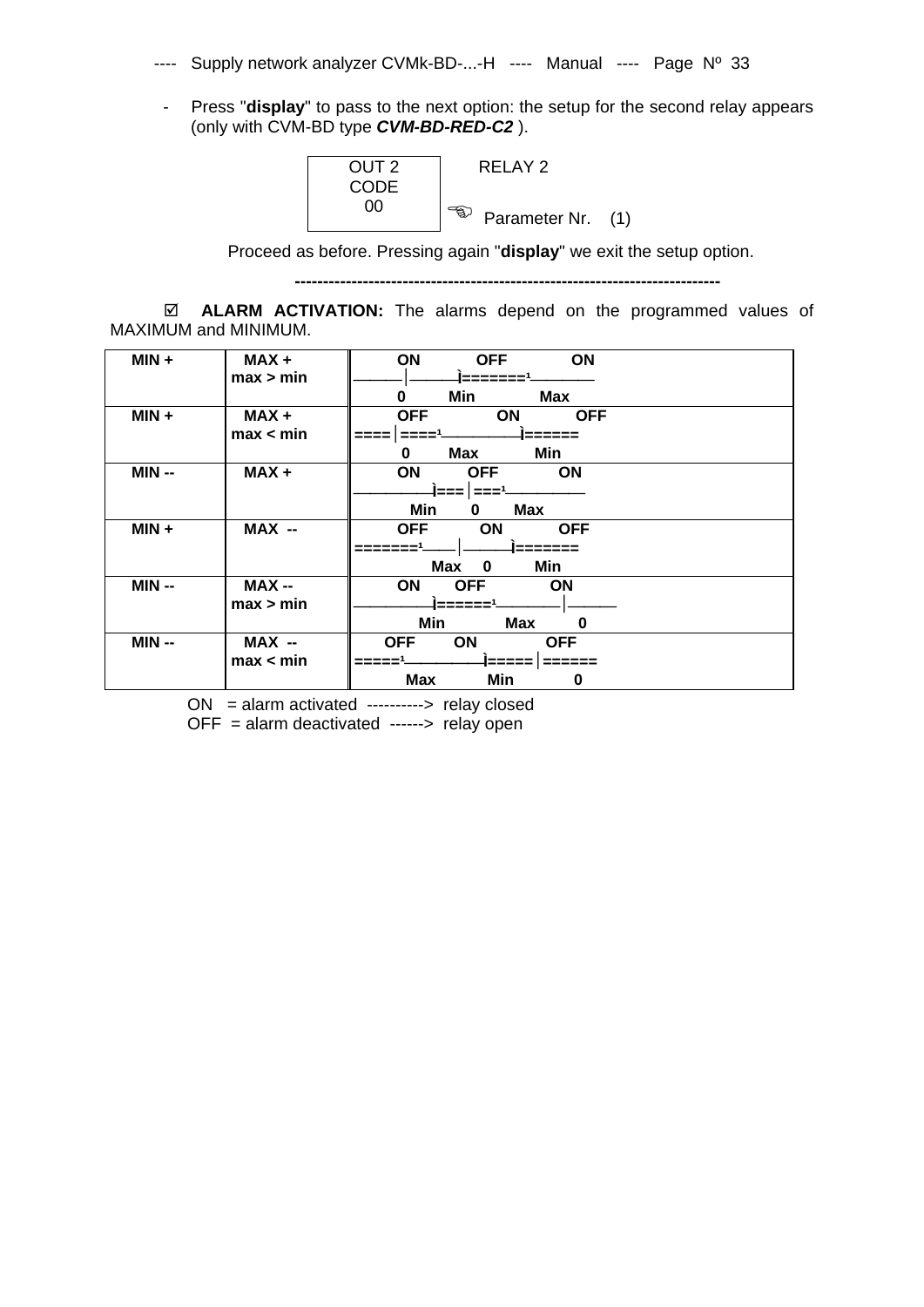The **DELAY** set value is applied either to the connection or the disconnection when the alarm conditions occur.

 $\boxtimes$  The programming units for the different parameters are:

| Parameter      | <b>Format</b>                    | <b>Example</b>     |
|----------------|----------------------------------|--------------------|
| <b>Voltage</b> | Without decimals $= V$<br>(xxxx) | $125.0 = 125$ kV   |
|                | With decimals $= kV (xxx.x)$     | $0220 = 220 V$     |
|                |                                  | $25.30 = 25.30$ kV |
| <b>Current</b> | Α                                | $0150 = 150 A$     |
| <b>Powers</b>  | kW, kvar, kVA                    | $0.540 = 540 W$    |
|                |                                  | $250.5 = 250.5$ kW |
| Energies       | kW.h, kvar.h                     |                    |
| Power factor   | X.XX                             | $-0.7 = -0.70$     |
| Frequency      | XX.X                             | $50.0 = 50$ Hz     |

### **Connections of the RELAY OUTPUTS :**

**a.-** *CVM-BD-RED-C2* ( 2 relays ) :

| Out1              | ⊺erminals | Signal | Out2                | erminals | Signal |
|-------------------|-----------|--------|---------------------|----------|--------|
| $ RELAY1 27 - 26$ |           | N.O.   | <b>RELAY2</b> 25-24 |          | N.O.   |

### **b.-** *CVM-BD-RED-C420* ( 1relay ) :

| Out <sub>2</sub> | Terminals  | Signal |
|------------------|------------|--------|
| <b>RELAY1</b>    | $125 - 24$ |        |

**-** Maximum voltage between terminals = 250 V a.c.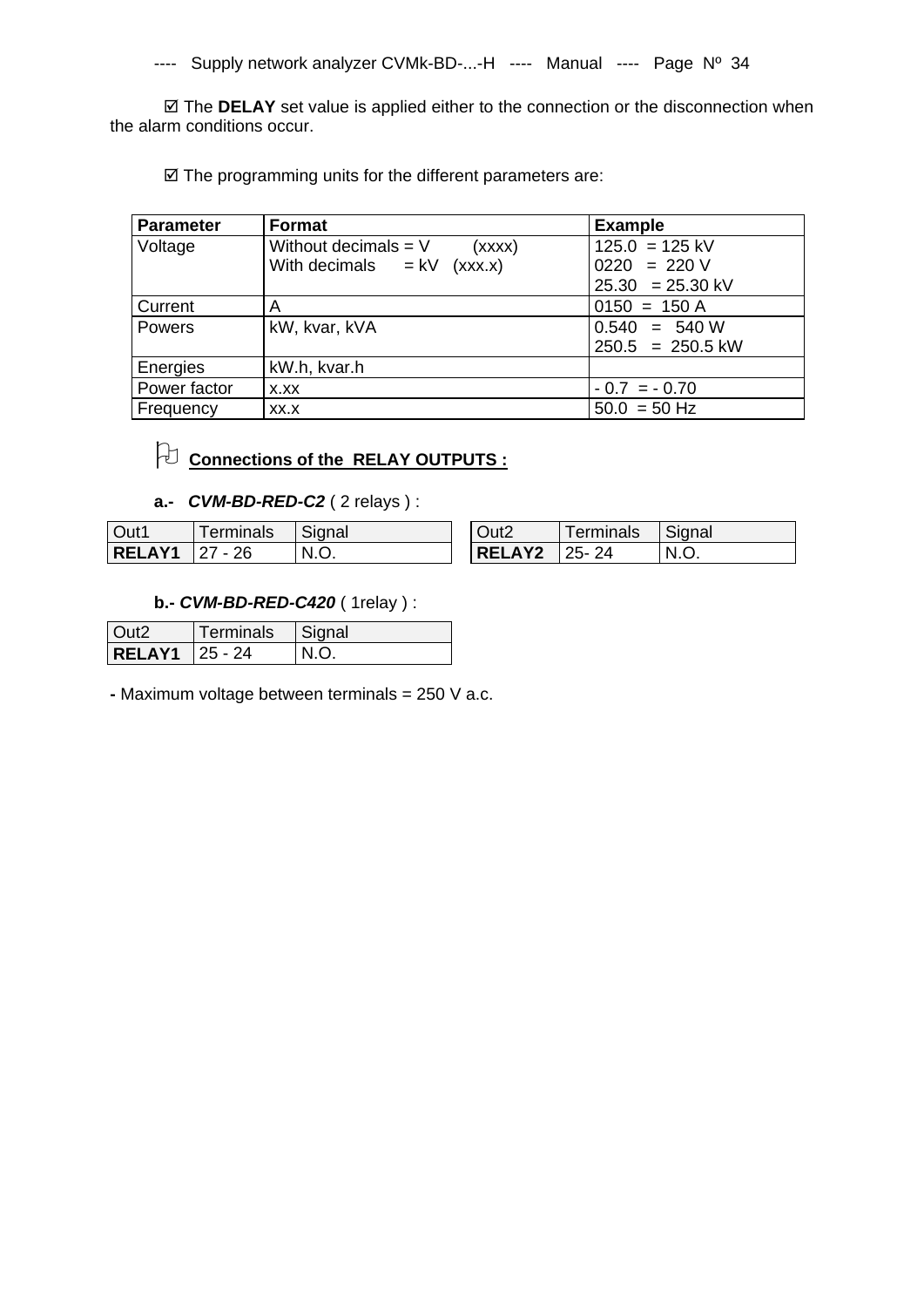### **10.2.- Additional screen with the 4 - 20 mA Outputs**

### **4 - 20 mA outputs :** *CVM-BD-RED-420* ( 2 analog outputs) and  *CVM-BD-RED-C420* (1 relay +1 analog output).

With this outputs we can configure the CVM-BD to give an output of **4 - 20 mA d.c. or of 0 - 20 mA d.c. ( resolution of 4.000 points )** proportional to any of the parameters measured by the CVM-BD, **with the ability of setting the scale (offset and full scale).** 

On the CVM-BD screen following messages appear at this SET-UP point (provided the right module is connected to the equipment):

### **a.- Parameter choosing:**



- "**max**"-- "**min**" keys: allow the selection of any parameter from 1-30 or 54-59
- "**display**" key: validates the selected option and passes to the next setup screen.

### **b.- Election of 0 - 20 mA or 4 - 20 mA :**

| DA 1<br>Scal<br>$4 - 20$ | OUTPUT D/A Nr.1<br>Scale:<br>ත<br>allows choosing a 0 - 20 mA |
|--------------------------|---------------------------------------------------------------|
|                          | or $4 - 20$ output (" $max$ " or " $min$ " key)               |

- "**display**": to validate the selected option and pass to the next setup screen.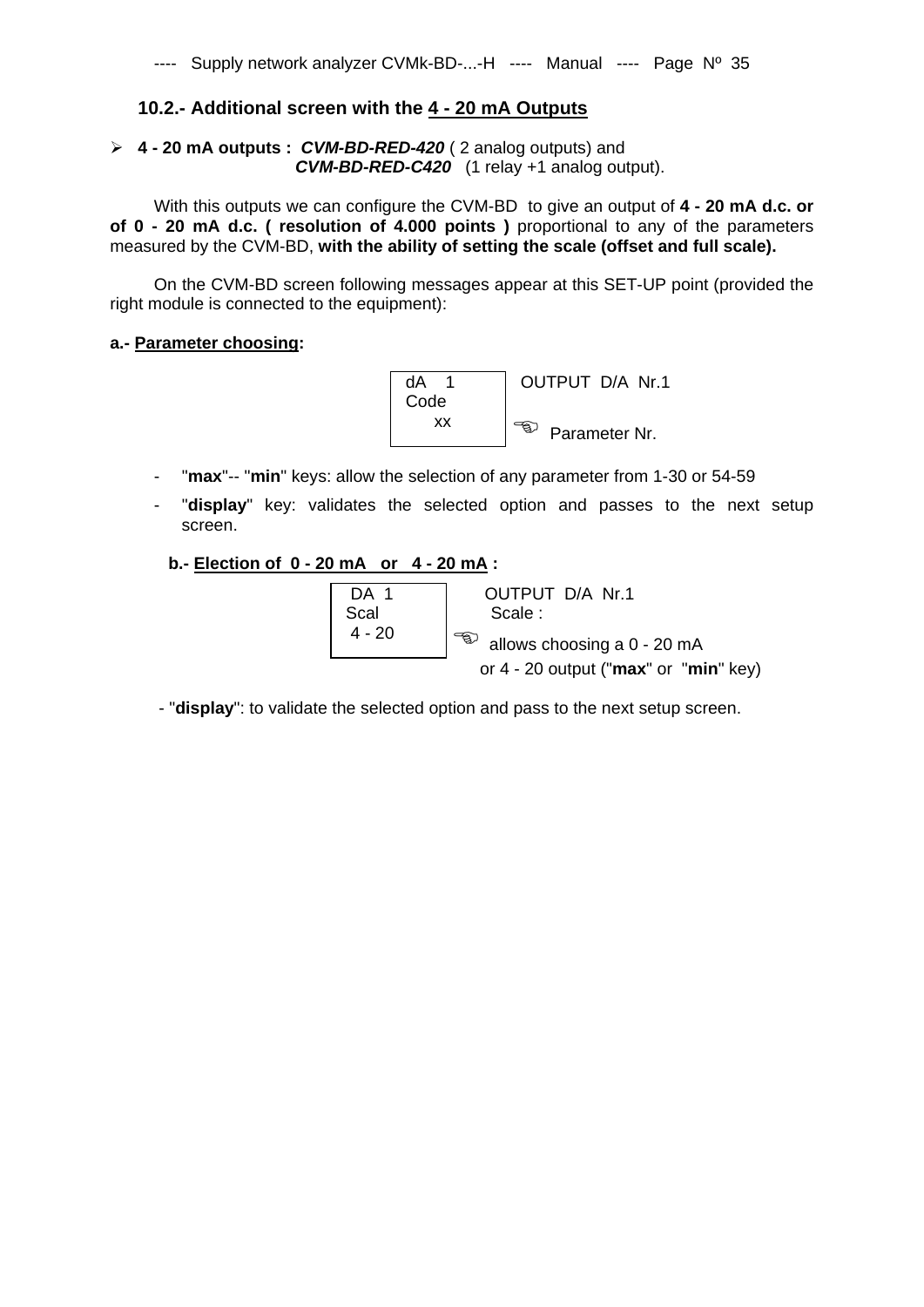### **c.- Scale offset**:

Value of the parameter that we assign as the zero of the scale.

dA 1 OUTPUT D/A Nr.1 Zero **zero** of the scale: x.xxx **a** allows choosing the zero of the scale (four digits with floating decimal point)

- "**max**" key: it allows modifying the value of the blinking value. Every time it is pressed the number is increased.
- "**min**" key: it allows validating the blinking value and go to the next digit.

**NOTE** : When you arrive at the last digit, you can move the position of the decimal point with the "**max**" key.

- "**display**": to validate the selected option and pass to the next setup screen.

**d.- Full scale:** Value of the parameter to which we assign the 20 mA.



Proceed as in the previous section.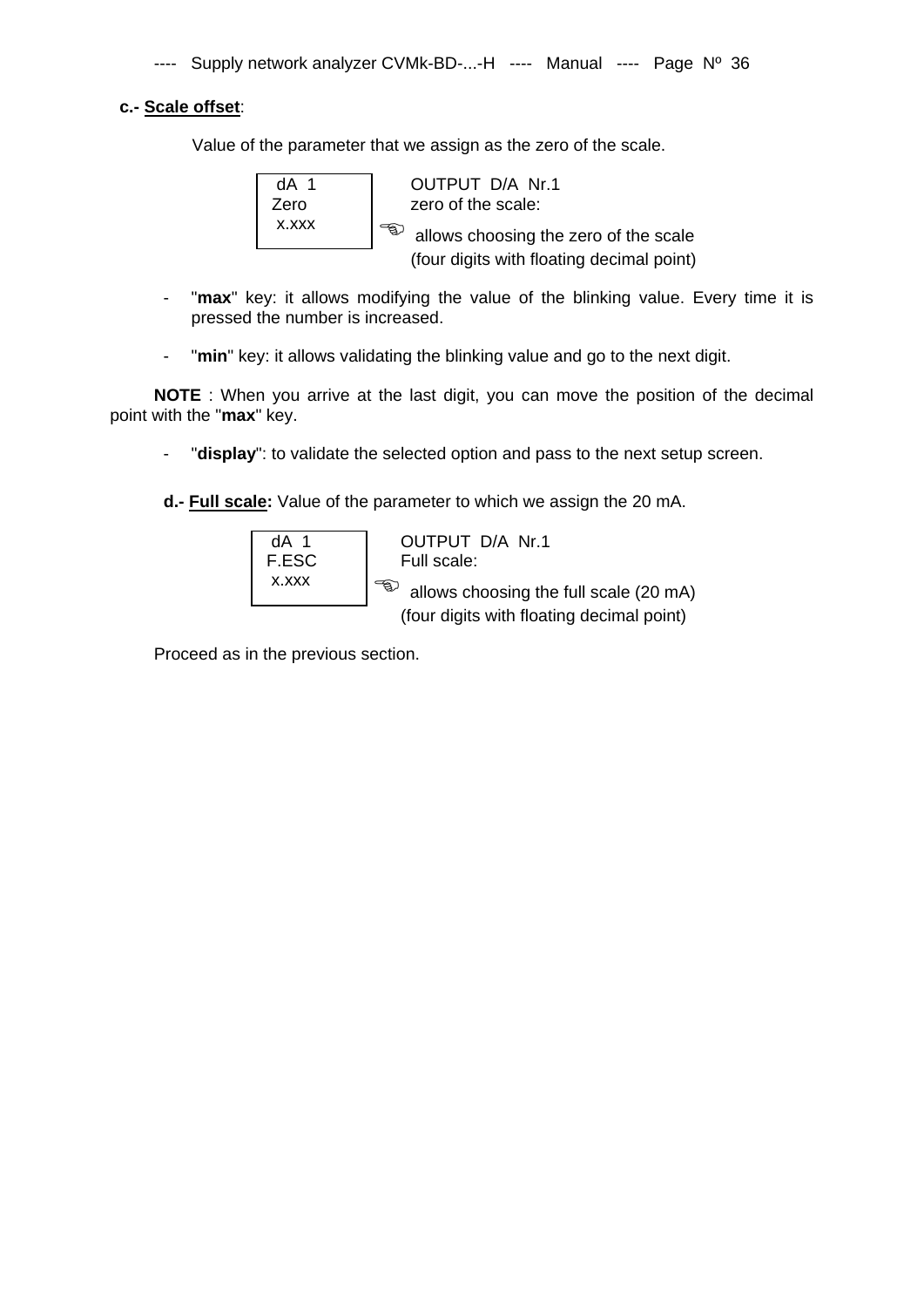---- Supply network analyzer CVMk-BD-...-H ---- Manual ---- Page Nº 37

- For passing to the next option, press "**display**": the setup for the second output will appear (only with a CVM-BD type CVM-BD-RED-420 ).

| $dA$ 2<br>code | OUTPUT D/A Nr.2 |
|----------------|-----------------|
| xxxx           |                 |

Proceed as in the previous sections.

----------------------------------------------------------

### **1.- Connections of the 4- 20 mA outputs :**

**a.-** *CVM-BD-RED-420* ( Two 4-20 mA outputs : channel 1 and channel 2 ) and

**b.-** *CVM-BD-RED-C420* ( One 4-20 mA output : channel 1 )

|                | <sup>r</sup> erminals | Signal              |                | <b>Terminals</b> | Signal                            |
|----------------|-----------------------|---------------------|----------------|------------------|-----------------------------------|
| <b>Channel</b> |                       | 20 mA (--) (Common) | <b>Channel</b> | 25               | ) (Common)<br>$20 \text{ mA} (-)$ |
|                | 26                    | 20 mA $(+)$         |                | 24               | 20 mA $(+)$                       |

### **2.- Output calculation:**

| Resolution = $20 - Z$ ero<br>F. scale - offset        | Offset & f. scale = defined by the<br>user      |
|-------------------------------------------------------|-------------------------------------------------|
|                                                       | $Zero = 0$ mA or 4 mA                           |
| $mA = ((F. scale - offset) \times Resolution) + Zero$ |                                                 |
| $mV = mA \times ohms$                                 | $\text{mV}$ (100 ohms) = $\text{mA} \times 100$ |

- Maximum load is of 250  $\Omega$  (5 V - 20 mA)

- The maximum allowed offset is a value equal to the 90% of the full scale.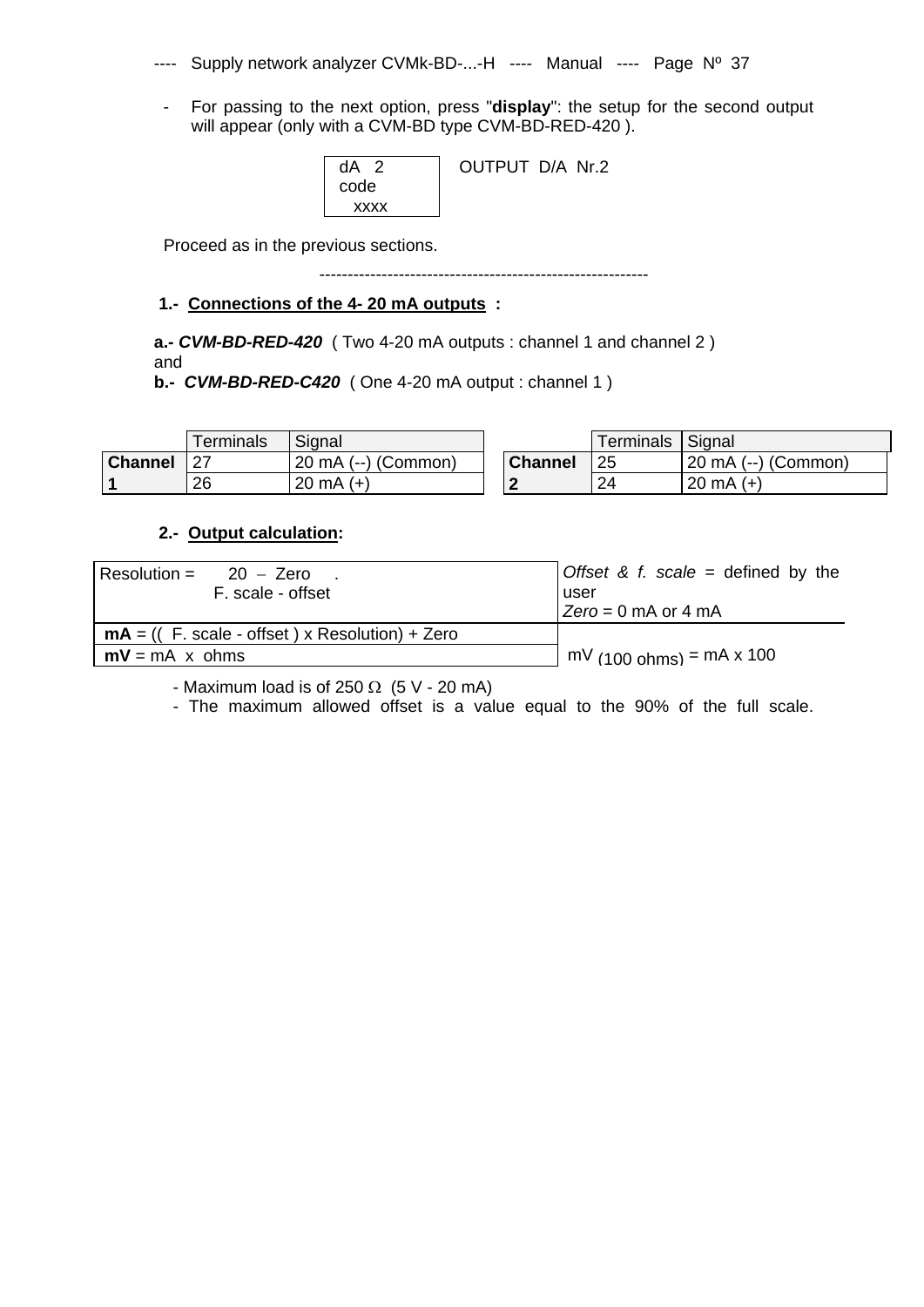# **Output of the power factor parameter ( P.F.):**

| 0/4 mA<br>------------------------------ |      | `mA |  |                                 |  |
|------------------------------------------|------|-----|--|---------------------------------|--|
|                                          | 'nd. |     |  | $\hspace{0.1mm}-\hspace{0.1mm}$ |  |

### **3.- Default full scale:**

| Parameter      | Condition         | $(20 \text{ mA})$<br>Full scale              |
|----------------|-------------------|----------------------------------------------|
| Voltages       | Primary $< 500$   | Primary x 500 /secondary                     |
| (V)            | Primary $> 500$   | Voltage primary                              |
| Currents (A)   |                   | <b>Current primary</b>                       |
| Powers         | For one phase     | voltage primary x current primary / 1000     |
| (kW)           | Three phase value | voltage primary x current primary x 3 / 1000 |
| Frequency (Hz) |                   | 65                                           |
| P.F.           |                   | $-0.00$                                      |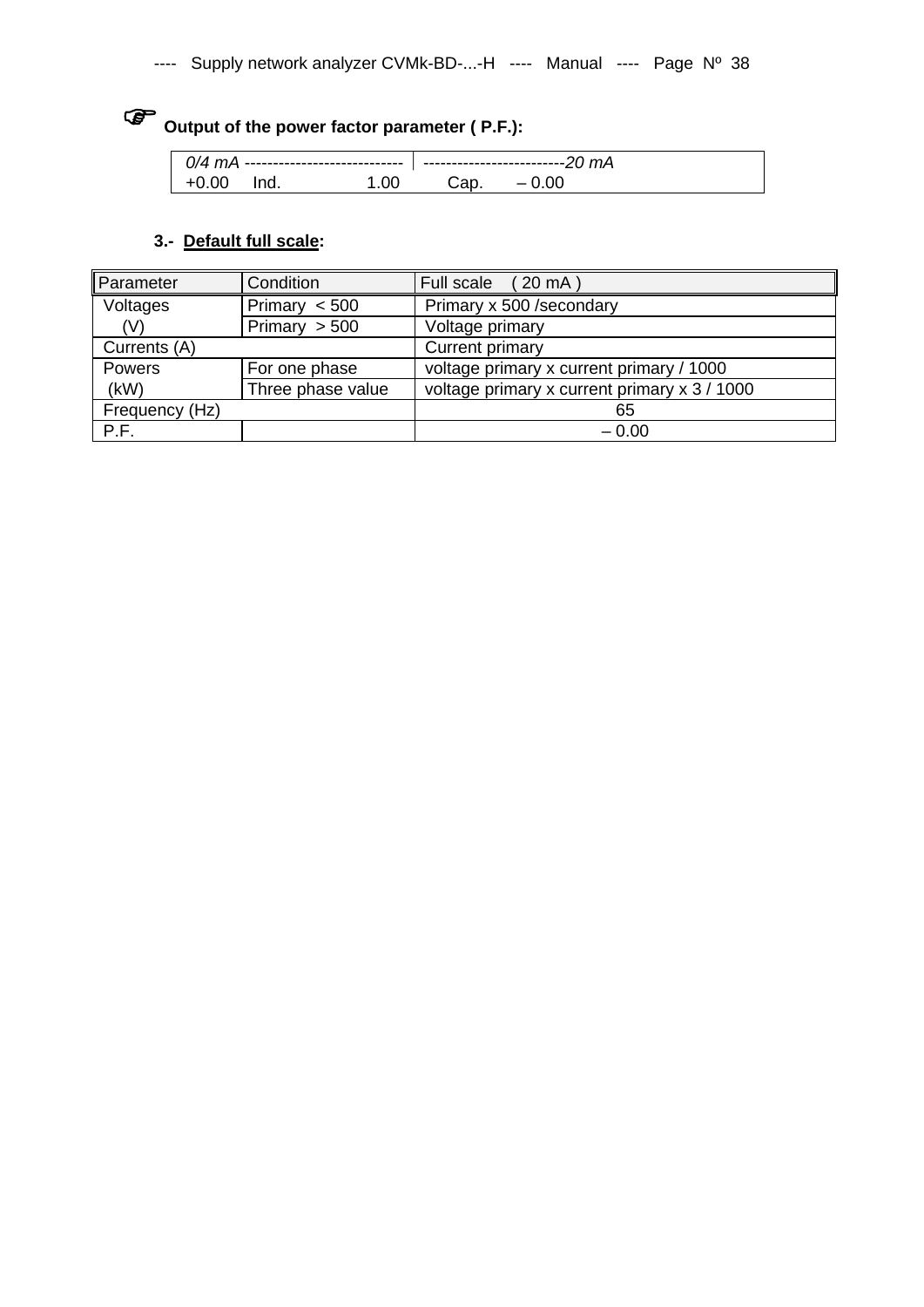### **11.- CVM-BD COMMUNICATIONS**



 One or some **CVM-BD**... can be connected to a computer. With this system we can get all the parameters in one central point of reading. The CVM-BD-RED..., has a serial output type RS-485. If we connect more than one CVM-BD-RED... to the same communication line, we have to assign to each of them a different code or direction (from 01 to 99), since the computer needs the identification of every measuring point.

The Comm led from **CVM-BD** will blink while it makes a data transmission (depending on version)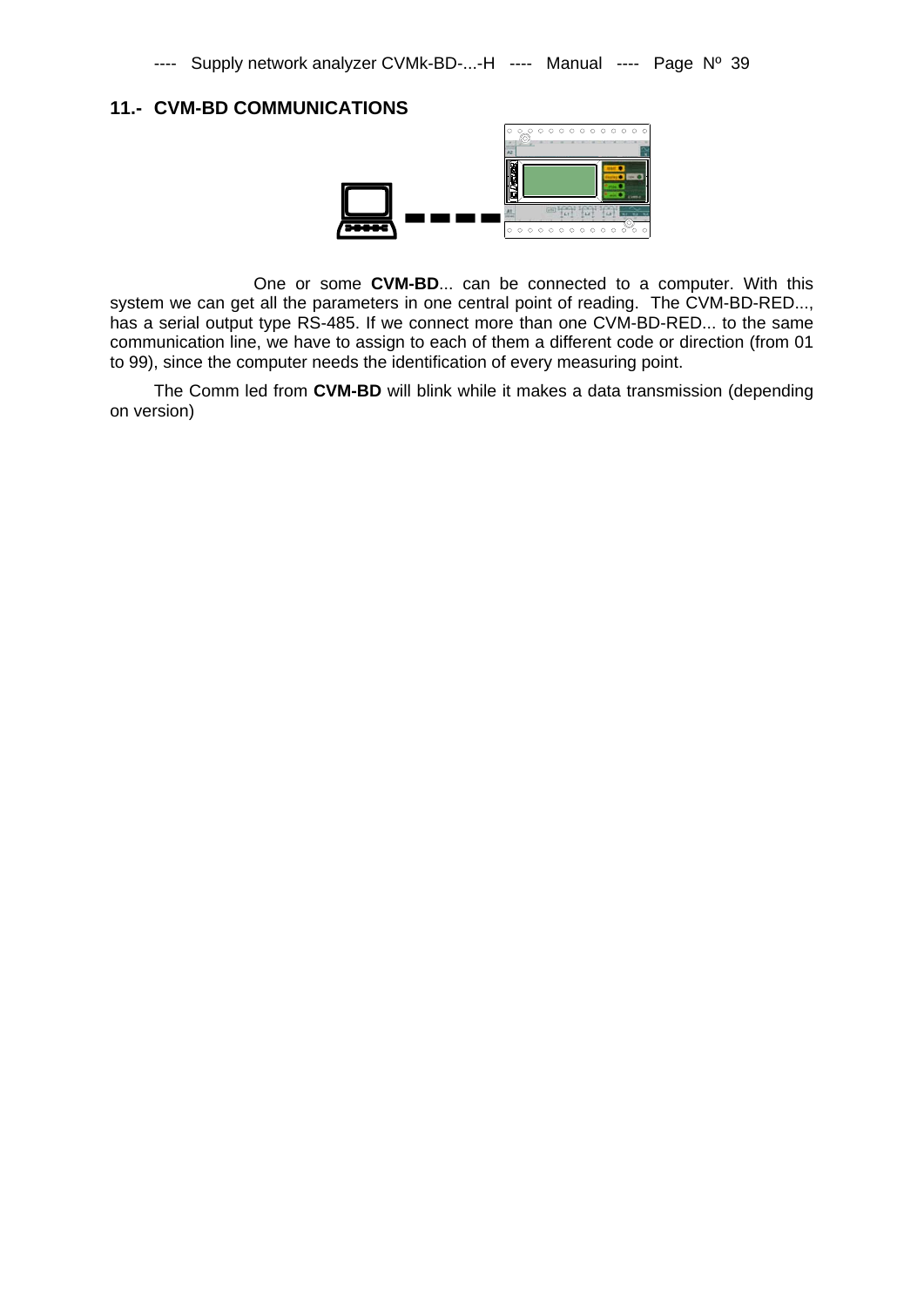### **PROTOCOL: Question / Answer**

### **11.1.- Demand format**

The demand format is: **\$PPCCCAA.... ch [LF] (example = \$00RVI75 )**  The answer ormat is : **\$PPAA.... ch [LF]** 

| $\sqrt{2}$ | Any message starts with this symbol                                                                                                                                                                                |
|------------|--------------------------------------------------------------------------------------------------------------------------------------------------------------------------------------------------------------------|
| <b>PP</b>  | CVM-BD code or direction (00 a 99) (decimal-ASCII)                                                                                                                                                                 |
| CCC        | <b>COMMAND</b>                                                                                                                                                                                                     |
| AA         | ARGUMENT: Only with the writing commands Wxx (decimal-ASCII)                                                                                                                                                       |
| Ch         | CHECK-SUM: Check-sum of all the elements forming the message. It is<br>calculated with the decimal addition of all the previous bytes in ASCII and<br>translating the result to hexadecimal. Two digits are taken. |
|            | Example = $$00RVl$ --> $36 + 48 + 48 + 82 + 86 + 73 = 373$<br>373 decimal = 175 hexad. CHECK-SUM = $75$ ----> \$00RVI75 [LF]                                                                                       |
| T LF 1     | LINE FEED indicates the end of the message. $(chr$(10))$                                                                                                                                                           |

### **11.2.- Commands**

### **11.2.1.- Commands for the parameter reading**

| COM-<br><b>MAND</b> | <b>CONCEPT</b>           | <b>QUESTION</b> | <b>ANSWER</b>                | <b>UNITS</b> |
|---------------------|--------------------------|-----------------|------------------------------|--------------|
| <b>RVI</b>          | Read V ph.-neutral INST  | \$PP RVI ch     | $$PP4 \times 9$ digits ch    |              |
| <b>RVM</b>          | Read V ph.-neutral MAX   | \$ PP RVM ch    | \$ PP 3 x 9 digits ch        |              |
| <b>RVm</b>          | Read V ph.-neutral MIN   | \$PPRVmch       | \$ PP 3 x 9 digits ch        |              |
| <b>ROI</b>          | Read V phase-ph. INST    | \$PP ROI ch     | $\sqrt{$PP 4 x 9}$ digits ch |              |
| <b>ROM</b>          | Read V.phase-ph. MAX     | \$PP ROM ch     | \$ PP 3 x 9 digits ch        |              |
| <b>ROm</b>          | Read V.phase-ph. MIN     | \$PP ROm ch     | \$ PP 3 x 9 digits ch        |              |
| <b>RAI</b>          | <b>Read Current INST</b> | \$PP RAI ch     | \$ PP 4 x 9 digits ch        | mA           |
| <b>RAM</b>          | <b>Read Current MAX</b>  | \$ PP RAM ch    | \$ PP 3 x 9 digits ch        | mA           |
| <b>RAm</b>          | <b>Read Current MIN</b>  | \$PP RAm ch     | \$ PP 3 x 9 digits ch        | mA           |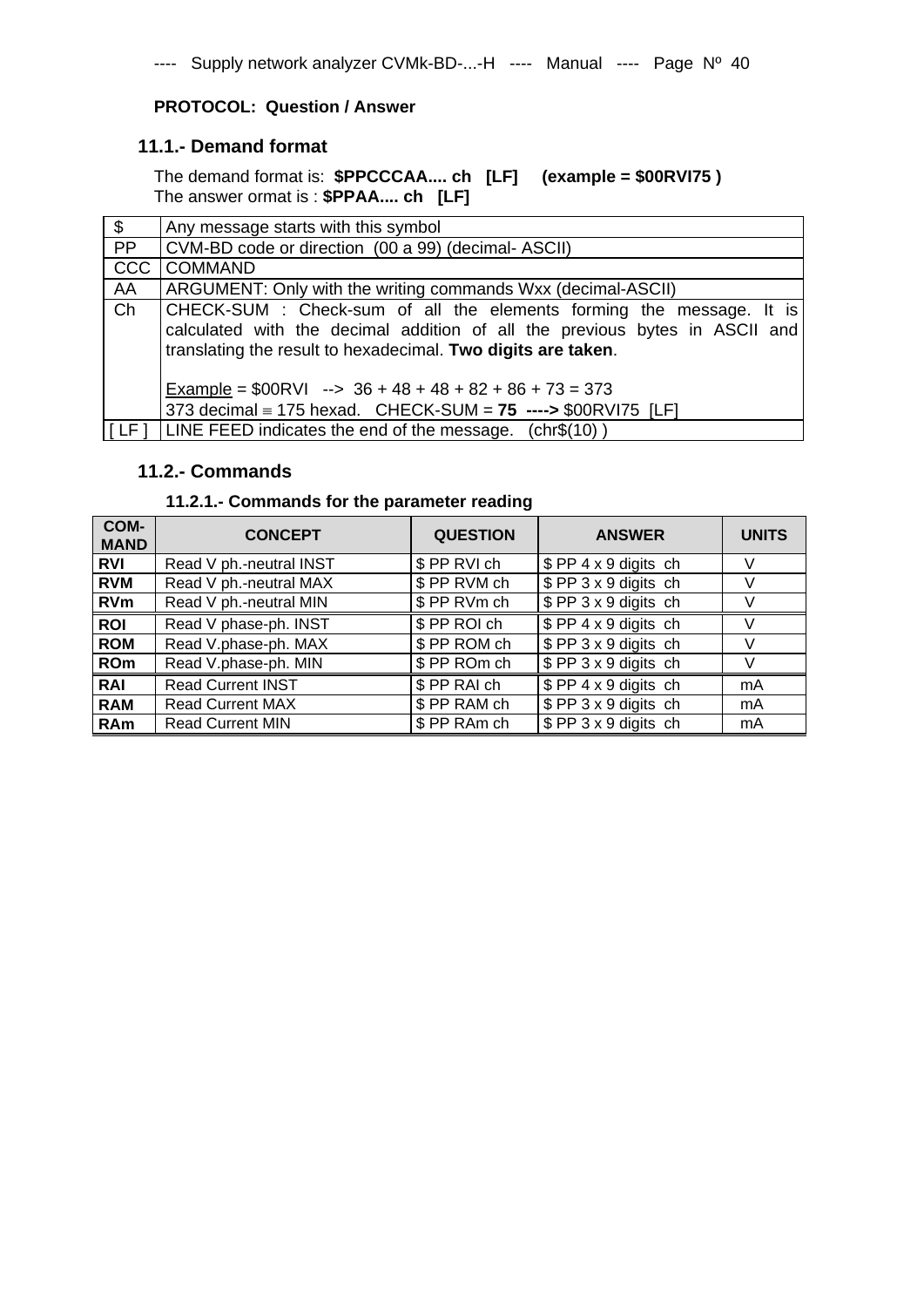| COM-<br><b>MAND</b> | <b>CONCEPT</b>            | <b>QUESTION</b> | <b>ANSWER</b>                                    | <b>UNITS</b> |
|---------------------|---------------------------|-----------------|--------------------------------------------------|--------------|
| <b>RPI</b>          | Read Active power INST    | \$PP RPI ch     | \$PP 4 x 9 digits ch                             | W            |
| <b>RPM</b>          | Read Active power MAX     | \$PP RPM ch     | \$ PP 4 x 9 digits ch                            | W            |
| <b>RPm</b>          | Read Active power MIN     | \$PP RPm ch     | \$ PP 4 x 9 digits ch                            | W            |
| <b>RLI</b>          | Read Induc. pow. INST     | \$PP RLI ch     | \$ PP 4 x 9 digits ch                            | var.L        |
| <b>RLM</b>          | Read Induc. pow. MAX      | \$PPRLM ch      | \$ PP 4 x 9 digits ch                            | var.L        |
| <b>RLm</b>          | Read Induc. pow. MIN      | \$ PP RLm ch    | \$ PP 4 x 9 digits ch                            | var.L        |
| <b>RCI</b>          | Read Capac. pow. INST     | \$PP RCI ch     | $$PP4 \times 9$ digits ch                        | var.C        |
| <b>RCM</b>          | Read Capac. pow. MAX      | \$PP RCM ch     | \$ PP 3 x 9 digits ch                            | var.C        |
| <b>RCm</b>          | Read Capac. pow. MIN      | \$PP RCm ch     | \$PP 3 x 9 digits ch                             | var.C        |
| <b>RFI</b>          | Read P.F. INST            | \$PP RFI ch     | \$ PP 4 x 9 digits ch                            | x 100        |
| <b>RFM</b>          | Read P.F. MAX             | \$PP RFM ch     | \$PP 3 x 9 digits ch                             | x 100        |
| <b>RFm</b>          | Read P.F. MIN             | \$PP RFm ch     | \$PP 3 x 3 digits ch                             | x 100        |
| RHI                 | Read Frequency INST       | \$PP RHI ch     | \$ PP 1x 3 digits ch                             | Hz x 10      |
| <b>RHM</b>          | <b>Read Frequency MAX</b> | \$PP RHM ch     | \$PP 1x 3 digits ch                              | Hz x 10      |
| <b>RHm</b>          | Read Frequency MIN        | \$PP RHm ch     | \$ PP 1x 3 digits ch                             | Hz x 10      |
| <b>RQI</b>          | Read Apparent pow. INST   | \$PP RQI ch     | \$PP 1 x 9 digits ch                             | <b>VA</b>    |
| <b>RQM</b>          | Read Apparent pow. MAX    | \$PP RQM ch     | \$PP 1 x 9 digits ch                             | VA           |
| <b>RQm</b>          | Read Apparent pow. MIN    | \$PP RQm ch     | \$PP 1 x 9 digits ch                             | VA           |
| <b>RTH</b>          | Read V & A THD INST       | \$pp RTH ch     | \$pp 6 x 9 digits ch<br>$(3 THDV + 3THDA)$       | % x10        |
| <b>RTM</b>          | Read V & A THD MAX        | \$pp RTM ch     | $$pp 6 \times 9$ digits ch<br>$(3 THDV + 3THDA)$ | % x 10       |
| <b>RTm</b>          | Read V & A THD MIN        | \$pp RTm ch     | $$pp 6 \times 9$ digits ch<br>$(3 THDV + 3THDA)$ | % x 10       |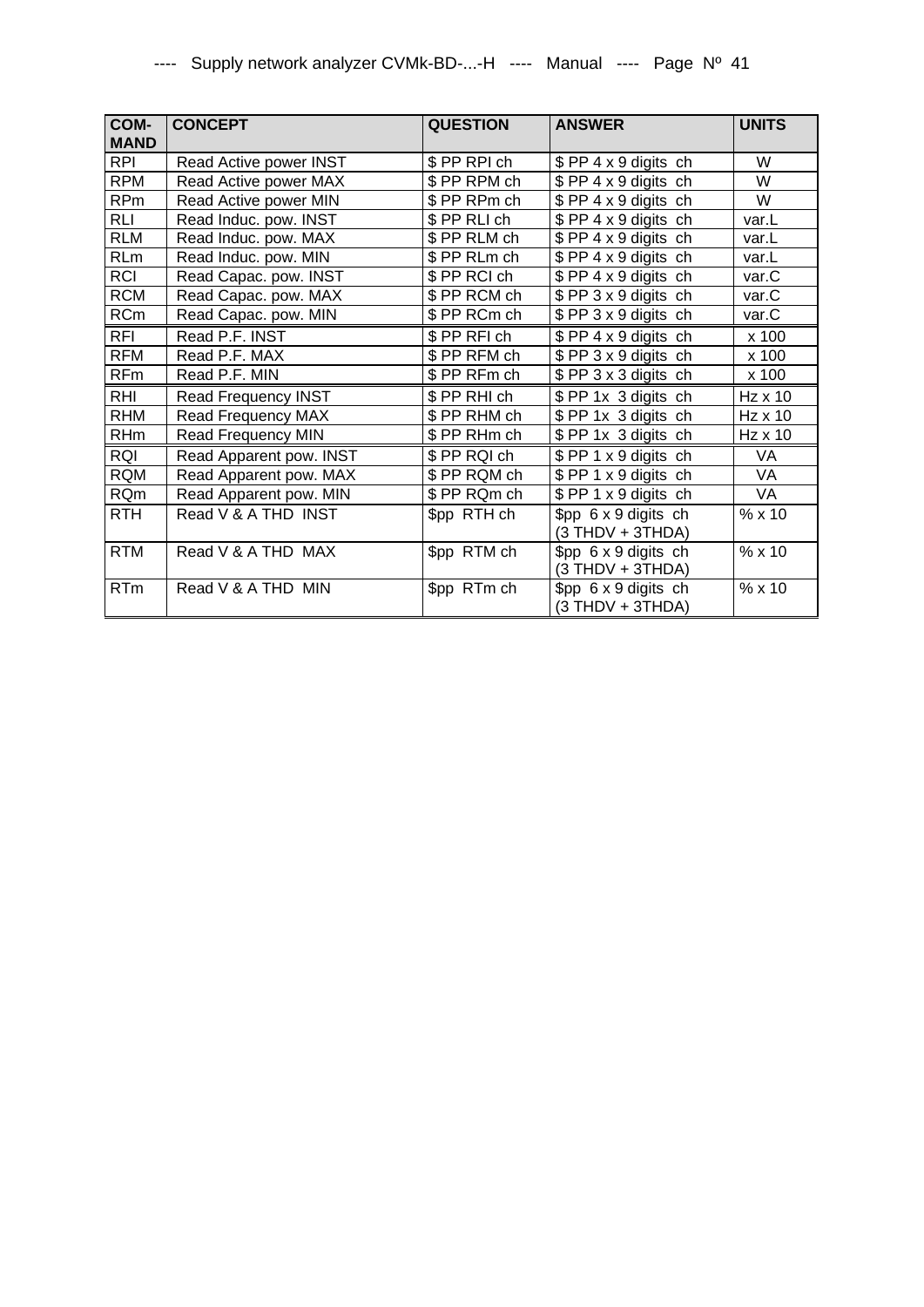### **11.2.2.- Programming commands**

| COM-<br><b>MAND</b> | <b>CONCEPT</b>                                                                | <b>QUESTION</b>                              | <b>ANSWER</b>                                     |
|---------------------|-------------------------------------------------------------------------------|----------------------------------------------|---------------------------------------------------|
| <b>RRT</b>          | Read transforming ratios<br>(prim V, sec V, prim A)                           | \$pp RRT ch                                  | \$pp 14 digits ch<br>$(6 + 3 + 5)$                |
| <b>WRT</b>          | Write transforming ratios                                                     | \$pp WRT 14 digits ch<br>$(6 + 3 + 5)$       | \$pp ACK ch                                       |
| <b>RRS</b>          | Read communications (*)                                                       | \$pp RRS ch                                  | \$pp 13 digits ch                                 |
| <b>WRS</b>          | Write communications (*)                                                      | \$pp 13 digits ch                            | \$pp ACK ch                                       |
| <b>RPD</b>          | Read configuration page "nn"<br>(code of the three parameters)                | \$pp RPD nn ch<br>$(nn = page n^{\circ})$    | \$pp C1 C2 C3 ch<br>$(3 \times 2 \text{ digits})$ |
| <b>WPD</b>          | Write configuration. Page "nn"                                                | \$pp WPD nnC1C2C3 ch                         | \$pp ACK ch                                       |
| <b>RND</b>          | Read pages number + initial page                                              | \$pp RND ch                                  | \$pp nn ii ch<br>$(2 \times 2 \text{ digits})$    |
| <b>WND</b>          | Write pages number (2 digits)+ initial   \$pp WND nn ii ch<br>page (2 digits) |                                              | \$pp ACK ch                                       |
| <b>RMM</b>          | Read type of set voltage<br>(single / compound)                               | \$pp RMM ch                                  | \$pp 1 digit ch<br>$1 = S / 0 = C$                |
| <b>WMM</b>          | Write measuring mode<br>(single / compound)                                   | \$pp WMM 1 digit ch<br>1=single / $0 =$ comp | \$pp ACK ch                                       |
| <b>VER</b>          | Read CVM-BD version                                                           | \$pp VER ch                                  | \$pp 4 digits ch                                  |
| <b>TAR</b>          | Read type of outputs (module)<br>+ scale kW- MW (Lo - Hi)                     | \$pp TAR ch                                  | \$pp 5 digits ch<br>$4$ card $+ 1$ scale)         |
| <b>DEF</b>          | Write default parameters                                                      | \$pp DEF ch                                  | \$pp ACK ch                                       |
| INI                 | Reset                                                                         | \$pp INI ch                                  |                                                   |

(\*) NOTE : The RRS / WRS command (communications):

- 2 digits peripheral number / 1 digit Parity / 1 digit length / 1 digit Stop bits/ 4 digits Baud rate SERIAL output / 4 digit Baud rate 2nd output (only for "RED" module: 2nd RS-485 output).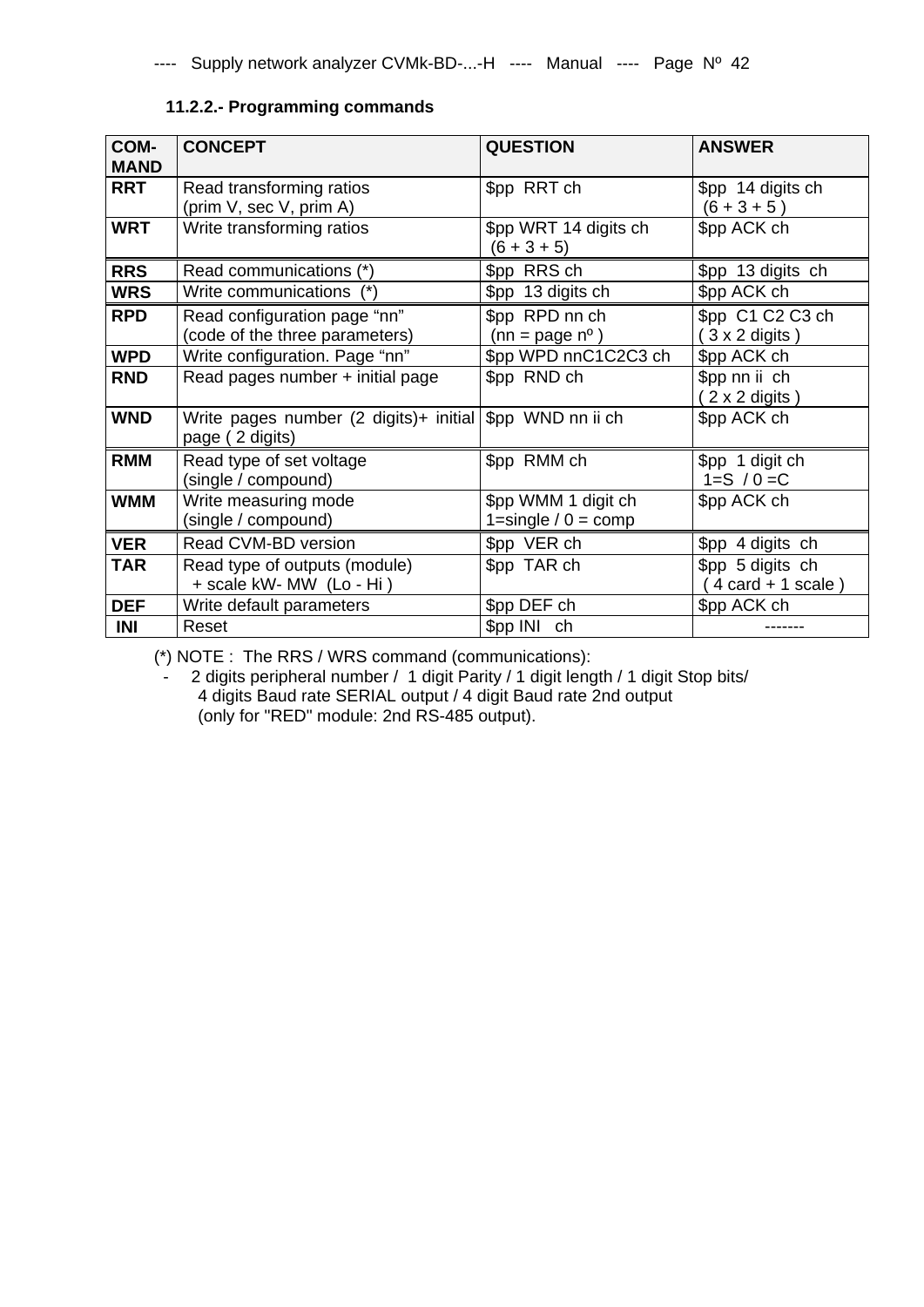### **11.2.3.- Energy commands**

**(\*) negative energies : generated energy (four quadrants).** 

| COM.                           | <b>CONCEPT</b>                                                                                                        | <b>QUESTION</b>                                             | <b>ANSWER</b>                                              | <b>UNIT</b> |
|--------------------------------|-----------------------------------------------------------------------------------------------------------------------|-------------------------------------------------------------|------------------------------------------------------------|-------------|
| <b>RWH</b><br>$^{\mathcal{L}}$ | Read active energy (positive, \$pp RWH ch<br>negative - absolute value -)                                             |                                                             | $$pp 2 \times 9$ digits ch                                 | W.h         |
| <b>RLH</b><br>$^{\mathcal{L}}$ | Read inductive energy (positive,   \$pp RLH ch<br>negative - absolute value -)                                        |                                                             | $$pp 2 \times 9$ digits ch                                 | varh.L      |
| <b>RCH</b><br>$^{\ast}$        | Read capacitive energy (positive, \$pp RCH ch<br>negative - absolute value)                                           |                                                             | $$pp 2 \times 9$ digits ch                                 | varh.C      |
| <b>RCE</b>                     | Read initial value of the positive \$pp RCE ch<br>kW.h, kvarh.L and<br>energies:<br>kvarh.C                           |                                                             | $$pp \ 3 \times 9 \text{ digits ch}$                       | W.h         |
| $(*)$<br><b>RCe</b>            | Read initial value of the negative \$pp RCe ch<br>kW.h, kvarh.L and<br>energies:<br>kvarh.C                           |                                                             | $$pp \; 3 \times 9 \;$ digits ch                           | W.h         |
| <b>WCE</b>                     | Write the three positive energies $\frac{1}{2}$ pp 3 x 9 digits ch<br>(write initial value).                          |                                                             | \$pp ACK ch                                                | W.h         |
| $(*)$<br><b>WCe</b>            | Write the absolute value of the $\frac{1}{2}$ pp 3 x 9 digits ch<br>three negative energies<br>(write initial value). |                                                             | \$pp ACK ch                                                | W.h         |
| <b>RCL</b>                     | Read date and time<br>dd/mm/yy hh:mm:ss                                                                               | \$pp RCL ch                                                 | \$pp 17 characters ch                                      |             |
| <b>WCL</b>                     | Write<br>value<br>for<br>the<br>dd/mm/yyyy hh:mm:ss                                                                   | clock $\frac{1}{2}$ spp 19 charac. ch<br>$(10 + space + 8)$ | \$pp ACK ch                                                |             |
| <b>RTS</b>                     | Read SET-UP of three<br>period operation mode                                                                         | billing $\$\text{pp}$ RTS ch                                | \$pp 3 digits ch<br>arg: $00X$<br>$X =$ active tariff type |             |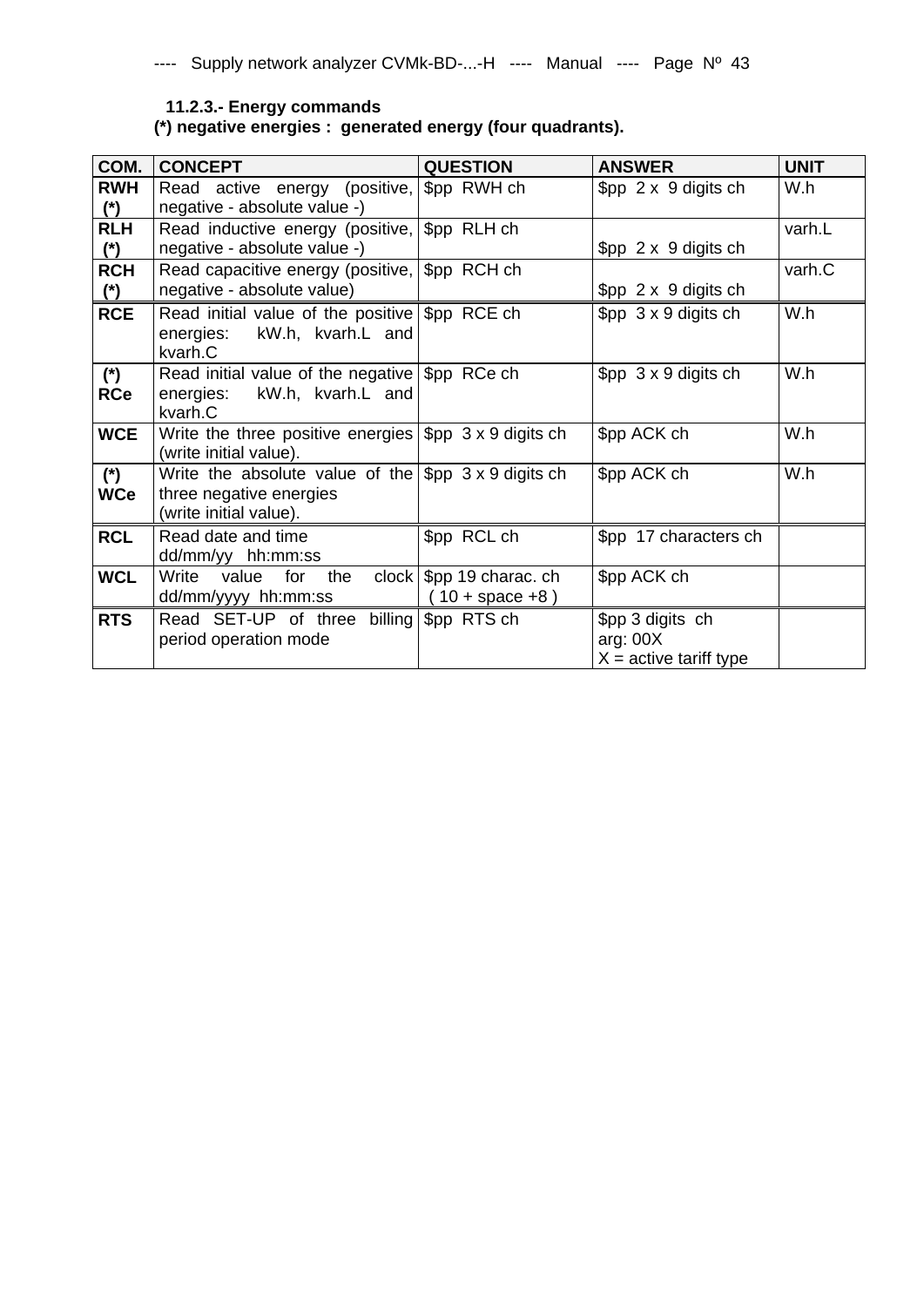### **11.2.4.- Maximum Power Demand commands**

| COM.       | <b>CONCEPT</b>                                                                                   | <b>QUESTION</b>   | <b>ANSWER</b>                                                                  |
|------------|--------------------------------------------------------------------------------------------------|-------------------|--------------------------------------------------------------------------------|
| <b>RPE</b> | Read power demand period + param.<br>(kW=21, KVA=26 or Alll=20)                                  | \$pp RPE ch       | $$pp \, 2 \times 2$ digits ch                                                  |
| <b>WPE</b> | Write power demand period (2 dig.)<br>$+$<br>param. (kW=21, kVA=26, AIII=20)                     | \$pp<br>WPEXXXXch | \$pp ACK ch                                                                    |
| <b>CMD</b> | Delete maximum demand value pd=0                                                                 | \$pp CMD ch       | \$pp ACK ch                                                                    |
| <b>RMD</b> | Read maximum demand value:<br>DATE, MAXIMUM (from the last reset),<br><b>LAST PERIOD MAXIMUM</b> | \$pp RMD ch       | \$pp 35 digits ch<br>XX/XX/XX XX:XX:XX<br>xxxxxxxx (9 dig)<br>xxxxxxxx (9 dig) |

### **11.2.5.- Command to read all the CVM-BD parameters**

| <b>COMMAND</b> | <b>CONCEPT</b> | <b>QUESTION</b>   | <b>ANSWER SIZE</b>     |
|----------------|----------------|-------------------|------------------------|
| <b>RAL</b>     | Read TOTAL     | $\beta$ pp RAL ch | $$pp + 244 bytes + ch$ |

With this parameter all the parameters are requested: 30 x 8 bytes in hexa-ASCII format in the following order:

| 01L12     | $1$   L <sub>23</sub> | $2$   L31             | $3$   Av     | Voltage phase-phase   |
|-----------|-----------------------|-----------------------|--------------|-----------------------|
| 4   L1    | $5$   L <sub>2</sub>  | 6   L3                | Av           | Voltage phase-neutral |
| 81L1      | 91L2                  | $10$   L3             | Av           | Current               |
| $12$   L1 | $13$   L2             | $14$   L <sub>3</sub> | $15$ ] $III$ | Active power          |
| $16$   L1 | $17$   L <sub>2</sub> | 18   L3               | 19 ] III     | Inductive power       |
| $20$   L1 | 1 <sub>L2</sub><br>21 | 22   L3               | 23<br>- III  | Capacitive power      |
| $24$   L1 | $25$   L2             | 26   L3               | Av           | Power factor          |
|           |                       |                       | 28           | Frequency             |
|           |                       |                       | Ш<br>29      | Apparent power        |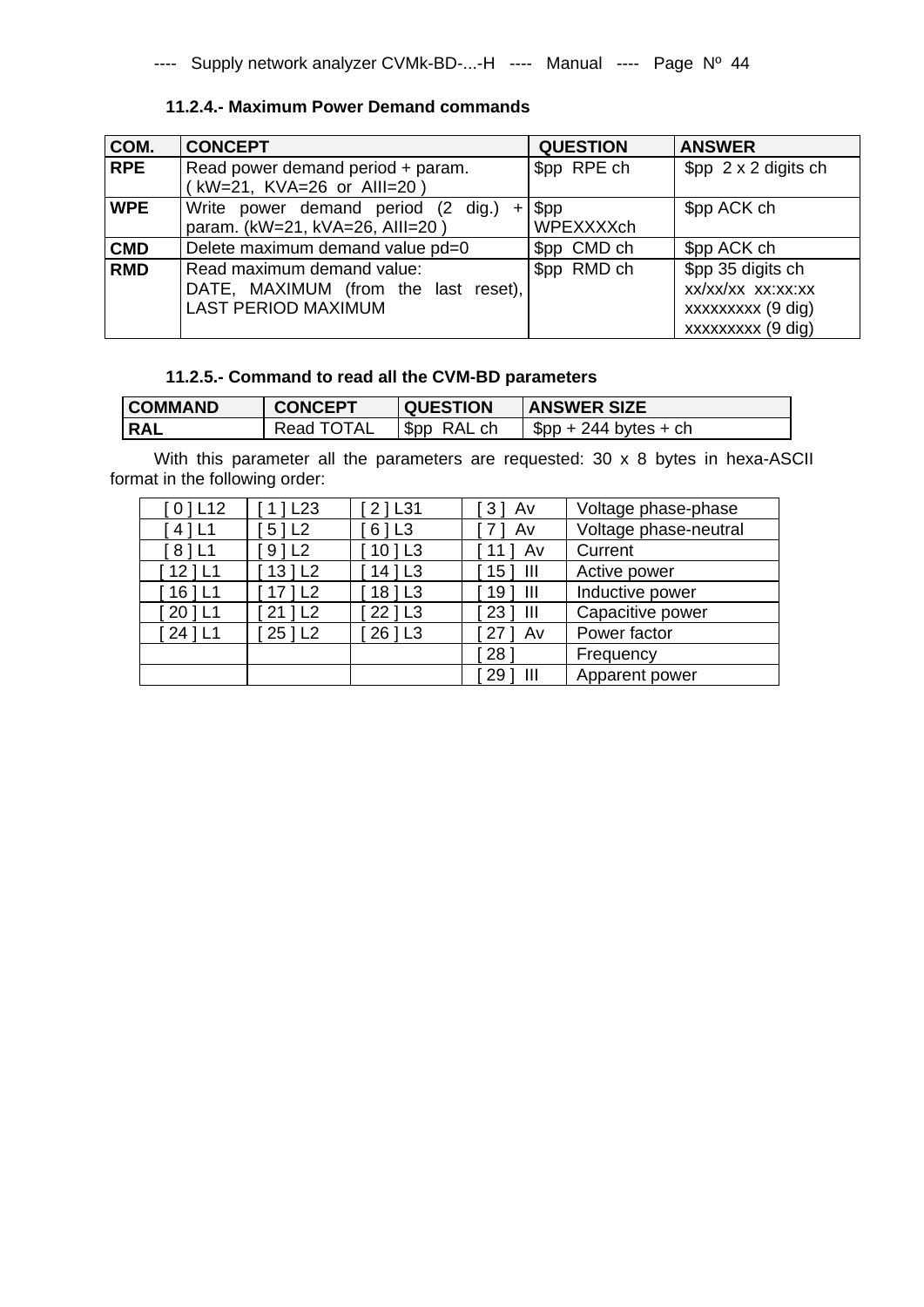- 2 bytes : current units 00 mA / 01 A
- 2 bytes : power units 00 W / 01 kW

(\*) - Power factor ( x 100 ) : When is capacitive it adds 200

0 ---------------------------- 100 --------------------------- 200

+0.0 Ind. 1.0

### **11.2.6.- Commands for the configuration of the Relay Outputs**

| COM.       | <b>CONCEPT</b>  | <b>QUESTION</b>                               | <b>ANSWER</b>                                |             |
|------------|-----------------|-----------------------------------------------|----------------------------------------------|-------------|
| <b>RCC</b> | Read            | \$pp RCC ch                                   | $\sqrt{\$                                    |             |
|            | configuration   |                                               | arg : code channel 1 param. (2 dig) + value1 |             |
|            | (W.h or kvar.h) |                                               | (9 dig)+code channel 2 param.+value2 (9 dig) |             |
| <b>WCC</b> | Write           | module $\frac{1}{2}$ pp WCC13 digits ch       |                                              | \$pp ACK ch |
|            | configuration   | argument : channel number $(2 \text{ dig}) +$ |                                              |             |
|            | (W.h or kvar.h) |                                               | parameter code (2 dig) + value (9 dig)       |             |

### *ALARM CONFIGURATION : parameter + maximum + minimum + delay*

| <b>RCA</b> | Read          | alarm $\frac{6}{5}$ pp RCA ch                | $\frac{1}{2}$ \$pp 2 x 25 digits ch               |             |
|------------|---------------|----------------------------------------------|---------------------------------------------------|-------------|
|            | configuration |                                              | argument: parameter 1 code (2 dig) + maximum      |             |
|            | 2 relays      |                                              | value 1 (9 dig) + minimum value 1 (9 dig) + delay |             |
|            |               |                                              | $(4$ dig) + relay status $(1$ dig)                |             |
| <b>WCA</b> | Write         | module   \$pp WCA 26 digits ch               |                                                   | \$pp ACK ch |
|            | configuration | argument: channel number $(2 \text{ dig}) +$ |                                                   |             |
|            |               |                                              | parameter code (2 dig)+maximum value              |             |
|            |               |                                              | $(9$ dig) +min v. $(9$ dig.) + delay $(4$ dig)    |             |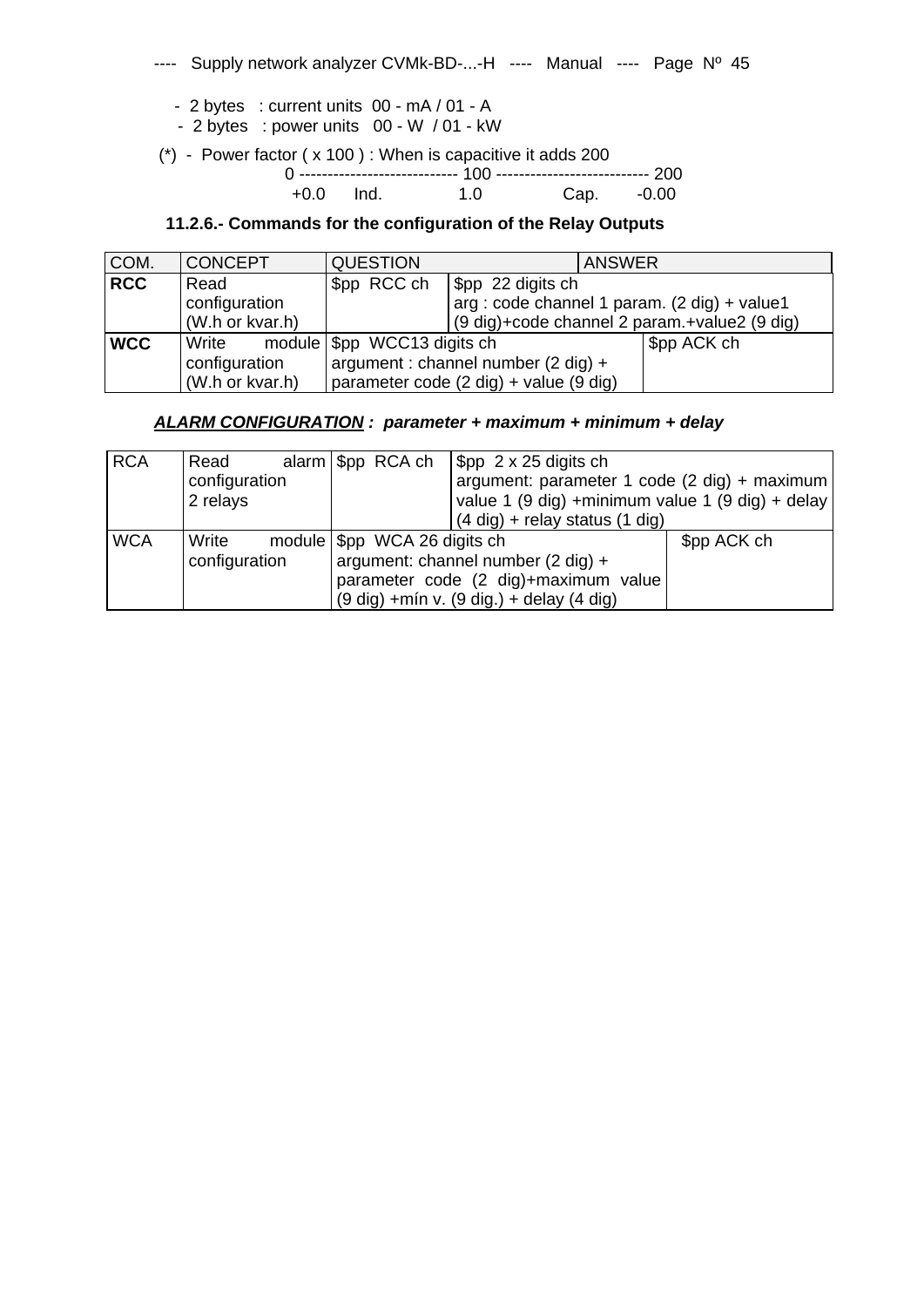| COM.       | <b>CONCEPT</b>     | <b>QUESTION</b>                                 | <b>ANSWER</b>                                       |             |
|------------|--------------------|-------------------------------------------------|-----------------------------------------------------|-------------|
| <b>RDA</b> | Read configuration | \$pp RDA ch                                     | $$pp \, 2 \times 13 \,$ digits ch                   |             |
|            |                    |                                                 | argument: mode $0-20$ mA/ $4 - 20$ mA (2 dig)       |             |
|            |                    |                                                 | +parameter code (2 dig) + offset value (9 dig)      |             |
| <b>RFE</b> | Read full scale    | \$pp RFE ch                                     | $$pp \, 9$ digits channel $1 + 9$ dig. channel 2 ch |             |
| <b>WDA</b> | Write              | module   \$pp WDA 24 digits ch                  |                                                     | \$pp ACK ch |
|            | configuration      | argument: channel number $(2 \text{ dig}) +$    |                                                     |             |
|            |                    | mode $0-20$ mA/ $4 - 20$ mA (2 dig) + parameter |                                                     |             |
|            |                    | code (2 dig) + offset value                     |                                                     |             |
|            |                    | $(9$ dig) + full scale $(9$ dig.)               |                                                     |             |

**11.2.7.- Commands for the configuration of the 4 - 20 mA Outputs** 

### **11.3.- Examples**

| SEND : \$00RFI65 [ LF]<br>(Power factor)                          |
|-------------------------------------------------------------------|
| RECEIVED: \$00083083084083F1[LF]                                  |
|                                                                   |
| $(\$00, PF1 = 083, PF2 = 083, PF3 = 084 = 0.84$ ind, Pavg = 0.83) |
| $: $00$ RVI75 [LF]<br><b>SEND</b>                                 |
| RECEIVED: \$0000000021900000012100000010300000014865 [LF]         |
|                                                                   |
| $$00, V1 = 000000219 = 219 V$ $V2 = 000000121 = 121 V$            |
| $V3 = 000000103 = 103$ V Vavg = 000000148 = 148 V                 |
| SEND : $$00$ RRT7C [LF] (V/A ratio)                               |
| RECEIVED: \$000250001100050032 [LF]                               |
|                                                                   |
| \$00, Voltage primary<br>$= 025000 = 25.000$ (6 digits).          |
| Voltage secondary = $110 = 110$ (3 digits).                       |
| Current primary<br>$= 00500 = 500$ (5 digits).                    |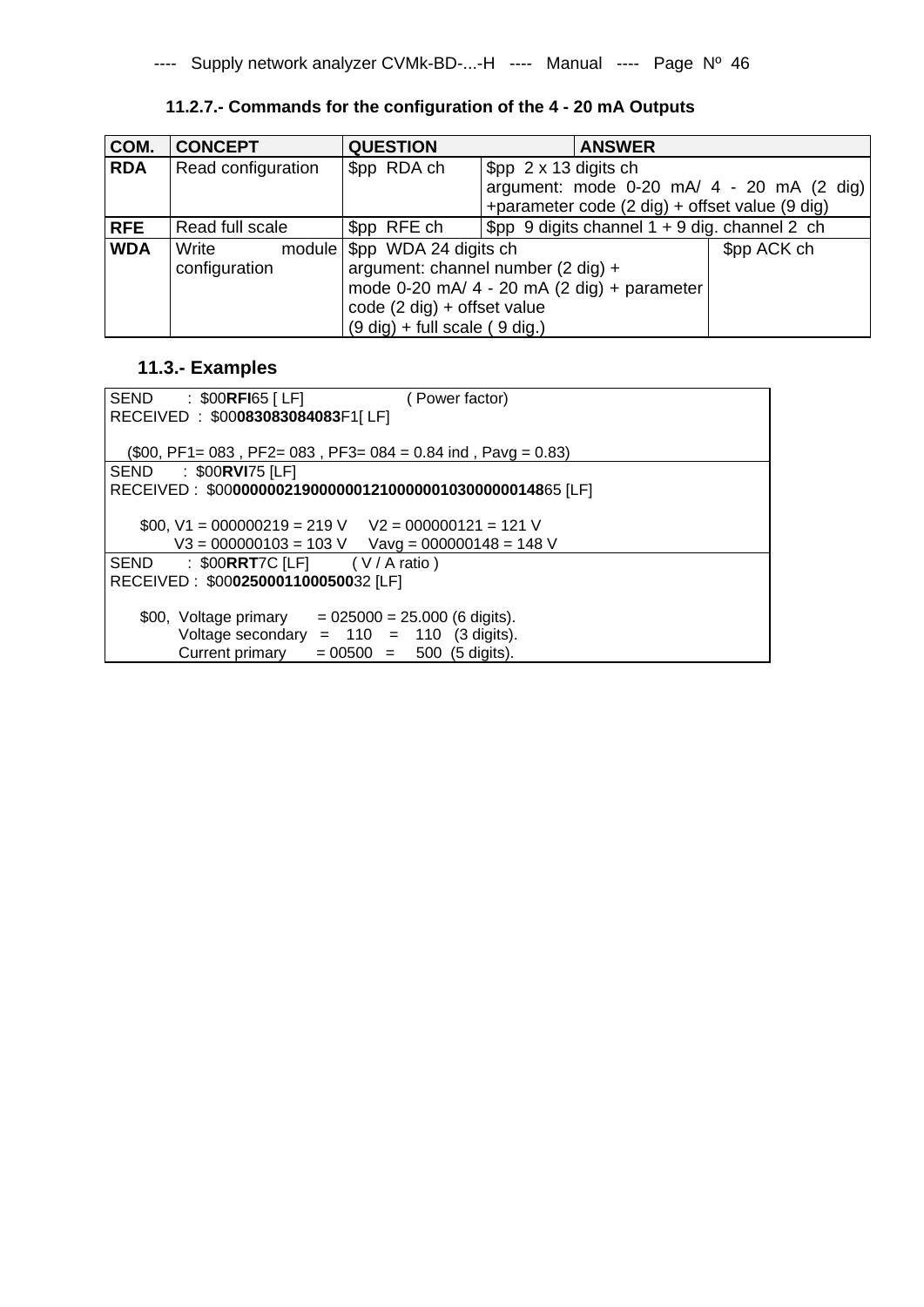| SEND<br>$:$ \$00RRS7B [LF] (Communication)                |  |
|-----------------------------------------------------------|--|
| RECEIVED: \$00000719600480017 [LF]                        |  |
| \$00, Peripheral number $= 00$                            |  |
| Parity<br>$= 0 = \text{Non} \ (1 \text{ dig.})$           |  |
| <b>Bits</b><br>$= 7$<br>$(1$ dig.)                        |  |
| Stop bits $= 1$<br>$(1$ dig.)                             |  |
| Baud rate $= 9600$ (4 dig.) (COM1)                        |  |
| $2a$ Baud rate $= 4800$ (4 dig.) (COM2 - RED module)      |  |
| $SEND$ : \$00RAI60 [LF]                                   |  |
| RECEIVED: \$0000021400000019000000018500000019600073 [LF] |  |
|                                                           |  |
| $$00, A1 = 000214000 = 214000 \text{ mA} = 214 \text{ A}$ |  |
| $A2 = 000190000 = 190000$ mA = 190 A                      |  |
| $A3 = 000185000 = 185000$ mA = 185 A                      |  |
| Am = 000196000 = 196000 mA = 196 A                        |  |

### **11.4.- Default CVM-BD configuration : 00 / 9.600 / 7 bits / N / 1 bit**

- Available baud rates: 2.400 - 4.800 - 9.600 - 19.200 bauds

### **- CVM / RS-485 module: DB-9 - Male connector**

| Signal<br>Nr. pin          |
|----------------------------|
| $20$ ------ TX --          |
| $22$ ------ TX +           |
| GND<br>21<br>$- - - - - -$ |

- RS-485 connection will be carried out by means of a **twisted and screened cable,**  with a minimum of 3 wires, with a maximum distance between the CVM-BD and the last peripheral of 1.200 m. The CVM-BD uses a RS-485 communication bus allowing up to **a maximum of 32 devices in parallel (Multidot bus) per used port of the PC**.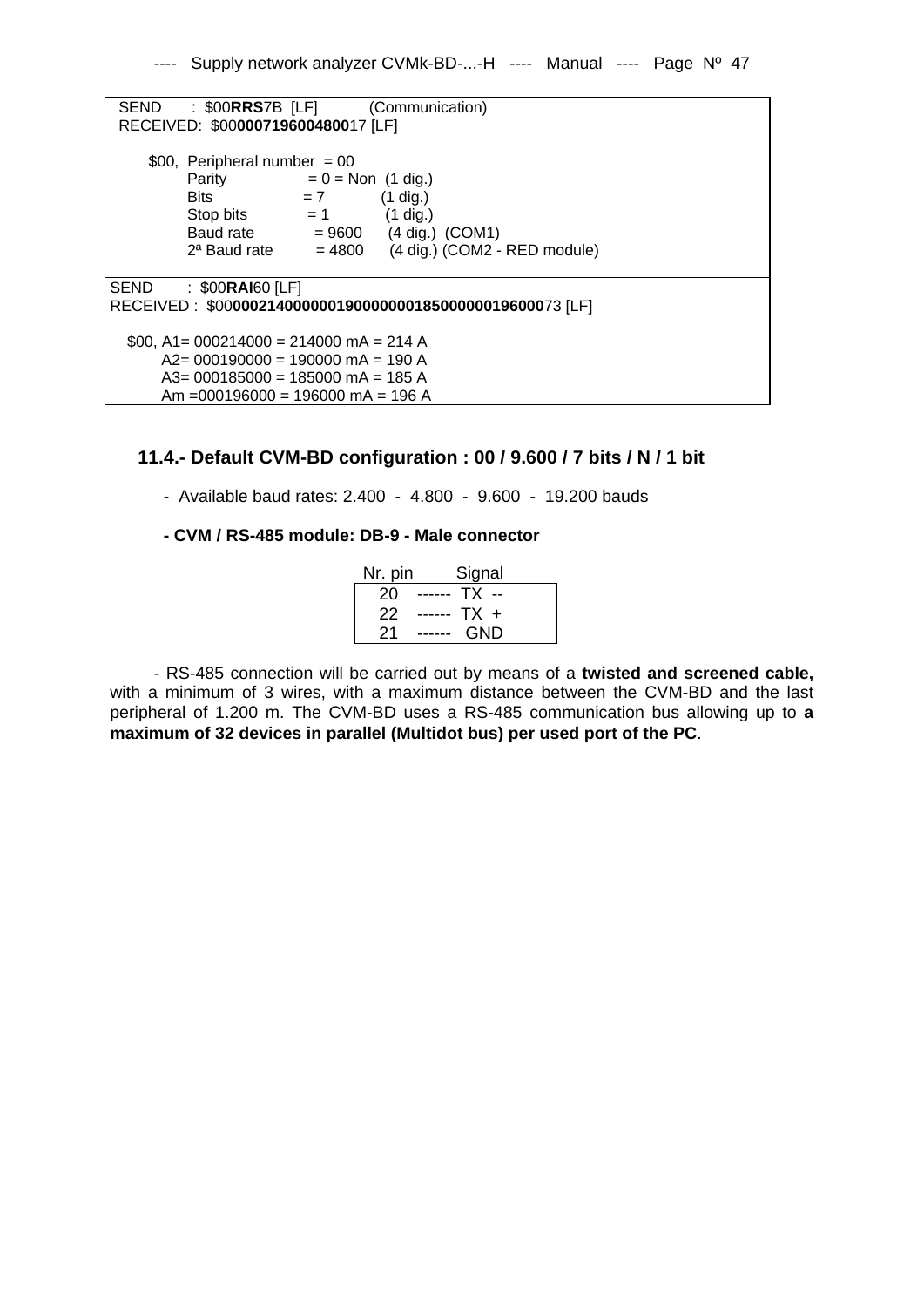

### **- RS-485 COMMUNICATION LINK TO MULTIPLE DEVICES**

**\*If the converter RS232/485 with RTS control (code 770208) is used, it is no necessary to connect the pin 7 on the RS232 side.** 

 $\circ$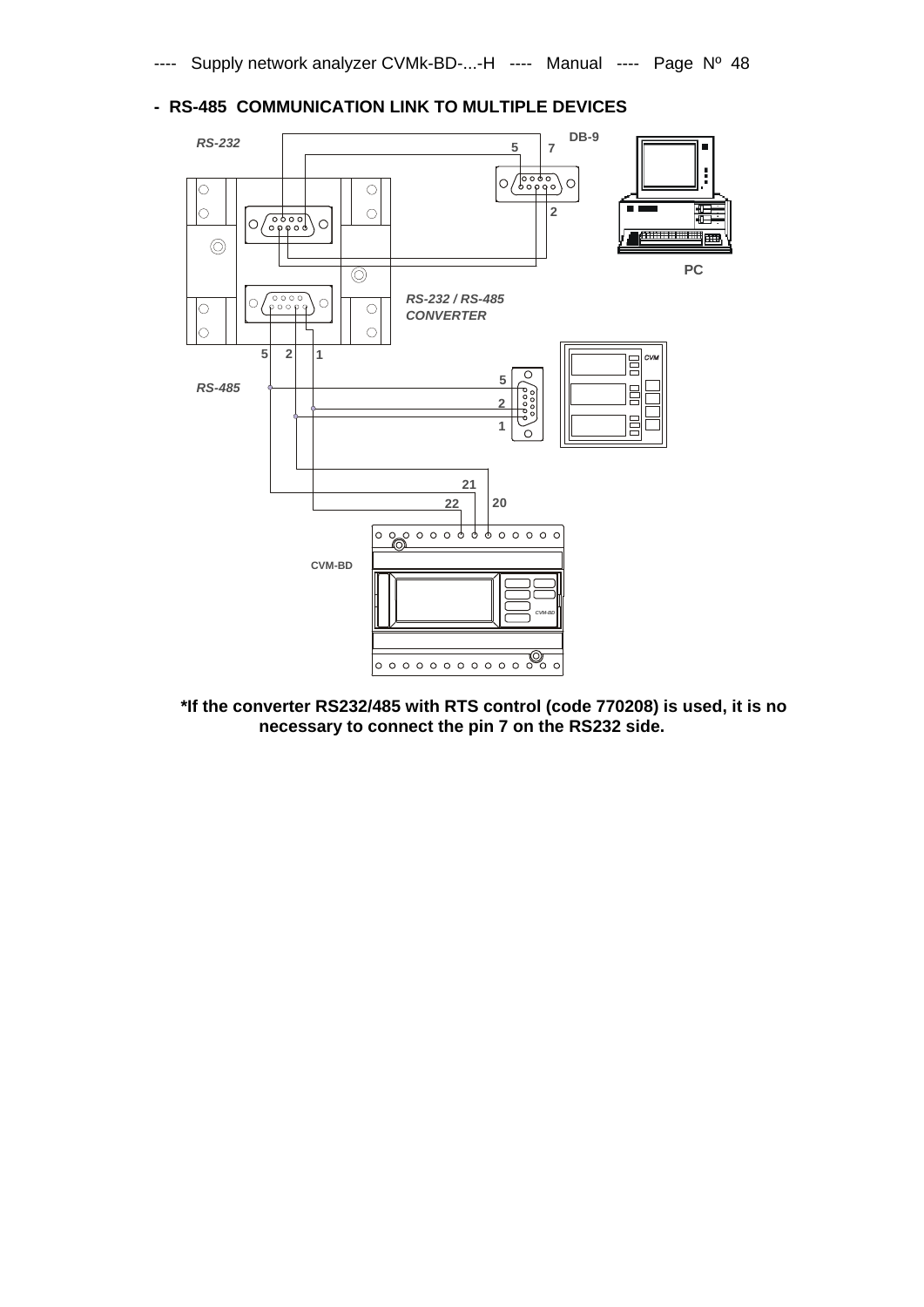| current         |                     |                |                                     |                                        |                                                                      |                                                   |
|-----------------|---------------------|----------------|-------------------------------------|----------------------------------------|----------------------------------------------------------------------|---------------------------------------------------|
|                 |                     |                |                                     |                                        |                                                                      |                                                   |
| 30 <sup>o</sup> |                     |                |                                     |                                        |                                                                      |                                                   |
|                 |                     |                |                                     |                                        |                                                                      |                                                   |
|                 |                     |                |                                     |                                        |                                                                      |                                                   |
| 120°            |                     |                |                                     |                                        |                                                                      |                                                   |
|                 | $300^\circ$<br>210° | Example of the | $kW +$<br>$kW +$<br>kW --<br>$kW -$ | between voltage and $\vert$ kW or kW.h | kvar or kvar.h<br>kvar $L +$<br>kvar $C +$<br>kvar L --<br>kvar C -- | phase difference Active power Reactive power P.F. |

**A.- APPENDIX: FOUR QUADRANTS OF THE CVM-BD...** 

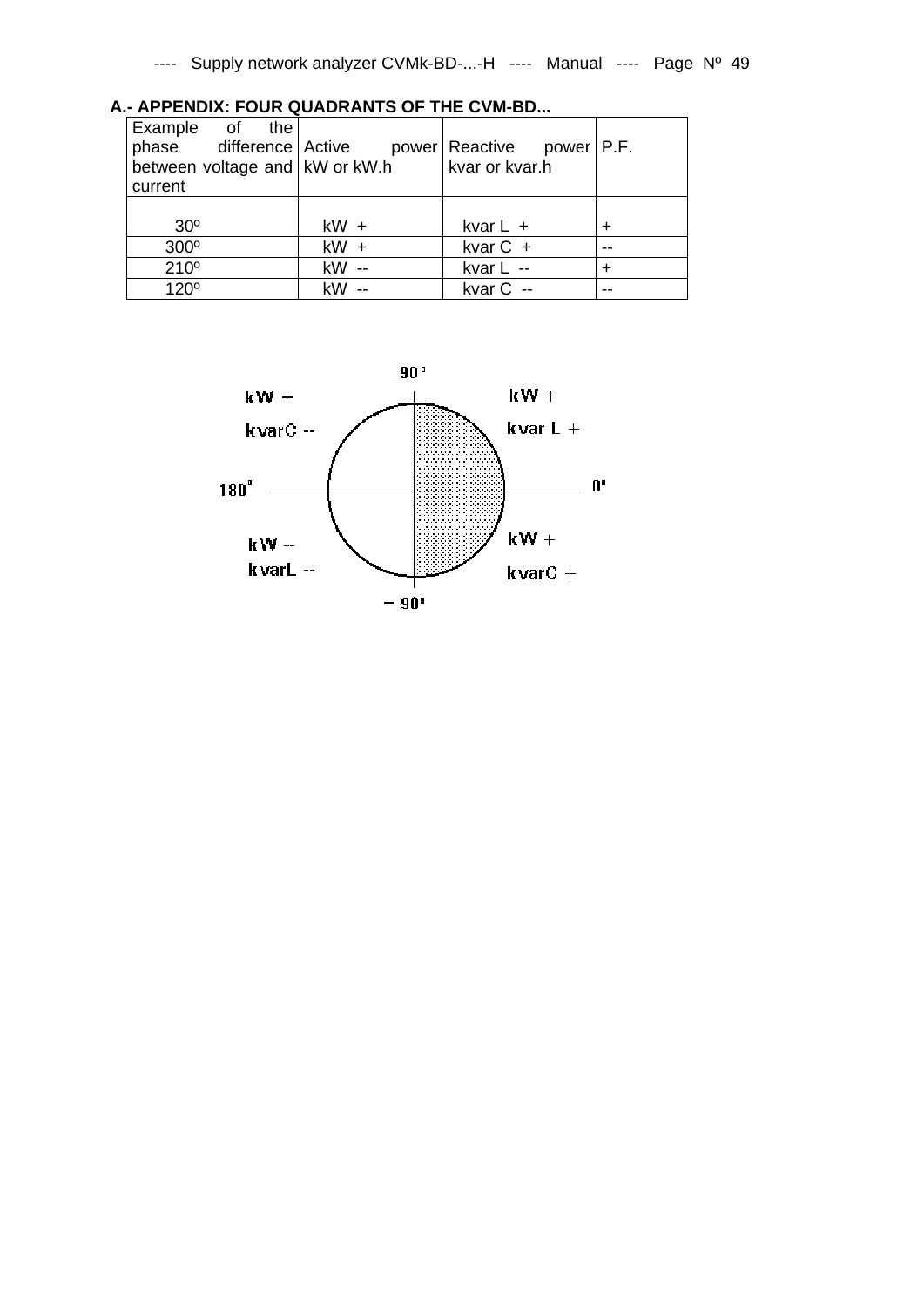### **B.- APPENDIX: SECOND SET-UP OF THE CVM-BD**

It is possible to access to a second MENU of SET-UP that allows the configuration of the CVM-BD with other options different of the standard ones.

To enter into it proceed as follows:

- Without power supply in the CVM-BD, press simultaneously "**display**", "**max**" and "**min**" keys.
- Keeping these keys pressed, supply the CVM-BD.

We will read on the CVM-BD screen the following:

### **B.1.- Communication protocol setup mode**

SET<br>PROT Protocol: CIRC  $\Big| \overset{\text{def}}{=} \text{CIRCUTOR (CIRC) or MODBUS (c) (BUS) protocol}$ 

The "**max**" key allows the modification of this option.

- (\*) To work with MODBUS see the **APPENDIX D.**
- "**display**" key: allows validating the selected option and pass to the next setup screen: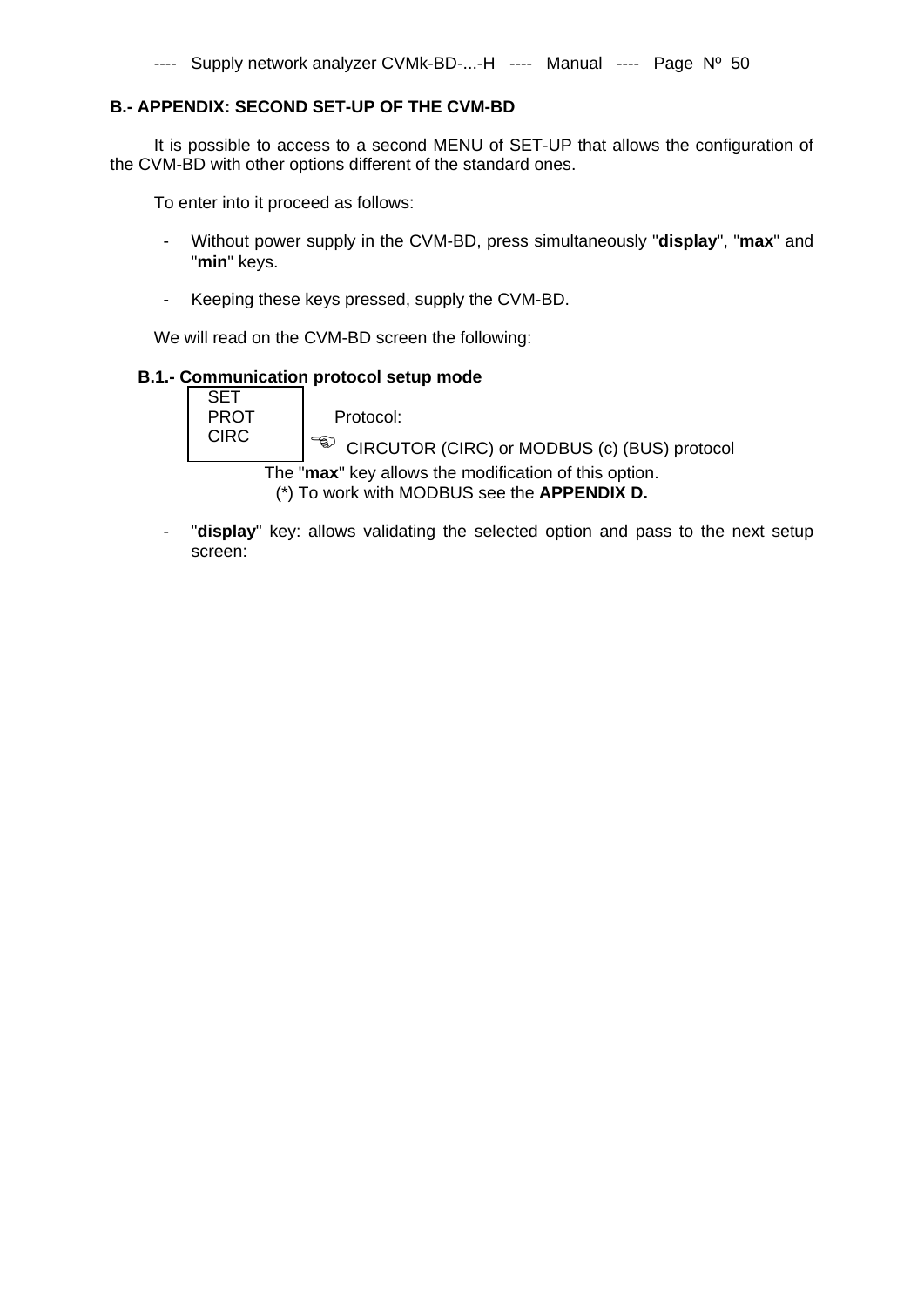### **B.2.- Power units setup**

| <b>ESCA</b> | power scale:                    |
|-------------|---------------------------------|
|             | Selection of kW (LO) or MW (HI) |

The "**max**" key allows the modification of this option

If MW is chosen, all the powers and energies are measured in "Megas".

- "**display**" key: allows validating the selected option and passing to the next setup screen:

### **B.3.- Communication parameters setup**

| <b>SET</b> |
|------------|
| Cdef       |
| NΟ         |

default configuration  $\sqrt{\mathbb{Q}}$  "max" key allows choosing NO / YES

- If YES is chosen: the configuration is **00 / 9.600 / 7 bits / N / 1 bit** 

- If NO is chosen, pressing "**display**" following options successively appear:

- n PER : Peripheral Nr.
- Baud 1 : baud rate
- Parity : No, even, odd
- LEN : (length) 7 or 8
- Stop bits : 1 or 2
- Baud 2 : com2 ("NETWORK") baud rate peripherals connection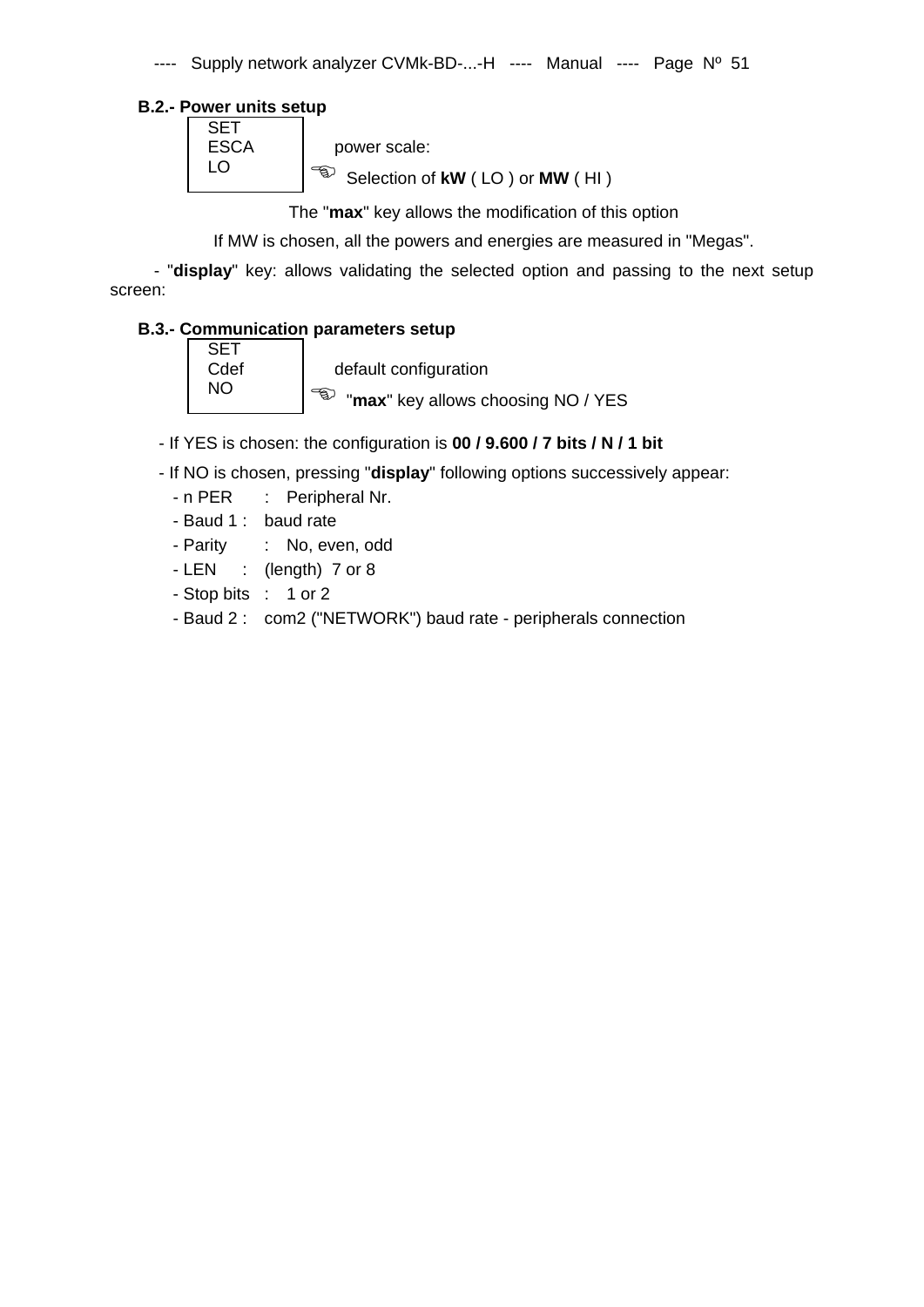### **B.4.- Password**

**To enable or disable the main setup menu, the option "SET OUT yes/no" has been added to this second menu. Whether this option status is switch, the Password will be inquired.** 

|  | Lock of setup password               |
|--|--------------------------------------|
|  | Use "max" to switch between NO / YES |

The password will consist of 4 numeric digits within 1 to 9999 (Default password is **1234)**. In case that the set password is not correct, when the  $2^{nd}$  setup is exited, the modification of the "SET Out" option will be not validated; on the contrary, whether the password is correct, this modification will be validated

The setup lock is only valid for the main  $(1<sup>st</sup>)$  Setup, in the way that the analyzer configuration can be visualized but not modified. This lock does not imply the access to the 2<sup>nd</sup> Setup.

**DEFAULT PASSWORD = 1234**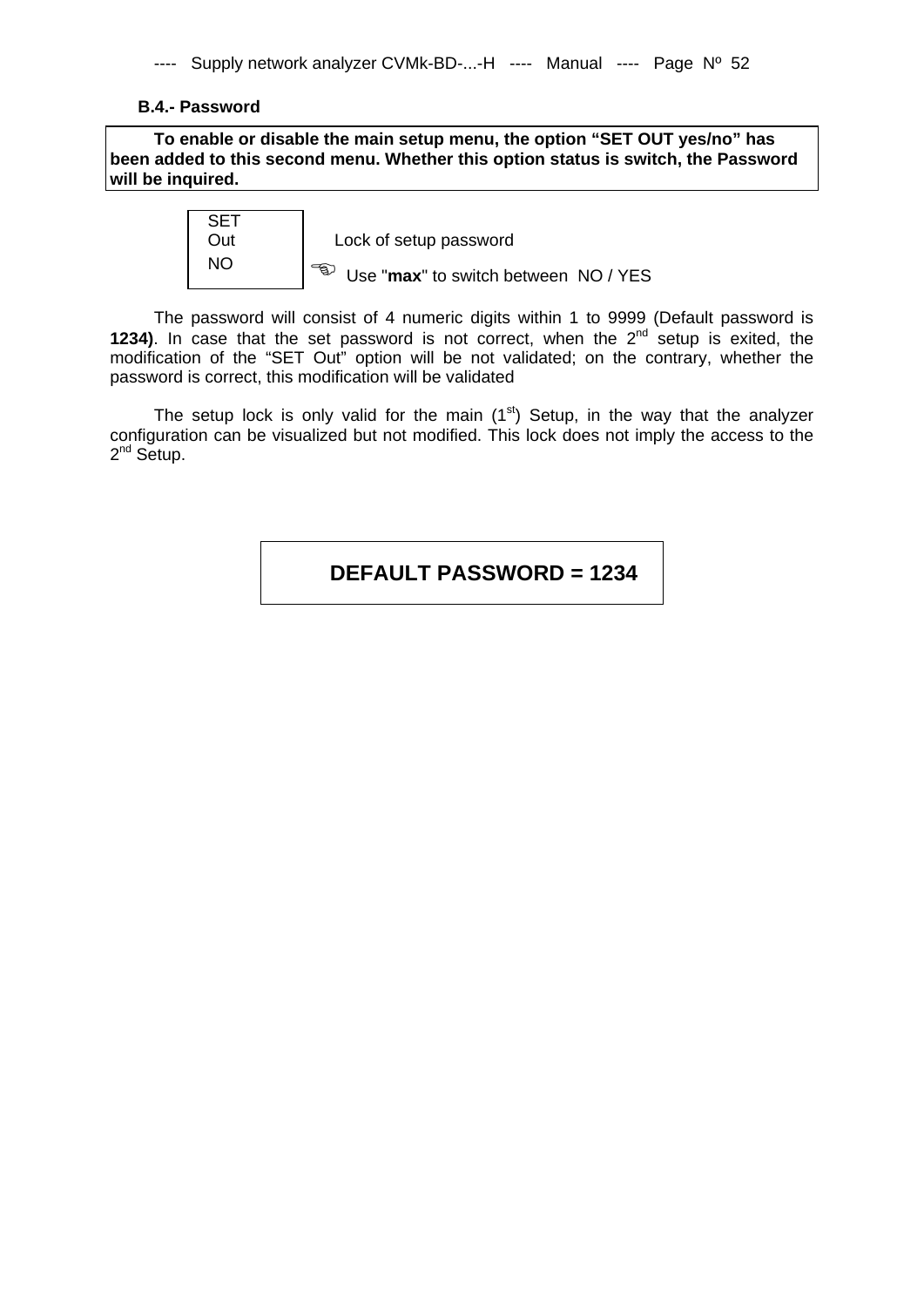### **C.- APPENDIX: THREE BILLING PERIODS CVM-BD-RED..**

With the CVM-BD-RED..., **THREE billing periods can be controlled**, each one with a meter of kW.h, kvarh.L, kvarh.C and maximum power demand:

The CVM-BD-RED... has then a total of 9 METERS ( 18 meters in the case to work with four quadrants).

We make the change of the billing periods (tariffs) by SOFTWARE : The type of tariff can be selected by programming the CVM-BD through its serial port by means of a PC ( see manual of CVM\_ST software). The tariffs fixed for each billing period are programmed for every day.

### **COMMUNICATIONS COMMANDS WITH THREE billing periods (\*) negative energies are equivalent to generated energies (four quadrants).**

| COM          | <b>CONCEPT</b>                                  | <b>QUESTION</b>                  | <b>ANSWER</b>                     | <b>UNIT</b> |
|--------------|-------------------------------------------------|----------------------------------|-----------------------------------|-------------|
| <b>RWHXn</b> | (positive,<br>Read active energy                | \$pp RWHXn ch                    | $$pp$ 2a x 9 dig ch               | W.h         |
| $(*)$        | negative - absolute value -)                    |                                  |                                   |             |
| <b>RLHXn</b> | Read inductive energy (positive,                | \$pp RLHXn ch                    |                                   |             |
| $(*)$        | negative - absolute value -)                    |                                  | $$pp$ 2a x 9 dig. ch              | varh.L      |
| <b>RCHXn</b> | Read capacitive energy (positive, \$pp RCHXn ch |                                  |                                   |             |
| $(*)$        | negative - absolute value)                      |                                  | $$pp$ 2a x 9 dig. ch              | varh. C     |
| <b>SEN</b>   | Read energy accumulators value \$ppSENch        |                                  | \$pp $3 \times (9$ Positive + W.h |             |
|              | (Positive and Negative)                         |                                  | 9 negative) ch                    | varh.L      |
|              |                                                 |                                  | kwh - kvarh.L                     | $-$ varh.C  |
|              |                                                 |                                  | kvarh.C                           |             |
| <b>RTS</b>   | Read SET-UP of three                            | billing $\frac{1}{2}$ Spp RTS ch | \$pp 3 digits ch                  |             |
|              | period operation mode                           |                                  | arg: 00x                          |             |
|              |                                                 |                                  | $x =$ active tariff type          |             |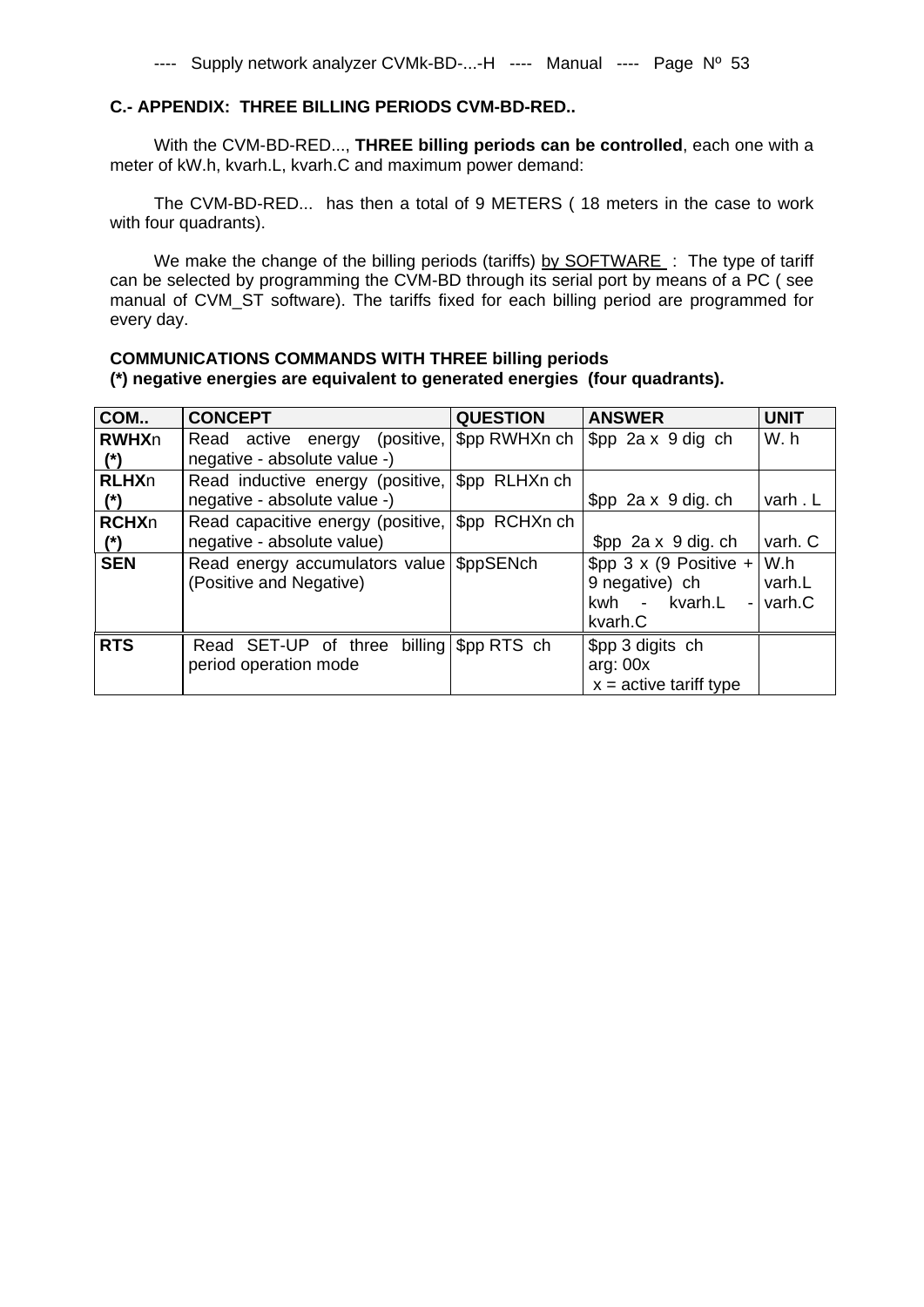| <b>RCEXn</b> | Read initial value of the positive<br>energies: kW.h, Kvarh.L and \$pp RCeXn ch<br>kvarh.C                               |                   | \$pp 3a x 9 digits ch      | W.h |
|--------------|--------------------------------------------------------------------------------------------------------------------------|-------------------|----------------------------|-----|
| <b>WCEXn</b> | Write the three positive energies \$pp WCeXn<br>(write initial value).                                                   | 3a x 9 digits ch  | \$pp ACK ch                | W.h |
| <b>RCeXn</b> | Read initial value of the negative<br>energies: kW.h, kvarh.L and \\$pp RCeXn ch<br>kvarh.C                              |                   | \$pp 3a x 9 digits ch      | W.h |
| WCeXn        | Write the absolute value of the $\frac{1}{2}$ pp WCeXn<br>three negative energies<br>(write initial value).              | 3a x 9 digits. ch | \$pp ACK ch                | W.h |
| <b>WSP</b>   | Write positive accumulated energy SppWSP<br>in absolute value (write initial $3 \times 9$ digits ch<br>value).           |                   | \$ppACKch                  | W.h |
| <b>RSP</b>   | Read initial value of totalizator \$ppRSPch<br>counters of positive energy.                                              |                   | $$pp 3 \times 9$ digits ch | W.h |
| <b>WSN</b>   | Write the absolute value of \$ppWSN<br>$negative$ and $accountated   3 x 9 digits ch$<br>energies (write initial value). |                   | \$ppACKch                  | W.h |
| <b>RSN</b>   | Read initial value of totalizator \$ppRSNch<br>counters of negative energy                                               |                   | $$pp 3 \times 9$ digits ch | W.h |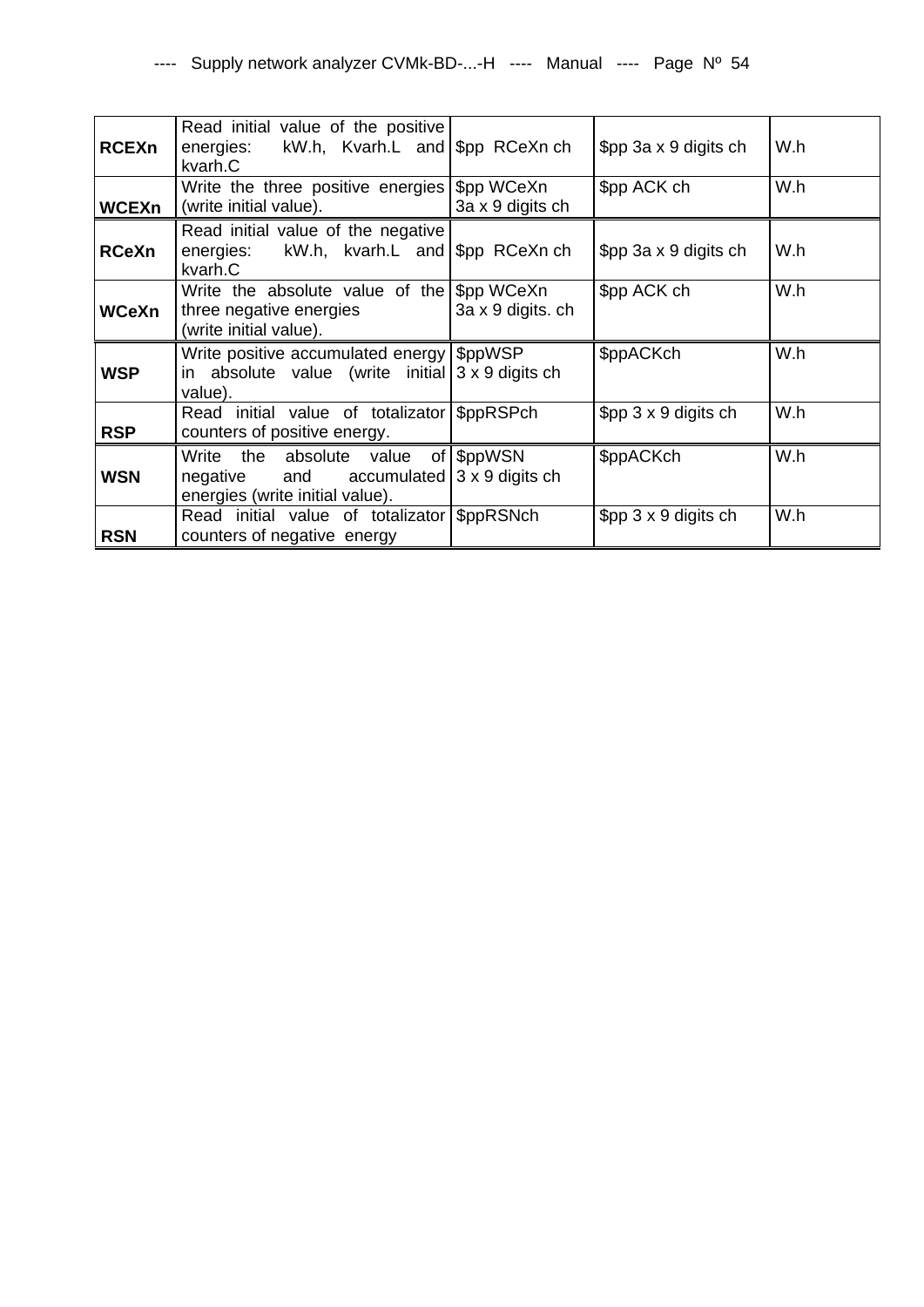### **- MAXIMUM POWER DEMAND COMMANDS**

| COM.         | <b>CONCEPT</b>                                                                                   | <b>QUESTION</b> | <b>ANSWER</b>                                                                   |
|--------------|--------------------------------------------------------------------------------------------------|-----------------|---------------------------------------------------------------------------------|
| <b>CMDXn</b> | Delete maximum demand value pd=0                                                                 | \$pp CMDXn ch   | \$pp ACK ch                                                                     |
| <b>RMDXn</b> | Read maximum demand value:<br>DATE, MAXIMUM (from the last reset),<br><b>LAST PERIOD MAXIMUM</b> | \$pp RMDXn ch   | \$pp 35 digits ch<br>xx/xx/xx xx:xx:xx<br>xxxxxxxxx (9 dig)<br>xxxxxxxx (9 dig) |

- "**n**" is the tariff number :

 **0 -------------- Tariff 1 1 --------------- Tariff 2 2 -------------- Tariff 3 3 -------------- The three tariffs** 

- "**a**" (the size of the answer )

 $a = 1$  if  $n = 0, 1$  or 2  $a = 3$  if the value  $n = 3$ 

**Examples :** To ask the three kW. h counters

\$00RWHX3 [ch] [LF]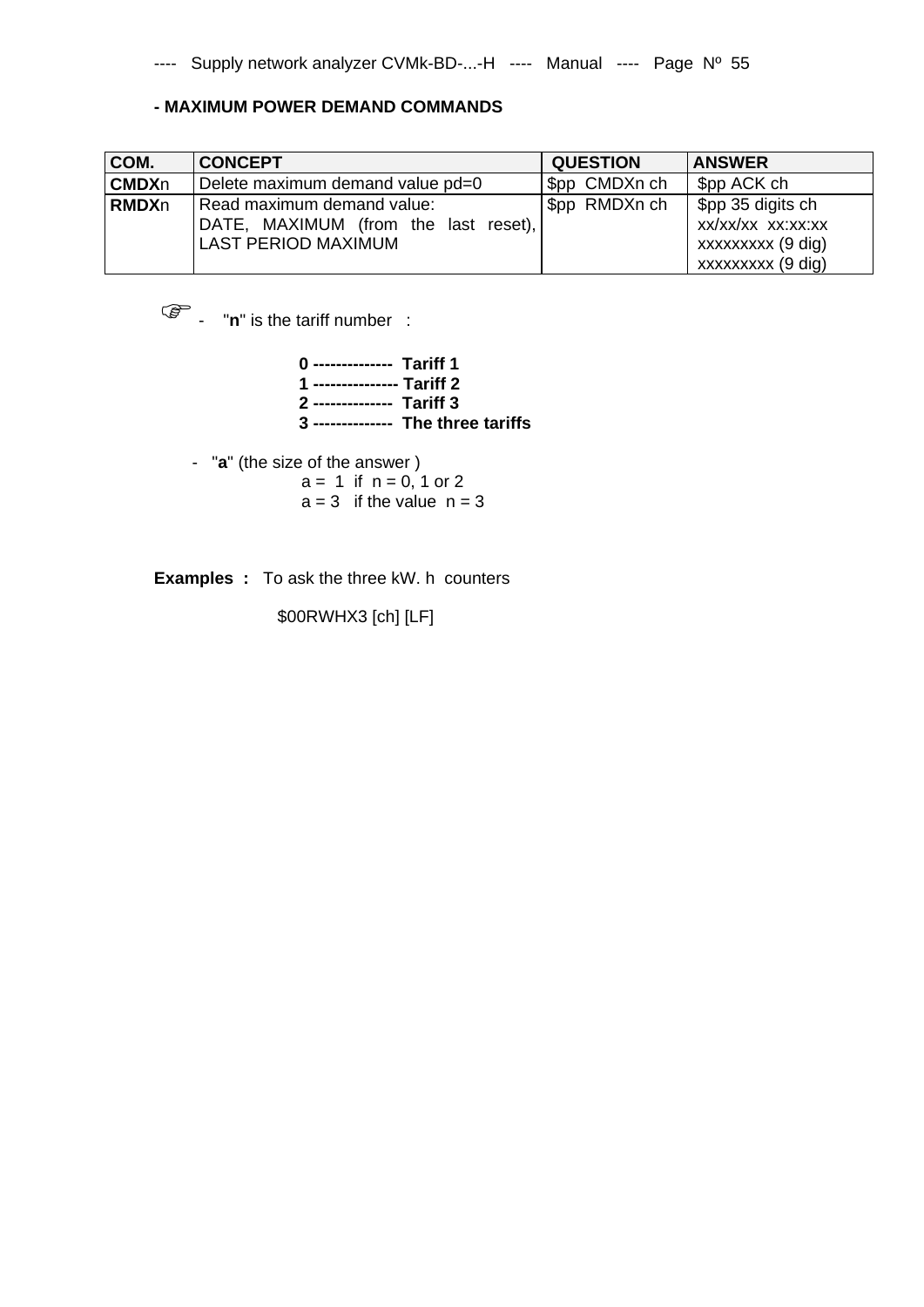### **D.- APPENDIX: MODBUS © PROTOCOL**

The CVM-BD power meter has also the **MODBUS ©** protocol **.**

When the CVM-BD is configured to work with MODBUS protocol , it use the **RTU mode** (Remote terminal Unit ) . Each 8-bit byte in a message contains two 4-bits hexadecimal characters.

The format for each byte in RTU mode is :

- \* *Code* : **8- bit binary ,** hexadecimal 0-9, A-F **Two hexadecimal characters** contained in each 8-bit field of the message .
- \* *Bits per Byte* : 8 data bits
- \* *Error Check Field* : Cyclical Redundancy Check ( **CRC ) .**

*MODBUS FUNCTIONS :* 

**FUNCTION 3 or 4** Reads the n Words (16 bits- 2 bytes ). It uses this function to read all the electrical parameters of the CVMk. This registers are longs of 32 bits ; In this case It is necessary to read two Words. ( 4 bytes - XX XX XX XX ).

**FUNCTION 5** Relay writing.

**FUNCTION 6** Writing of 1 Word. This function is used to change from MODBUS to CIRBUS.

> Valid Register 0 Valid value 0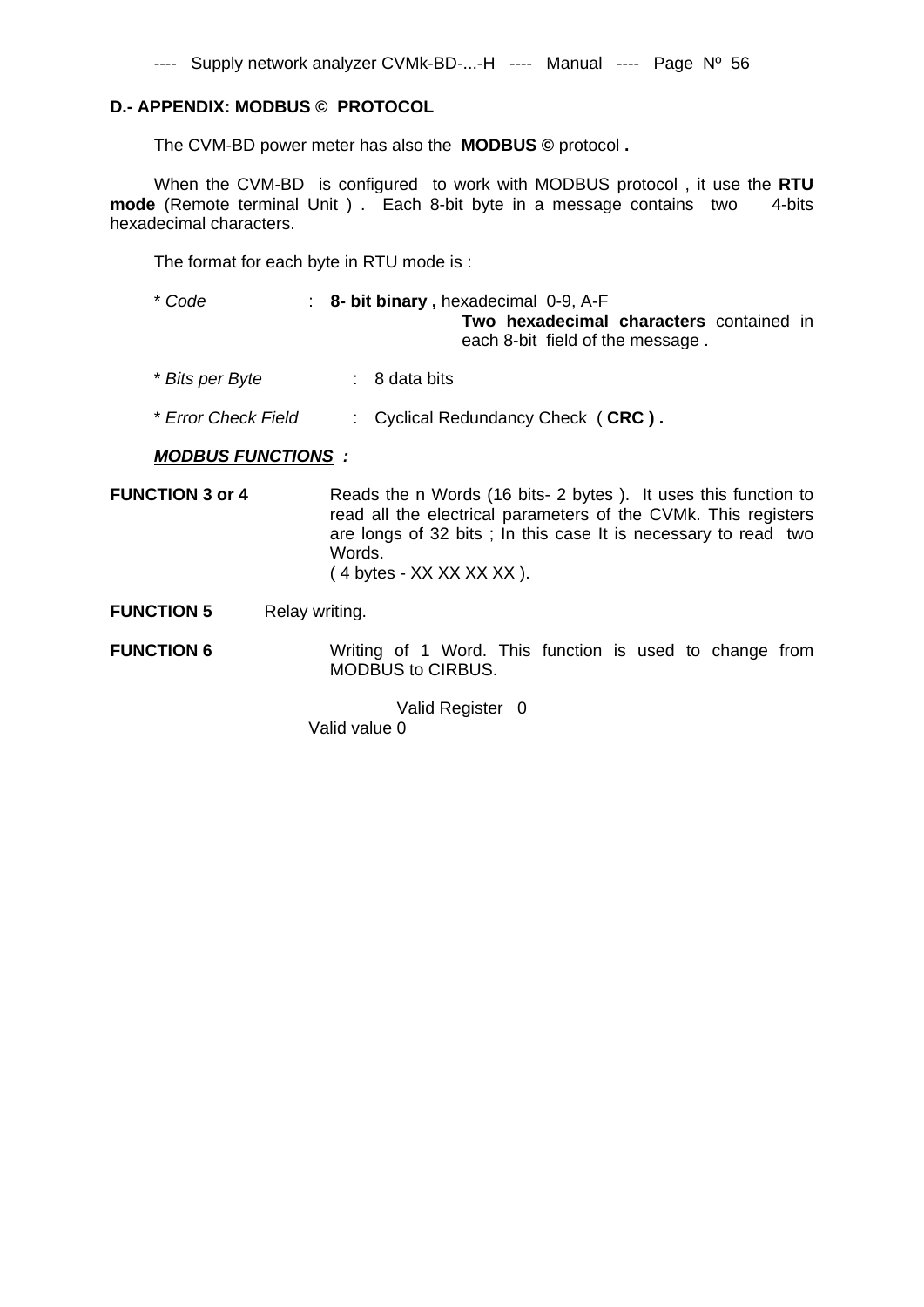| <b>VARIABLE</b>    | <b>REGISTERS</b> |                                | <b>VARIABLE</b>        | <b>REGISTERS</b> |                  |
|--------------------|------------------|--------------------------------|------------------------|------------------|------------------|
|                    | <b>DECIMAL</b>   | <b>HEXA-</b><br><b>DECIMAL</b> |                        | <b>DECIMAL</b>   | HE<br><b>DEC</b> |
| Date / Hour *      | $0 - 1$          | $00 - 01$                      | Vav III N              | $38 - 39$        | 26               |
| V <sub>1</sub>     | $2 - 3$          | $02 - 03$                      | mAav III               | $40 - 41$        | 28               |
| mA <sub>1</sub>    | $4 - 5$          | $04 - 05$                      | W III                  | $42 - 43$        | 2A               |
| W 1                | $6 - 7$          | $06 - 07$                      | varL III               | 44 - 45          | 2C               |
| varL 1             | $8 - 9$          | $08 - 09$                      | varC III               | 46 - 47          | 2E               |
| varC 1             | $10 - 11$        | 0A - 0B                        | PF III                 | 48 - 49          | 30               |
| PF <sub>1</sub>    | $12 - 13$        | $OC - OD$                      | Hz                     | $50 - 51$        | 32               |
| V <sub>2</sub>     | $14 - 15$        | $OE - OF$                      | VA III                 | $52 - 53$        | 34               |
| mA <sub>2</sub>    | $16 - 17$        | $10 - 11$                      | V <sub>12</sub>        | $54 - 55$        | 36               |
| W 2                | $18 - 19$        | 12 - 13                        | V <sub>23</sub>        | $56 - 57$        | 38               |
| varL 2             | $20 - 21$        | $14 - 15$                      | V <sub>31</sub>        | $58 - 59$        | 3A               |
| var <sub>C</sub> 2 | $22 - 23$        | $16 - 17$                      | Vav III                | $60 - 61$        | 3C               |
| PF <sub>2</sub>    | $24 - 25$        | $18 - 19$                      | + Wh - TARIFF 1        | $62 - 63$        | 3E               |
| $V_3$              | $26 - 27$        | $1A - 1B$                      | $+$ varh L -TAR. 1     | 64 - 65          | 40               |
| mA <sub>3</sub>    | $28 - 29$        | $1C - 1D$                      | + varh C -TAR. 1       | 66 - 67          | 42               |
| W <sub>3</sub>     | $30 - 31$        | $1E - 1F$                      | Pd (last period)       | $68 - 69$        | 44               |
| varL 3             | $32 - 33$        | $20 - 21$                      | - Wh<br><b>TARIFF1</b> | $70 - 71$        | 46               |
| var <sub>C</sub> 3 | 34 - 35          | $22 - 23$                      | - varh L TAR. 1        | $72 - 73$        | 48               |
| PF <sub>3</sub>    | $36 - 37$        | 24 - 25                        | - varh C TAR. 1        | 74 - 75          | 4A               |

**Registers** of the CVM-BD electrical parameters :

| VARIABLE         |                | <b>REGISTERS</b>               | <b>VARIABLE</b>    |                | <b>REGISTERS</b>               |  |
|------------------|----------------|--------------------------------|--------------------|----------------|--------------------------------|--|
|                  | <b>DECIMAL</b> | <b>HEXA-</b><br><b>DECIMAL</b> |                    | <b>DECIMAL</b> | <b>HEXA-</b><br><b>DECIMAL</b> |  |
| Date / Hour *    | $0 - 1$        | $00 - 01$                      | Vav III N          | $38 - 39$      | $26 - 27$                      |  |
| $\overline{V}$ 1 | $2 - 3$        | $02 - 03$                      | mAav III           | $40 - 41$      | $28 - 29$                      |  |
| mA 1             | $4 - 5$        | $04 - 05$                      | W III              | $42 - 43$      | 2A - 2B                        |  |
| W 1              | $6 - 7$        | $06 - 07$                      | varL III           | 44 - 45        | $2C - 2D$                      |  |
| varL 1           | $8 - 9$        | $08 - 09$                      | varC III           | 46 - 47        | 2E - 2F                        |  |
| varC 1           | $10 - 11$      | 0A - 0B                        | PF III             | 48 - 49        | $30 - 31$                      |  |
| PF 1             | $12 - 13$      | $OC - OD$                      | Hz                 | $50 - 51$      | $32 - 33$                      |  |
| $\overline{V}2$  | $14 - 15$      | $OE - OF$                      | VA III             | $52 - 53$      | $34 - 35$                      |  |
| mA <sub>2</sub>  | $16 - 17$      | $10 - 11$                      | V <sub>12</sub>    | $54 - 55$      | $36 - 37$                      |  |
| W 2              | $18 - 19$      | $12 - 13$                      | V <sub>23</sub>    | $56 - 57$      | $38 - 39$                      |  |
| varL 2           | $20 - 21$      | 14 - 15                        | V <sub>31</sub>    | $58 - 59$      | 3A - 3B                        |  |
| varC 2           | $22 - 23$      | $16 - 17$                      | Vav III            | $60 - 61$      | 3C-3D                          |  |
| PF <sub>2</sub>  | $24 - 25$      | $18 - 19$                      | + Wh - TARIFF 1    | $62 - 63$      | 3E - 3F                        |  |
| V3               | $26 - 27$      | $1A - 1B$                      | $+$ varh L -TAR. 1 | 64 - 65        | $40 - 41$                      |  |
| mA 3             | $28 - 29$      | $1C - 1D$                      | + varh C -TAR. 1   | $66 - 67$      | $42 - 43$                      |  |
| W 3              | $30 - 31$      | $1E - 1F$                      | Pd (last period)   | $68 - 69$      | 44 - 45                        |  |
| varL 3           | $32 - 33$      | $20 - 21$                      | - Wh TARIFF 1      | 70 - 71        | 46 - 47                        |  |
| varC 3           | $34 - 35$      | $22 - 23$                      | - varh L TAR. 1    | 72 - 73        | 48 - 49                        |  |
| PF 3             | $36 - 37$      | $24 - 25$                      | - varh C TAR. 1    | $74 - 75$      | 4A-4B                          |  |

**\* The DATE / HOUR register has the next format :** 

| b0 - b5 |             | seconds    |
|---------|-------------|------------|
|         | $b6 - b11$  | minutes    |
|         | $b12 - b16$ | hours      |
|         | b17 - b21   | day        |
|         | b22 - b25   | month      |
|         | b26 - b31   | year $+92$ |
|         |             |            |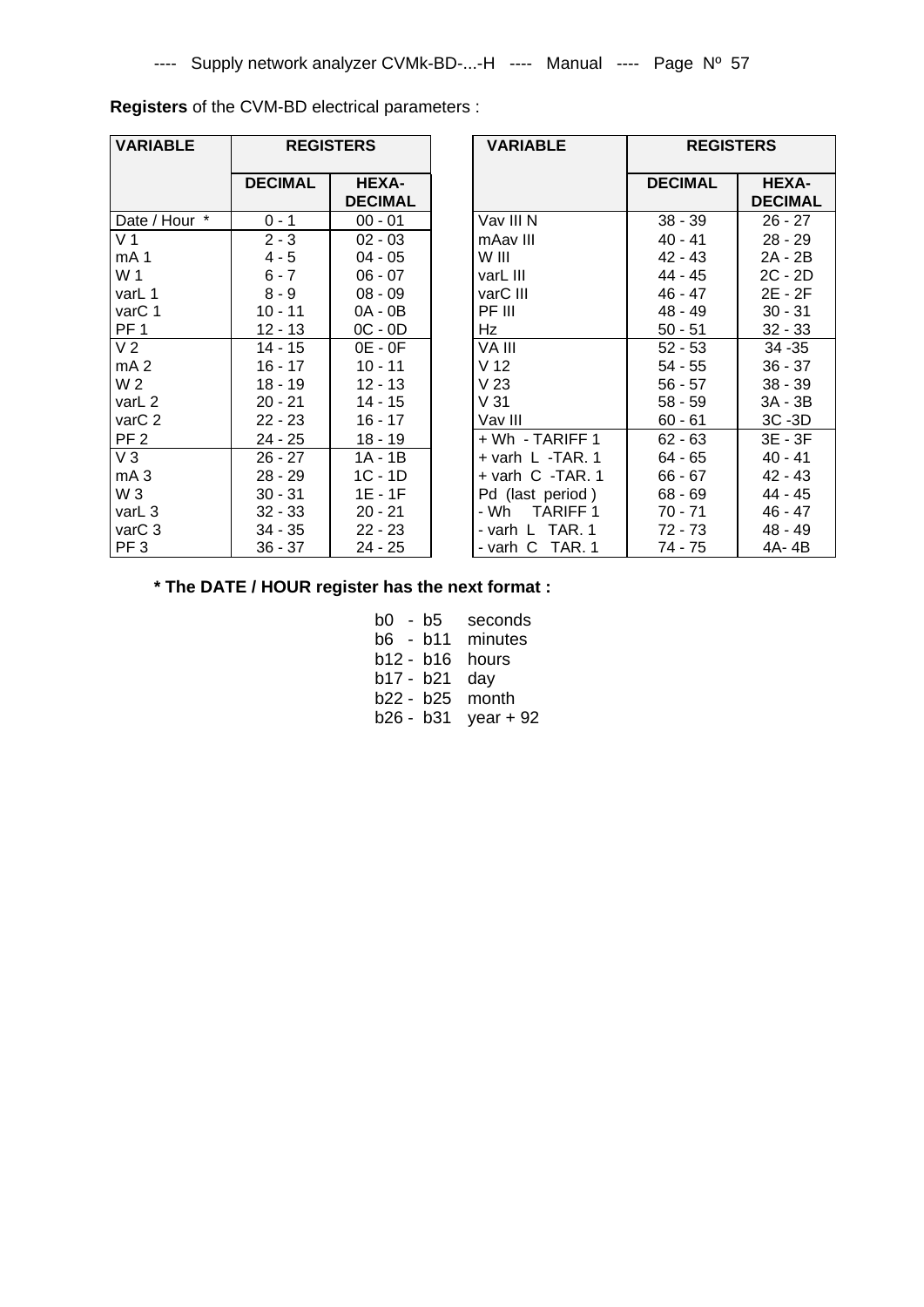| <b>VARIABLE</b>    | <b>REGISTROS</b> |                                | <b>VARIABLE</b>                                | <b>REGISTROS</b>               |                   |
|--------------------|------------------|--------------------------------|------------------------------------------------|--------------------------------|-------------------|
|                    | <b>DECIMAL</b>   | <b>HEXA-</b><br><b>DECIMAL</b> |                                                | <b>DECIMAL</b>                 | HE.<br><b>DEC</b> |
| A 1                | 76 - 77          | $4C - 4D$                      | V <sub>1</sub>                                 | $108 - 109$                    | 6C                |
| A2                 | 78 - 79          | 4E - 4F                        | V <sub>2</sub>                                 | $110 - 111$                    | 6E                |
| A <sub>3</sub>     | $80 - 81$        | $50 - 51$                      | V <sub>3</sub>                                 | 112 - 113                      | 70 <sub>1</sub>   |
|                    |                  |                                | mA <sub>1</sub>                                | 114 - 115                      | 72                |
| THD V1             | 84 - 85          | $54 - 55$                      | mA <sub>2</sub>                                | 116 - 117                      | 74                |
| THD V <sub>2</sub> | $86 - 87$        | $56 - 57$                      | mA <sub>3</sub>                                | 118 - 119                      | 76                |
| THD V3             | $88 - 89$        | $58 - 59$                      | W 1                                            | 120 - 121                      | 78                |
| THD I1             | $90 - 91$        | 5A - 5B                        | W <sub>2</sub>                                 | 122 - 123                      | 7A                |
| THD <sub>12</sub>  | $92 - 93$        | $5C - 5D$                      | W <sub>3</sub>                                 | 124 - 125                      | 7C                |
| THD <sub>13</sub>  | $94 - 95$        | 5E - 5F                        | varL 1                                         | 126 - 127                      | 7E                |
| Date / Hour *      | $100 - 101$      | 64 - 65                        | varL 2                                         | 128 - 129                      | 80                |
| V <sub>12</sub>    | $102 - 103$      | $66 - 67$                      | varL 3                                         | 130 - 131                      | 82                |
| V <sub>23</sub>    | 104 - 105        | $68 - 69$                      | + Wh-TARIFA 1                                  | 132 - 133                      | 84 <sub>1</sub>   |
| V <sub>31</sub>    | 106 - 107        | 6A - 6B                        | + varh L -TAR. 1                               | 134 - 135                      | 86                |
|                    |                  |                                | $1$ A $II$ .<br>$T \wedge T \wedge T \wedge A$ | $\overline{100}$<br>$\sqrt{2}$ | co.               |

| VARIABLE        | <b>REGISTROS</b> |                                | <b>VARIABLE</b>       | <b>REGISTROS</b> |                                |
|-----------------|------------------|--------------------------------|-----------------------|------------------|--------------------------------|
|                 | <b>DECIMAL</b>   | <b>HEXA-</b><br><b>DECIMAL</b> |                       | <b>DECIMAL</b>   | <b>HEXA-</b><br><b>DECIMAL</b> |
| A 1             | 76 - 77          | $4C - 4D$                      | V <sub>1</sub>        | $108 - 109$      | $6C - 6D$                      |
| A2              | 78 - 79          | 4E - 4F                        | V <sub>2</sub>        | $110 - 111$      | 6E - 6F                        |
| A3              | $80 - 81$        | $50 - 51$                      | V <sub>3</sub>        | $112 - 113$      | $70 - 71$                      |
|                 |                  |                                | mA <sub>1</sub>       | $114 - 115$      | $72 - 73$                      |
| THD V1          | 84 - 85          | $54 - 55$                      | mA <sub>2</sub>       | $116 - 117$      | $74 - 75$                      |
| THD V2          | $86 - 87$        | $56 - 57$                      | mA <sub>3</sub>       | $118 - 119$      | $76 - 77$                      |
| THD V3          | $88 - 89$        | $58 - 59$                      | W 1                   | $120 - 121$      | 78 - 79                        |
| <b>THD 11</b>   | $90 - 91$        | 5A - 5B                        | W <sub>2</sub>        | 122 - 123        | 7A - 7B                        |
| THD 12          | $92 - 93$        | $5C - 5D$                      | W <sub>3</sub>        | 124 - 125        | 7C - 7D                        |
| THD 13          | $94 - 95$        | 5E - 5F                        | varL 1                | $126 - 127$      | 7E - 7F                        |
| Date / Hour *   | $100 - 101$      | $64 - 65$                      | varL 2                | 128 - 129        | $80 - 81$                      |
| V <sub>12</sub> | $102 - 103$      | $66 - 67$                      | varL <sub>3</sub>     | 130 - 131        | $82 - 83$                      |
| V <sub>23</sub> | 104 - 105        | $68 - 69$                      | + Wh-TARIFA 1         | 132 - 133        | 84 - 85                        |
| V <sub>31</sub> | 106 - 107        | 6A - 6B                        | + varh L -TAR. 1      | 134 - 135        | $86 - 87$                      |
|                 |                  |                                | - Wh TARIFA 1         | 136 - 137        | $88 - 89$                      |
|                 |                  |                                | $-$ varh L $-TAR$ . 1 | 138 - 139        | 8A - 8B                        |

### **\* The DATE / HOUR register has the next format :**

 b0 - b5 seconds b6 - b11 minutes b12 - b16 hours b17 - b21 day b22 - b25 month b26 - b31 year + 92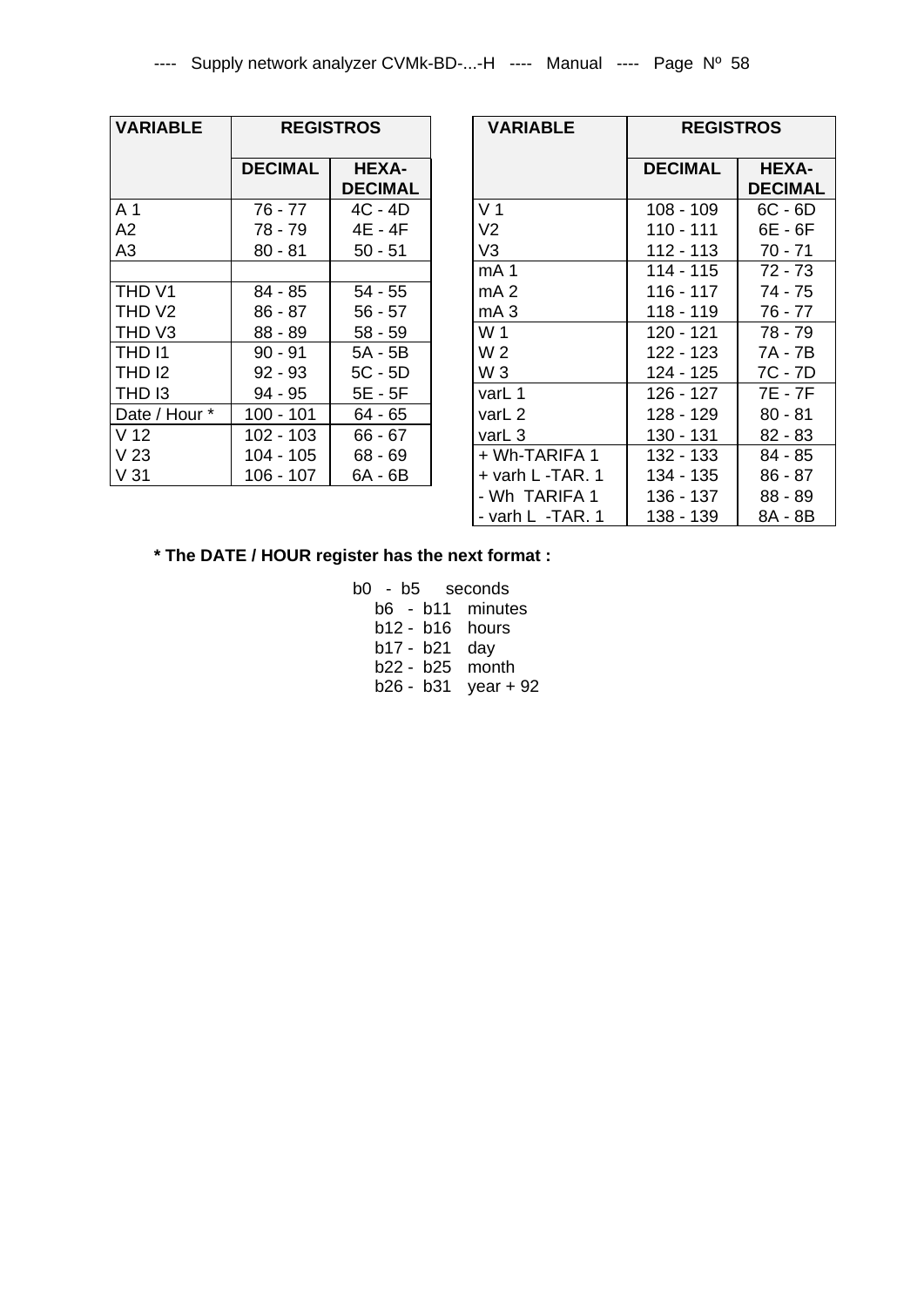Energy registers (three tariffs):

| <b>VARIABLE</b>                     |                         | <b>REGISTERS</b> |                    |  |
|-------------------------------------|-------------------------|------------------|--------------------|--|
|                                     | <b>TARIFF</b>           | <b>DECIMAL</b>   | <b>HEXADECIMAL</b> |  |
| Date / Hour<br>(*see previous page) |                         | $200 - 201$      | C8 - C9            |  |
| $+Wh$                               | 1                       | $202 - 203$      | $CA - CB$          |  |
| $+$ varh $\mathsf L$                | 1                       | $204 - 205$      | CC - CD            |  |
| $+$ varh $C$                        | 1                       | $206 - 207$      | CE-CF              |  |
| - Wh                                | 1                       | $208 - 209$      | D0 - D1            |  |
| - varh L                            | 1                       | $210 - 211$      | $D2 - D3$          |  |
| - varh C                            | 1                       | $212 - 213$      | D4 - D5            |  |
| Pd (Date and hour of the maximum    | 1                       | $214 - 215$      | D6 - D7            |  |
| demand value) (*see previous page)  |                         |                  |                    |  |
| Pd (Maximum demand value)           | 1                       | $216 - 217$      | D8 - D9            |  |
| Pd (Last period maximum)            | 1                       | $218 - 219$      | DA - DB            |  |
| + Wh                                | $\overline{2}$          | $220 - 221$      | $DC - DD$          |  |
| $+$ varh $\mathsf L$                | $\overline{\mathbf{c}}$ | 222 - 223        | DE - DF            |  |
| $+$ varh $C$                        | $\overline{c}$          | $224 - 225$      | $E0 - E1$          |  |
| - Wh                                | $\overline{2}$          | 226 - 227        | $E2 - E3$          |  |
| - varh L                            | $\overline{2}$          | 228 - 229        | E4 - E5            |  |
| - varh C                            | $\overline{c}$          | $230 - 231$      | $E6 - E7$          |  |
| Pd (Date and hour of the maximum    | $\overline{2}$          | 232 - 233        | E8 - E9            |  |
| demand value) (*see previous page)  |                         |                  |                    |  |
| Pd (Maximum demand value)           | $\overline{2}$          | 234 - 235        | EA - EB            |  |
| Pd (Last period maximum)            | $\overline{2}$          | 236 - 237        | EC - ED            |  |
| $+ Wh$                              | $\overline{3}$          | 238 - 239        | $EE - EF$          |  |
| + varh L                            | 3                       | 240 - 241        | $F0 - F1$          |  |
| + varh C                            | 3                       | 242 - 243        | $F2 - F3$          |  |
| - Wh                                | 3                       | 244 - 245        | F4 - F5            |  |
| - varh L                            | $\overline{3}$          | 246 - 247        | F6 - F7            |  |
| - varh C                            | 3                       | 248 - 249        | F8 - F9            |  |
| Pd (Date and hour of the maximum    | 3                       | $250 - 251$      | FA - FB            |  |
| demand value) (*see previous page)  |                         |                  |                    |  |
| Pd (Maximum demand value)           | 3                       | $252 - 253$      | FC - FD            |  |
| Pd (Last period maximum)            | 3                       | 254 - 255        | FE-FF              |  |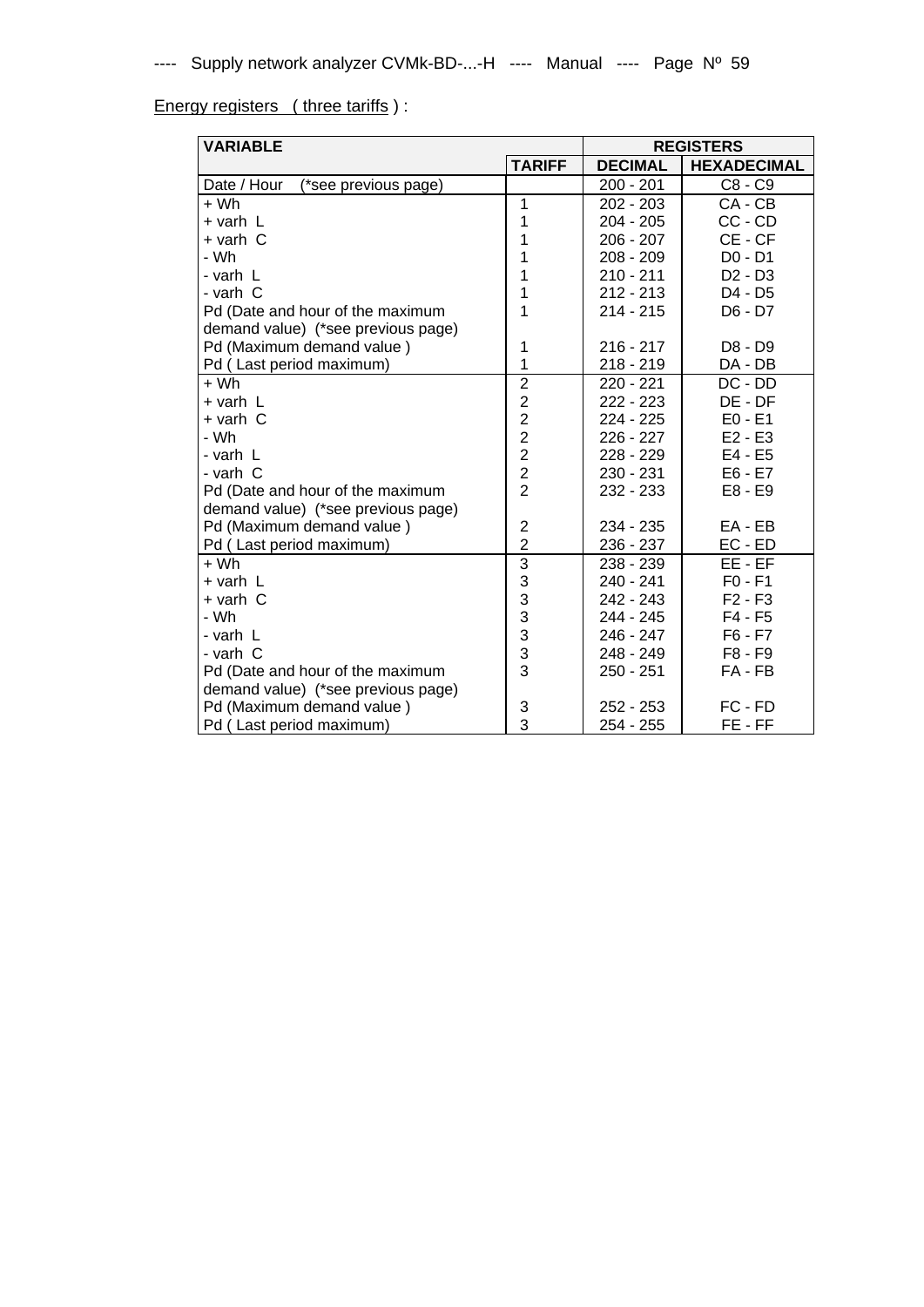### *EXAMPLE*

### **QUERY 0A 03 00 26 00 10 A4 B6**

| 0Α    | CVMk number, 10 in decimal        |
|-------|-----------------------------------|
| 03    | <b>Reading function</b>           |
| 00 26 | Starting address (first register) |
| 00 10 | Number of registers for reading   |
| A4B6  | <b>CRC</b> character              |
|       |                                   |

### **RESPONSE 0A 03 20 00 00 00 D4 00 00 23 28 00 00 0F A0 00 00 00 00 00 00 00 00 00 00 00 00 60 00 00 01 F4 00 00 0F A0 B7 8B**

| 0A          | CVM-BD number, 10 in decimal                   |
|-------------|------------------------------------------------|
| 03          | Reading function (03 or 04).                   |
| 20          | Data response bytes                            |
| 00 00 00 D4 | Vav III (register 26 Hex) in decimal 212 V     |
| 00 00 23 28 | mA av III in decimal 9000 mA                   |
| 00 00 OF A0 | W III in decimal 4000 W                        |
| 00 00 00 00 | varL III in decimal 0 varL                     |
| 00 00 00 00 | varC III in decimal 0 varC                     |
| 00 00 00 60 | PF in decimal 96 PF                            |
| 00 00 01 F4 | Hz in decimal $50 \times 10 \rightarrow 50$ Hz |
| 00 00 OF A0 | VA III in decimal 4000 mA                      |
| B7 B8       | <b>CRC</b> character                           |
|             |                                                |